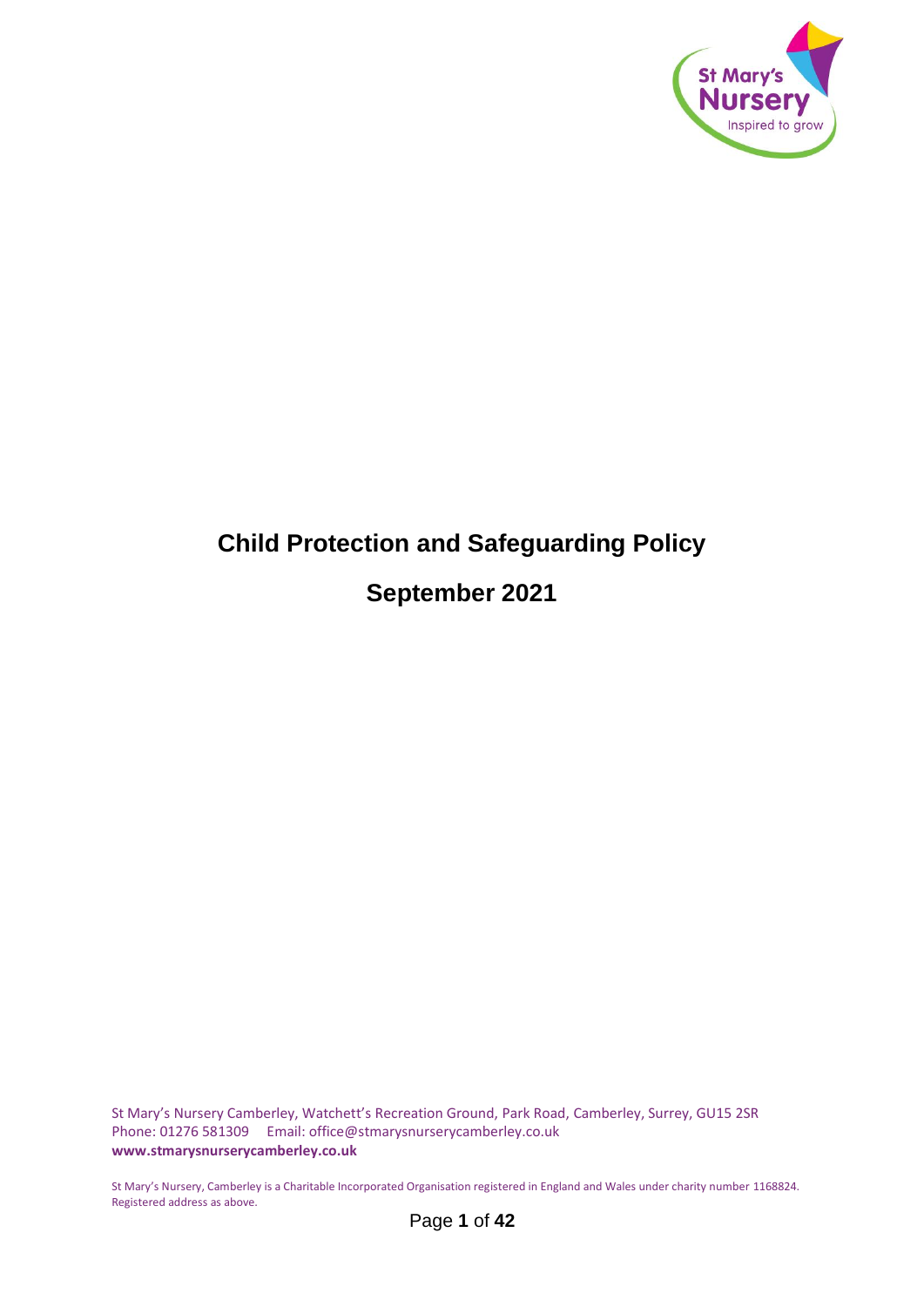

This document is based on guidance from Statutory Framework for the Early Years Foundation Stage 2021, Keeping Children Safe in Education 2021 and Working Together to Safeguard Children 2018.

If the Government re-issues this guidance during the 21/22 period, this policy will be updated and compliant with any changes

Nursery Manager & DSL: Sue Gauntlett Chair of the Trustees: Andrew Knowles Status & Review Cycle: Annually Next Review: September 2022

St Mary's Nursery Camberley, Watchett's Recreation Ground, Park Road, Camberley, Surrey, GU15 2SR Phone: 01276 581309 Email: office@stmarysnurserycamberley.co.uk **www.stmarysnurserycamberley.co.uk**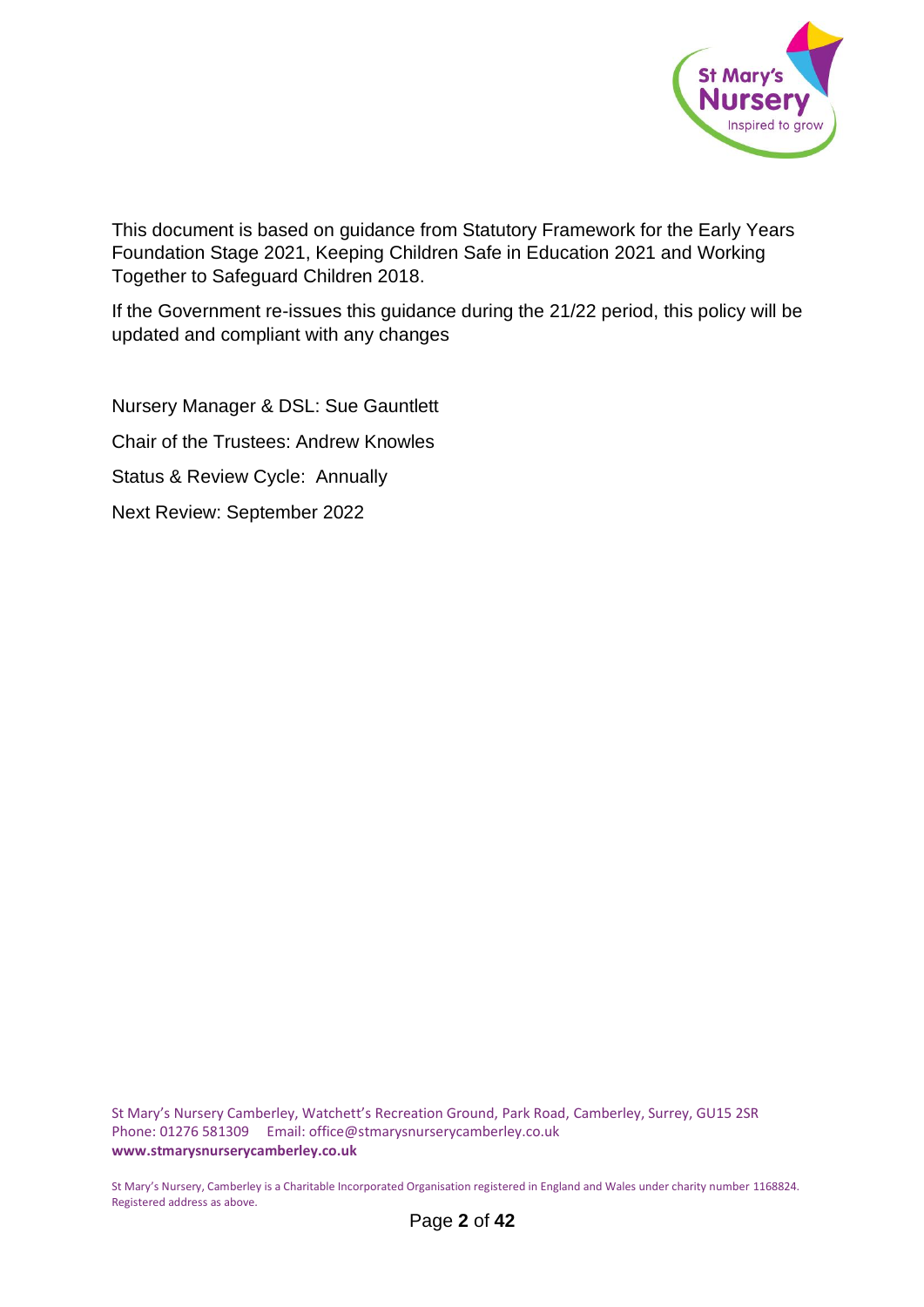

# **Contents**

| Child Protection and Safeguarding Policy Template for Early Years                                                                                                                                         |  |
|-----------------------------------------------------------------------------------------------------------------------------------------------------------------------------------------------------------|--|
|                                                                                                                                                                                                           |  |
|                                                                                                                                                                                                           |  |
|                                                                                                                                                                                                           |  |
|                                                                                                                                                                                                           |  |
|                                                                                                                                                                                                           |  |
|                                                                                                                                                                                                           |  |
|                                                                                                                                                                                                           |  |
|                                                                                                                                                                                                           |  |
|                                                                                                                                                                                                           |  |
|                                                                                                                                                                                                           |  |
|                                                                                                                                                                                                           |  |
|                                                                                                                                                                                                           |  |
|                                                                                                                                                                                                           |  |
|                                                                                                                                                                                                           |  |
|                                                                                                                                                                                                           |  |
|                                                                                                                                                                                                           |  |
|                                                                                                                                                                                                           |  |
|                                                                                                                                                                                                           |  |
|                                                                                                                                                                                                           |  |
|                                                                                                                                                                                                           |  |
|                                                                                                                                                                                                           |  |
|                                                                                                                                                                                                           |  |
|                                                                                                                                                                                                           |  |
|                                                                                                                                                                                                           |  |
|                                                                                                                                                                                                           |  |
|                                                                                                                                                                                                           |  |
|                                                                                                                                                                                                           |  |
|                                                                                                                                                                                                           |  |
|                                                                                                                                                                                                           |  |
| Allegations against/concerns raised in relation to a member of staff, agency staff, volunteers,                                                                                                           |  |
| Low level concerns that do not meet the allegation/harm threshold19                                                                                                                                       |  |
|                                                                                                                                                                                                           |  |
| St Mary's Nursery Camberley, Watchett's Recreation Ground, Park Road, Camberley, Surrey, GU15 2SR<br>Phone: 01276 581309 Email: office@stmarysnurserycamberley.co.uk<br>www.stmarysnurserycamberley.co.uk |  |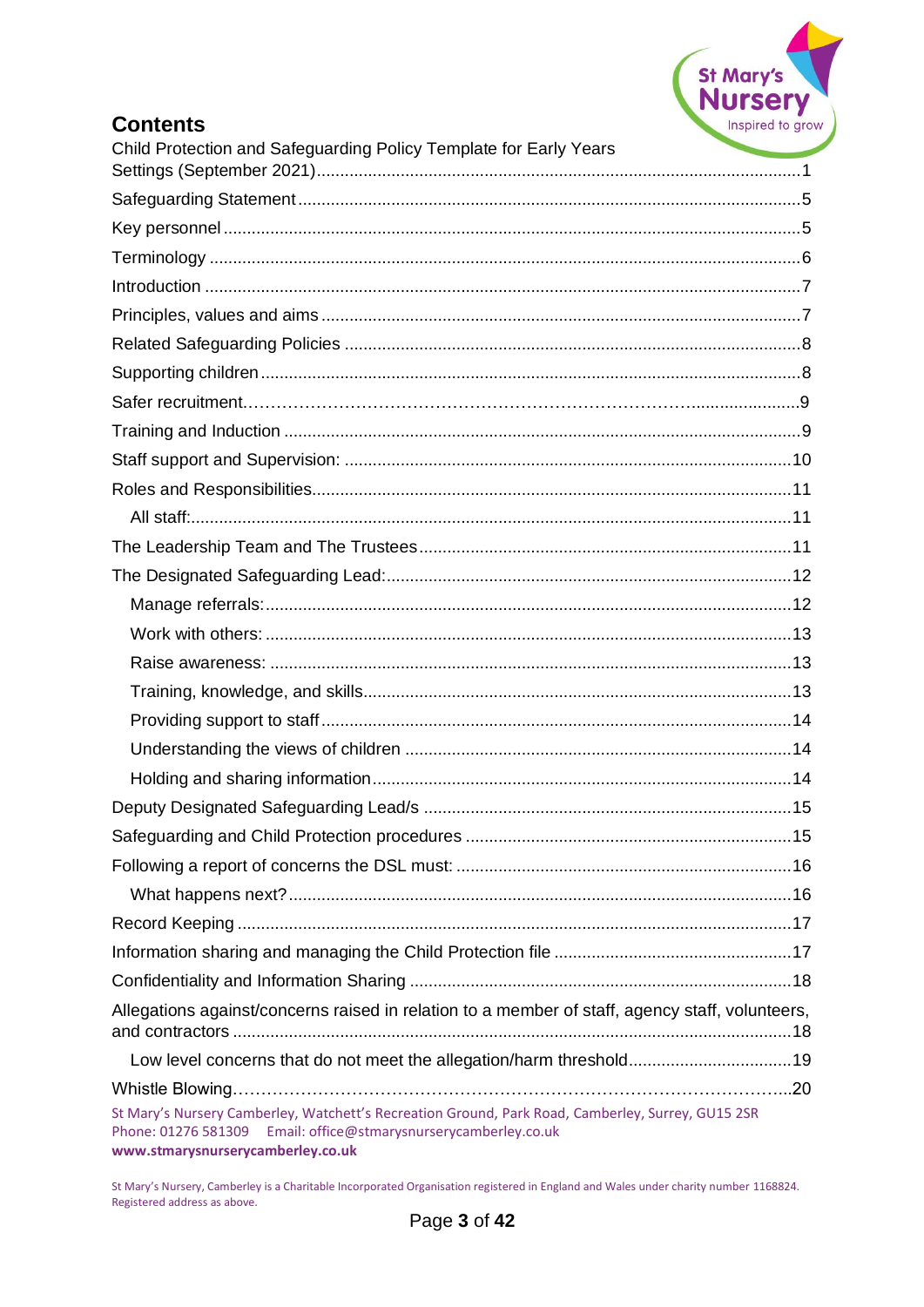

St Mary's Nursery Camberley, Watchett's Recreation Ground, Park Road, Camberley, Surrey, GU15 2SR Phone: 01276 581309 Email: office@stmarysnurserycamberley.co.uk www.stmarysnurserycamberley.co.uk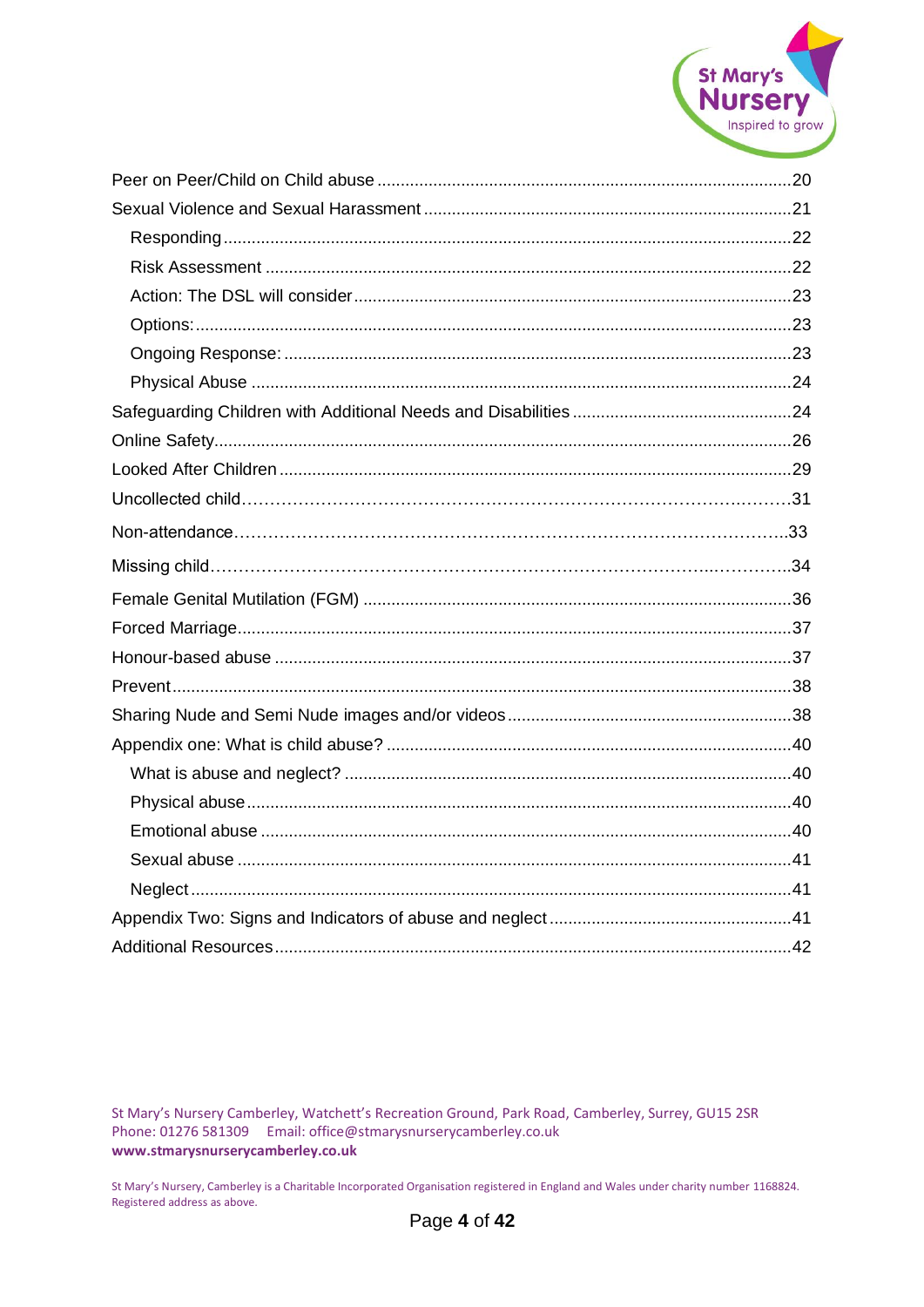

# <span id="page-4-0"></span>**Safeguarding Statement**

"Safeguarding is Everyone's Business"

We recognise our moral and statutory responsibility to safeguard and promote the welfare of all children.

We make every effort to provide an environment in which children and adults feel safe, secure, valued, and respected. We want children and adults to feel confident to talk if they are worried, believing they will be effectively listened to.

The purpose of this policy is to provide staff, the Leadership Team and Trustees with the framework they need to keep children safe and secure in our setting. The policy also informs parents and carers how we will safeguard their children whilst they are in our care.

## <span id="page-4-1"></span>**Key personnel**

## **Designated Safeguarding Lead (DSL) is:** Sue Gauntlett

Contact details: 01276 581309

manager@stmarysnurserycamberley.co.uk

#### **Deputy DSL is:** Penny Fairminer

Contact details: 01276 581309

deputymanager@stmarysnurserycamberley.co.uk

## **Chair of the Trustees is**: Andrew Knowles

Contact details: 01276 685167

chair@stmarysnurserycamberley.co.uk

St Mary's Nursery Camberley, Watchett's Recreation Ground, Park Road, Camberley, Surrey, GU15 2SR Phone: 01276 581309 Email: office@stmarysnurserycamberley.co.uk **www.stmarysnurserycamberley.co.uk**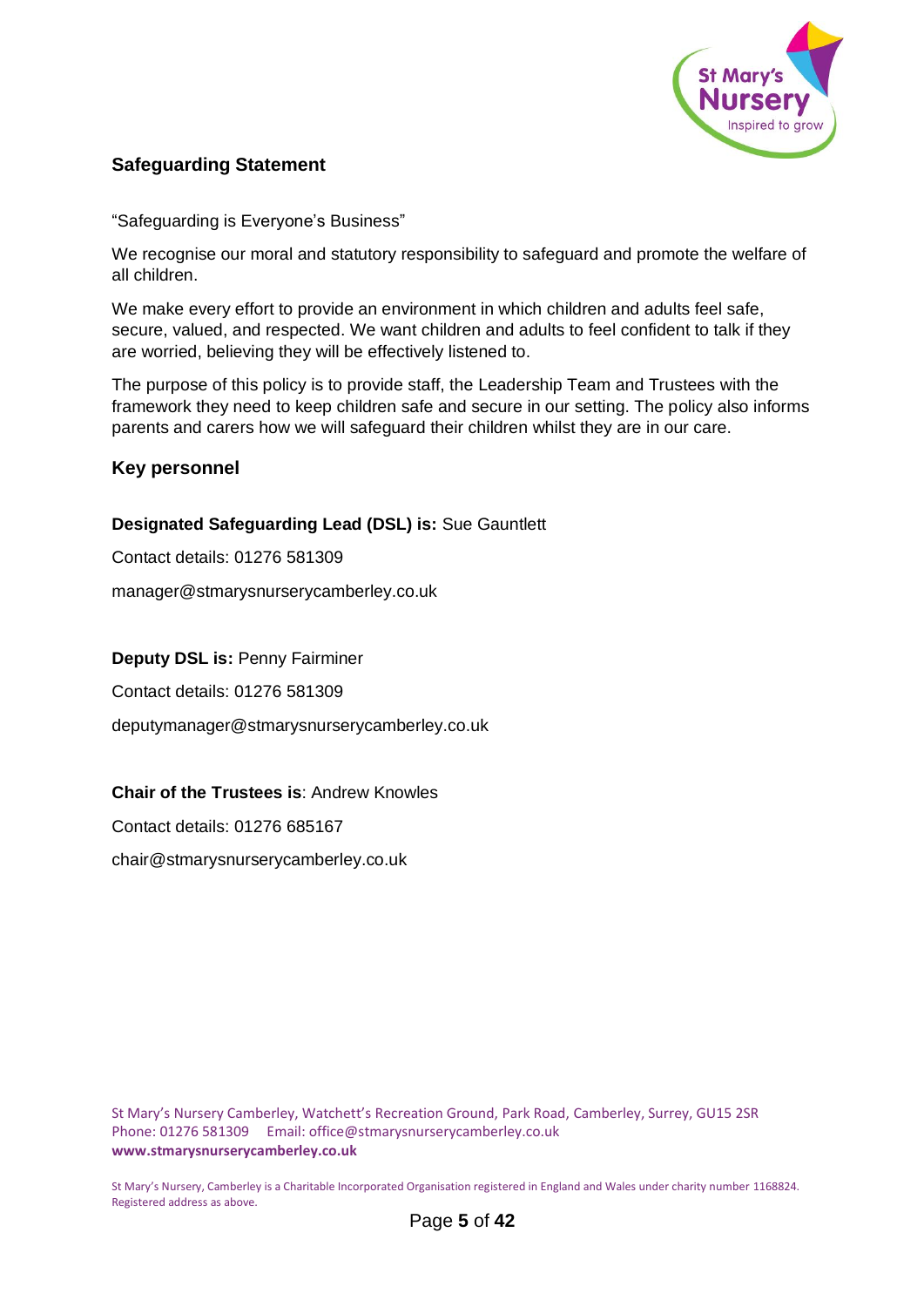# <span id="page-5-0"></span>**Terminology**



Safeguarding and promoting the welfare of children is defined as:

- protecting children from maltreatment;
- **E** preventing impairment of children's health or development;
- ensuring that children grow up in circumstances consistent with the provision of safe and effective care;
- taking action to enable all children to have the best outcomes.
- Preventing impairment of children's mental or physical health or development.

**Child Protection** is a part of safeguarding and promoting welfare. It refers to the activity that is undertaken to protect specific children who are suffering, or are likely to suffer, significant harm.

**Early Help** means providing support as soon as any needs emerge or are identified at any point in a child's life.

**Staff** refers to all those working for or on behalf of the setting, full or part time, temporary or permanent, in either a paid or voluntary capacity.

**Child(ren)** includes everyone under the age of 18. On the whole, this will apply to pupils of our setting; however the policy will extend to visiting children and students from other establishments.

**Parents** refers to birth parents and other adults who are in a parenting role, for example step-parents, foster carers and adoptive parents.

**Social Care** refers to Children's Services in the area in which the child is resident, unless a child is a Child Looked After then this will be the Children's Services in their home authority.

**MAP** refers to the Surrey Multi-Agency Partnership.

**C-SPA** refers to the Children's Single Point of Access.

**LADO** refers to Local Authority Designated Officer

St Mary's Nursery Camberley, Watchett's Recreation Ground, Park Road, Camberley, Surrey, GU15 2SR Phone: 01276 581309 Email: office@stmarysnurserycamberley.co.uk **www.stmarysnurserycamberley.co.uk**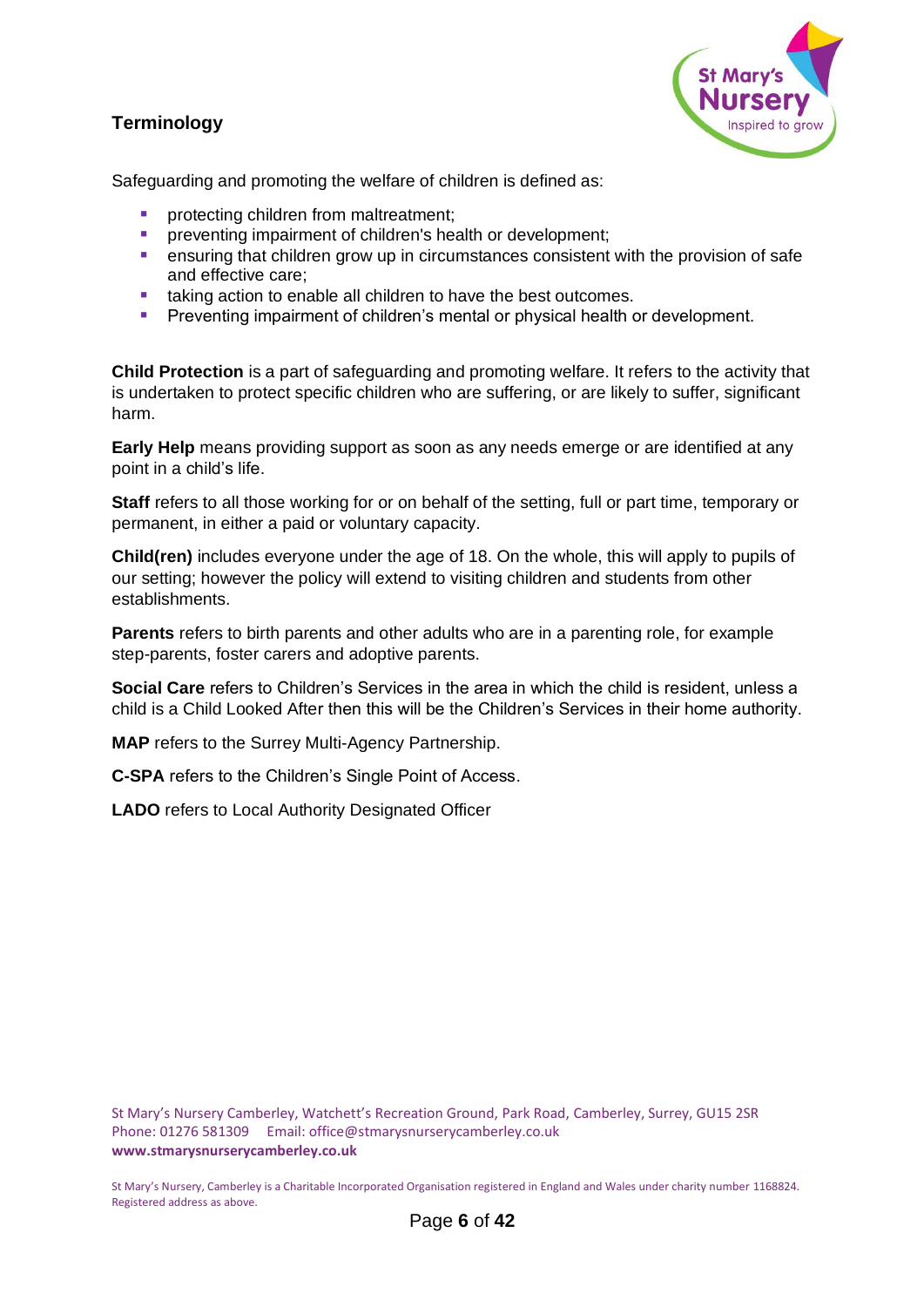## <span id="page-6-0"></span>**Introduction**



This policy has been developed in accordance with the principles established by the Children Acts 1989 and 2004; The Childcare Act 2006 and in line with statutory guidance:

- Statutory Framework for the Early Years Foundation Stage 2021
- Keeping Children Safe in Education 2021
- Working Together to Safeguard Children 2018, Revised Safeguarding Statutory **Guidance**
- Framework for the Assessment of Children in Need and their Families 2000
- What to do if You are Worried a Child is Being Abused 2015
- Ofsted Inspecting Safeguarding in early years, education and skills 2019
- Early years inspection handbook for Ofsted-registered provision for September 2021

The policy also reflects, [Surrey Safeguarding Children Partnership](https://www.surreyscp.org.uk/) (SSCP) Procedures.

This policy applies to all members of staff, The Leadership Team and The Trustees of the setting.

The Leadership Team and The Trustees of the setting will review this policy at least annually. This policy will additionally be updated in line with changes in Local and National Guidance and Legislation.

Parents/carers can obtain a copy of the Child Protection Policy and other related policies on request. They are also available on our website and in the foyer.

## <span id="page-6-1"></span>**Principles, values and aims**

The Early Years Foundation Stage (2021) states 'Children learn best when they are healthy, safe and secure, when their individual needs are met, and when they have positive relationships with the adults caring for them.'

St Mary's Nursery will demonstrate a commitment regarding Safeguarding and Child Protection to children, parents, and other partners. We will maintain an attitude of 'it could happen here', where the welfare of the child is paramount.

All children have a right to be protected from harm and abuse. All staff have a role in the prevention of harm and abuse and an equal responsibility to act immediately on any suspicion or disclosure that may indicate a child is at risk of harm, either in St Mary's Nursery or in the community, taking into account contextual safeguarding, in accordance with statutory guidance.

We acknowledge that working in partnership with other agencies protects children and reduces risk and we will engage in partnership working to protect and safeguard children.

St Mary's Nursery Camberley, Watchett's Recreation Ground, Park Road, Camberley, Surrey, GU15 2SR Phone: 01276 581309 Email: office@stmarysnurserycamberley.co.uk **www.stmarysnurserycamberley.co.uk**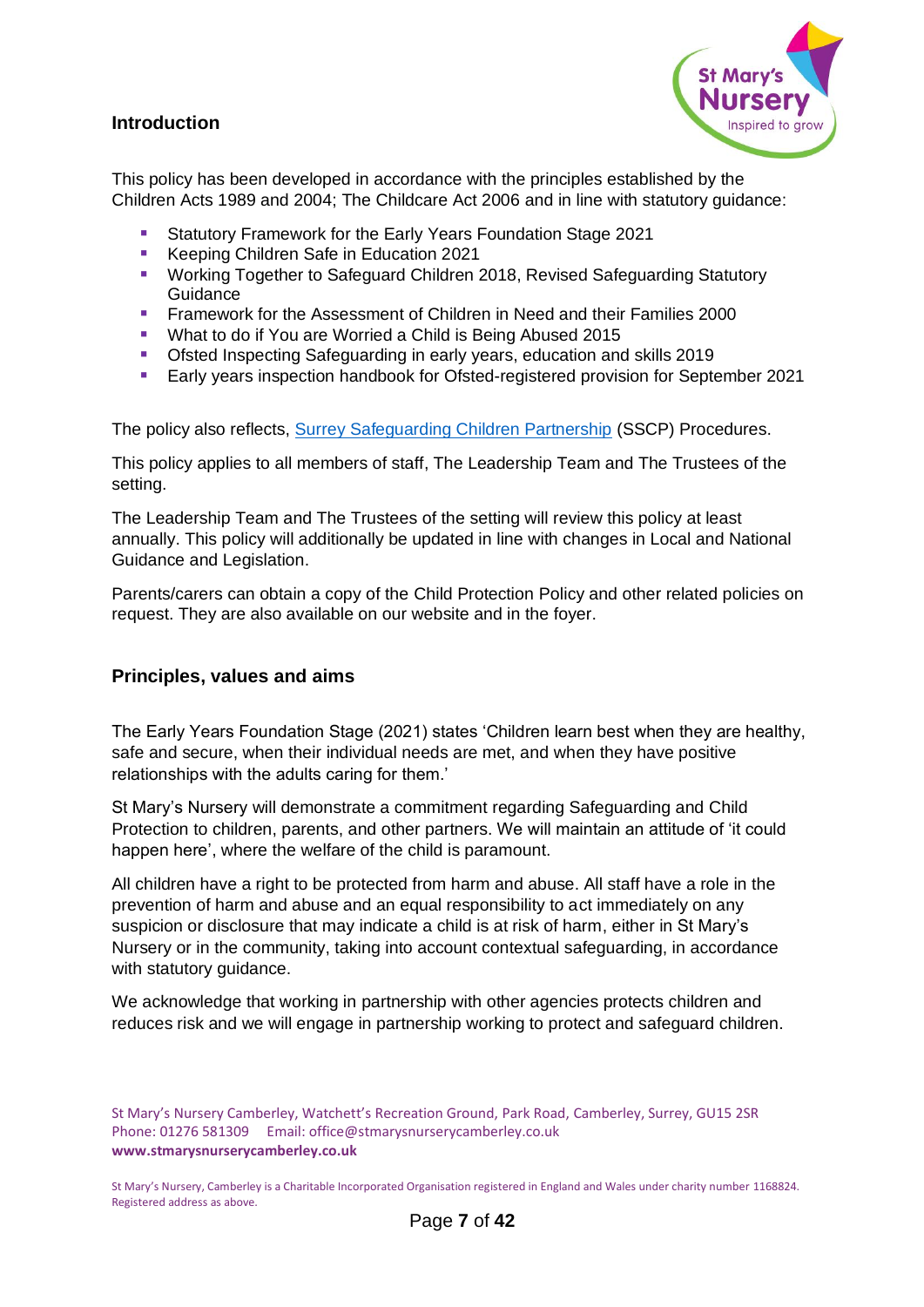

Whilst St Mary's Nursery will work openly with parents as far as possible, we reserve the right to contact Social Care or the Police, without notifying parents if this is believed to be in the child's best interests.

## <span id="page-7-0"></span>**Related Safeguarding Policies**

This policy should be read in conjunction with:

1.5 Non Attendance & 7 Managing behaviour

## <span id="page-7-1"></span>**Supporting children**

We recognise that St Mary's Nursery may provide a safe place and the only stability in the lives of children who have been abused or who are at risk of harm.

We recognise that a child who is abused or witnesses abuse and/or violence may feel helpless and humiliated, may blame themselves, and find it difficult to develop and maintain a sense of self-worth.

We accept that research shows that the behaviour of a child in these circumstances may range from that which is perceived to be normal to aggressive or withdrawn.

We recognise that St Mary's Nursery plays a significant part in the prevention of harm to our children by providing children with good lines of communication with trusted adults, supportive friends, and an ethos of protection.

St Mary's Nursery will support all children:

- By treating each child as an individual so that they can learn, be resilient, capable, confident and self-assured
- By teaching children to be strong and independent through positive relationships
- By establishing and maintaining an ethos where children feel safe and secure, and are encouraged to share their thoughts and feelings through conversation, storytelling and role play
- Ensure that all children know there is an adult in St Mary's Nursery whom they can approach if they are worried
- Reassure children who report concerns that they are being taken seriously and that they will be supported and kept safe.
- We will encourage self-esteem and self-awareness, through the Early Years Foundation Stage and through positive relationships within the community
- We will respond sympathetically to any requests for quiet time
- We will liaise and work in partnership with other support services and agencies involved in Early Help and the safeguarding of children
- We will notify Social Care immediately if there is a significant concern

St Mary's Nursery Camberley, Watchett's Recreation Ground, Park Road, Camberley, Surrey, GU15 2SR Phone: 01276 581309 Email: office@stmarysnurserycamberley.co.uk **www.stmarysnurserycamberley.co.uk**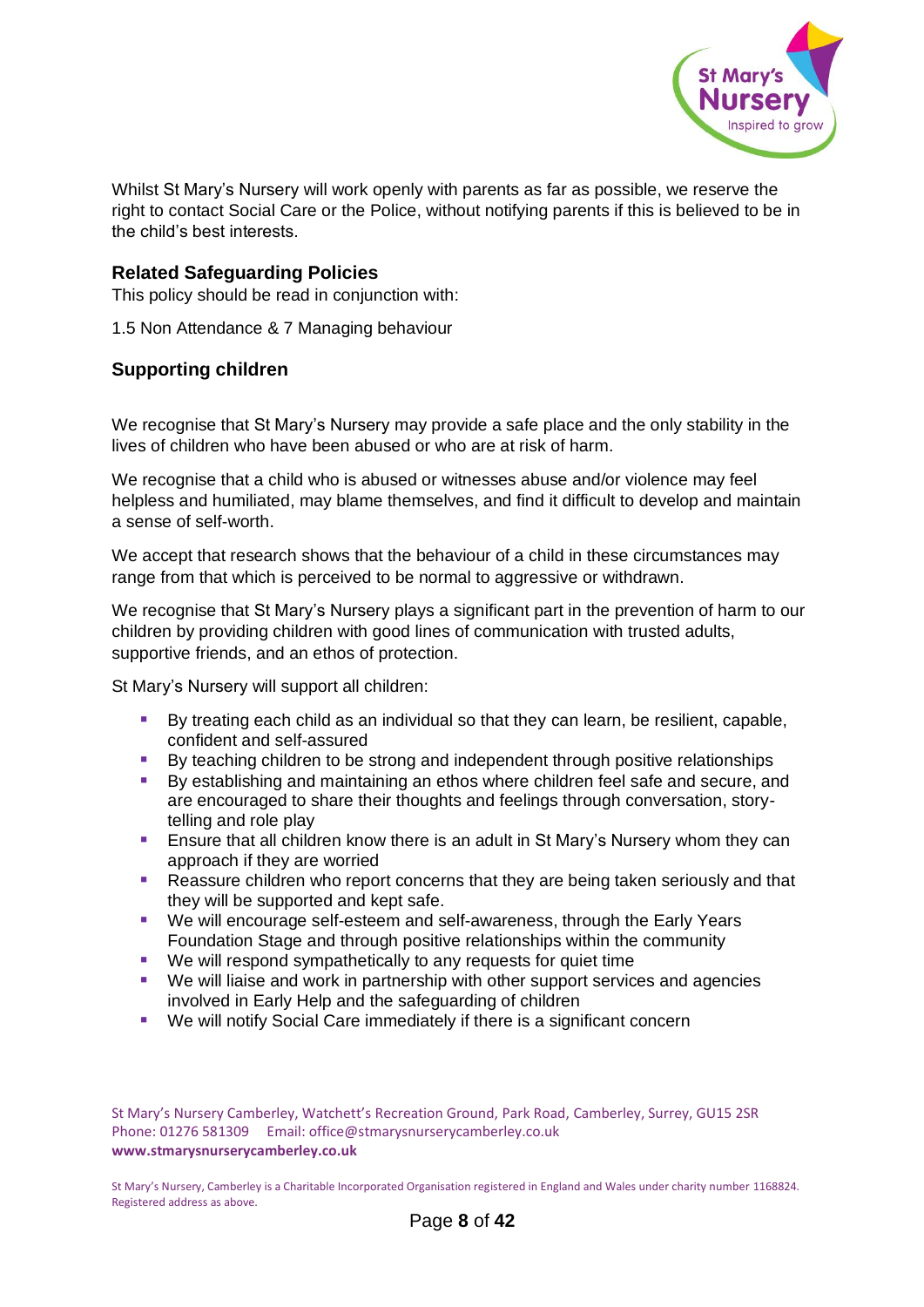# <span id="page-8-0"></span>**Safer recruitment**



We will ensure that:

St Mary's Nursery operates a safer recruitment procedure that includes statutory checks on staff suitability to work with children including verification of their identity, qualifications, disqualification by association regulations and a satisfactory DBS check (according to EYFS requirements). We comply with the [Disqualification under the Childcare Act 2006](https://www.gov.uk/government/publications/disqualification-under-the-childcare-act-2006/disqualification-under-the-childcare-act-2006) guidance issued in August 2018.

St Mary's Nursery will obtain an enhanced criminal records check (DBS) in respect of every person aged 16 and over including for unsupervised volunteers, and supervised volunteers who provide personal care who:

• work directly with children

• work on the premises on which the childcare is provided (unless they do not work on the part of the premises where the childcare takes place, or do not work there at times when children are present)

An additional criminal records check (or checks if more than one country) will be made for anyone who has lived or worked abroad.

St Mary's Nursery ensures that there is at least one person on every recruitment panel who has completed safer recruitment training, if there is not a panel conducting interviews then the individual will have completed the safer recruitment training.

St Mary's Nursery will record information about staff qualifications and the identity checks and vetting processes that have been completed. This is part of their induction process, all records are kept in the manager's office and in a single central record.

St Mary's Nursery will make a referral to the Disclosure and Barring Service and Ofsted where a member of staff is dismissed (or would have been, had the person not left the setting first) because they have harmed a child or put a child at risk of harm [\(Safeguarding](https://www.legislation.gov.uk/ukpga/2006/47/contents)  [Vulnerable Groups Act 2006\)](https://www.legislation.gov.uk/ukpga/2006/47/contents).

## <span id="page-8-1"></span>**Training and Induction**

All staff receive information about the safeguarding arrangements and complete the Working Together to Safeguard Children training upon induction, the safeguarding statement, staff code of conduct, Child Protection policy, the role and names of the DSL and their Deputy.

The name of the DSL and DDSL for Safeguarding and Child Protection, are clearly advertised on our website, parent board and internal safeguarding display board with a statement explaining our role in referring and monitoring cases of suspected harm and abuse.

All staff will have access to Part 1 and Annex B of [Keeping Children Safe in Education 2021](https://assets.publishing.service.gov.uk/government/uploads/system/uploads/attachment_data/file/1014057/KCSIE_2021_September.pdf) and will sign to say they have read and understood it.

All staff receive Safeguarding and Child Protection training at induction in line with advice from [Surrey Safeguarding Children Partnership](https://www.surreyscp.org.uk/training-2/) which is regularly updated.

St Mary's Nursery Camberley, Watchett's Recreation Ground, Park Road, Camberley, Surrey, GU15 2SR Phone: 01276 581309 Email: office@stmarysnurserycamberley.co.uk **www.stmarysnurserycamberley.co.uk**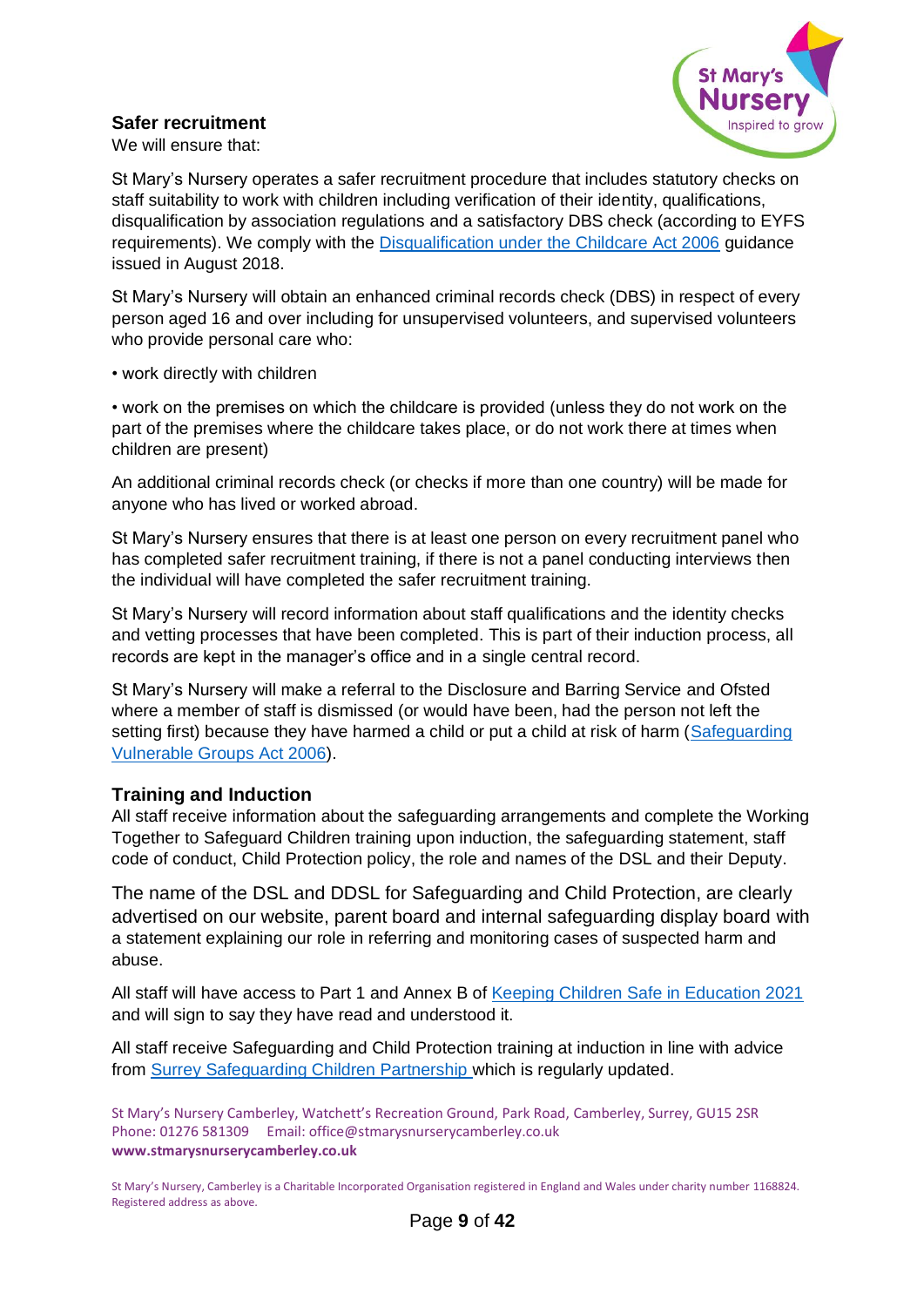

All staff are trained in and receive regular updates in online safety and reporting concerns via email, e-bulletins and staff meetings, as required, but at least annually.

St Mary's Nursery will advise all staff that they must not be under the influence of alcohol or any other substance which may affect their ability to care for children. If a staff member is taking medication which may affect their ability to care for children, the staff member should seek medical advice. We will ensure that staff members only work directly with children if medical advice confirms that the medication is unlikely to impair that staff member's ability to look after children properly. All medication on the premises are securely stored, and out of reach of children, at all times.

St Mary's Nursery will advise staff disclose any reason that may affect their suitability to work with children including convictions, cautions, court orders, and warnings.

All staff, leaders and trustees have regular Child Protection awareness training, updated by the DSL as appropriate, to maintain their understanding of the signs and indicators of abuse and neglect.

All staff will be provided with a copy of our setting's managing behaviour policy

All staff will be made aware of the expectations relating to use of mobile technology within the setting, including mobile phones and cameras. All staff will be made aware of the professional risks associated with the use of social media and electronic communication. Staff will adhere to relevant setting policies including staff code of conduct, online safety policy.

#### <span id="page-9-0"></span>**Staff support and Supervision:**

St Mary's Nursery will follow their legal responsibilities under the [Equality Act 2010](https://www.gov.uk/guidance/equality-act-2010-guidance) including the fair and equal treatment of practitioners regardless of age, disability, gender reassignment, marriage and civil partnership, pregnancy and maternity, race, religion or belief, sex and sexual orientation.

St Mary's Nursery has in place supervision for all staff members who have contact with children and families, in line with Early Years Foundation Stage 2021.

The Early Years Foundation Stage states that 'effective supervision provides support, coaching and training for the practitioner and promotes the interests of children'. Supervision should foster a culture of mutual support, teamwork, and continuous improvement, which encourages the confidential discussion of sensitive issues.

Supervision will provide opportunities for staff to:

- **E** discuss any issues particularly concerning children's development or well-being, including Child Protection concerns
- identify solutions to address issues as they arise
- receive coaching to improve their personal effectiveness

St Mary's Nursery Camberley, Watchett's Recreation Ground, Park Road, Camberley, Surrey, GU15 2SR Phone: 01276 581309 Email: office@stmarysnurserycamberley.co.uk **www.stmarysnurserycamberley.co.uk**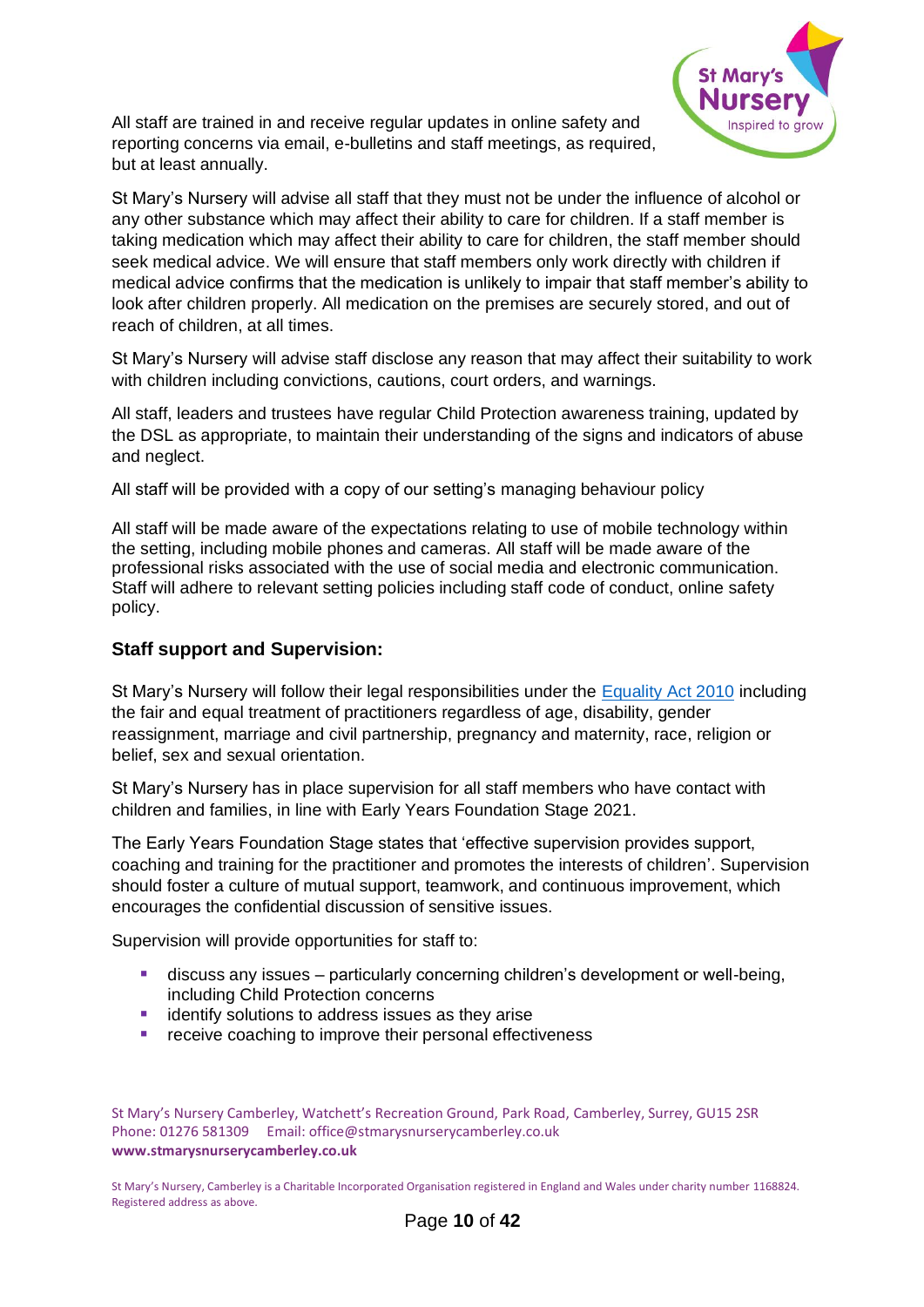# <span id="page-10-0"></span>**Roles and Responsibilities**



# <span id="page-10-1"></span>**All staff:**

Have a key role to play in identifying concerns early and in providing help for children. To achieve this they will:

- Attend training in order to be aware of and alert to the signs of abuse and neglect, so they are able to identify cases of children who may need help or protection
- Provide a safe environment in which children can learn
- Establish and maintain an environment where children feel secure, are encouraged to talk and are listened to
- Have a duty of care to take appropriate action and work with other services as needed
- Be prepared to identify children who may benefit from Early Help
- Be aware of the local Early Help process and their role in it
- Ensure children know that there are adults in the setting who they can approach if they are worried or have concerns.
- Be aware that mental health issues can, in some cases, be an indicator that a child has suffered or is at risk of suffering abuse, neglect or exploitation
- Respond appropriately to mental health issues
- Understand the setting's Safeguarding and Child Protection policy and procedures
- Take appropriate action to respond and report a Safeguarding concern to the DSL/DDSL
- Be prepared to refer directly to the Children's Single Point of Access (C-SPA), and the Police if appropriate, if there is a risk of significant harm and the DSL or their Deputy is not available
- Follow the allegations procedures if the disclosure is an allegation against a member of staff

# <span id="page-10-2"></span>**The Leadership Team and The Trustees**

In addition to the role and responsibilities of all staff the Leadership Team and The Trustees will ensure that:

- There is a whole setting approach to Safeguarding and the setting fully contributes to inter-agency working in line with Working Together to Safeguard Children 2018 guidance.
- The setting has effective Safeguarding policies and procedures including a Child Protection Policy, a Staff Code of Conduct and a Managing Behaviour Policy.
- **The setting operates a safer recruitment procedure that includes statutory checks on** staff suitability to work with children and disqualification by association regulations and by ensuring that there is at least one person on every recruitment panel who has completed safer recruitment training, if there is not a panel conducting interviews then the individual will have completed the safer recruitment training.
- At least one member of the Trustees has completed safer recruitment training.

St Mary's Nursery Camberley, Watchett's Recreation Ground, Park Road, Camberley, Surrey, GU15 2SR Phone: 01276 581309 Email: office@stmarysnurserycamberley.co.uk **www.stmarysnurserycamberley.co.uk**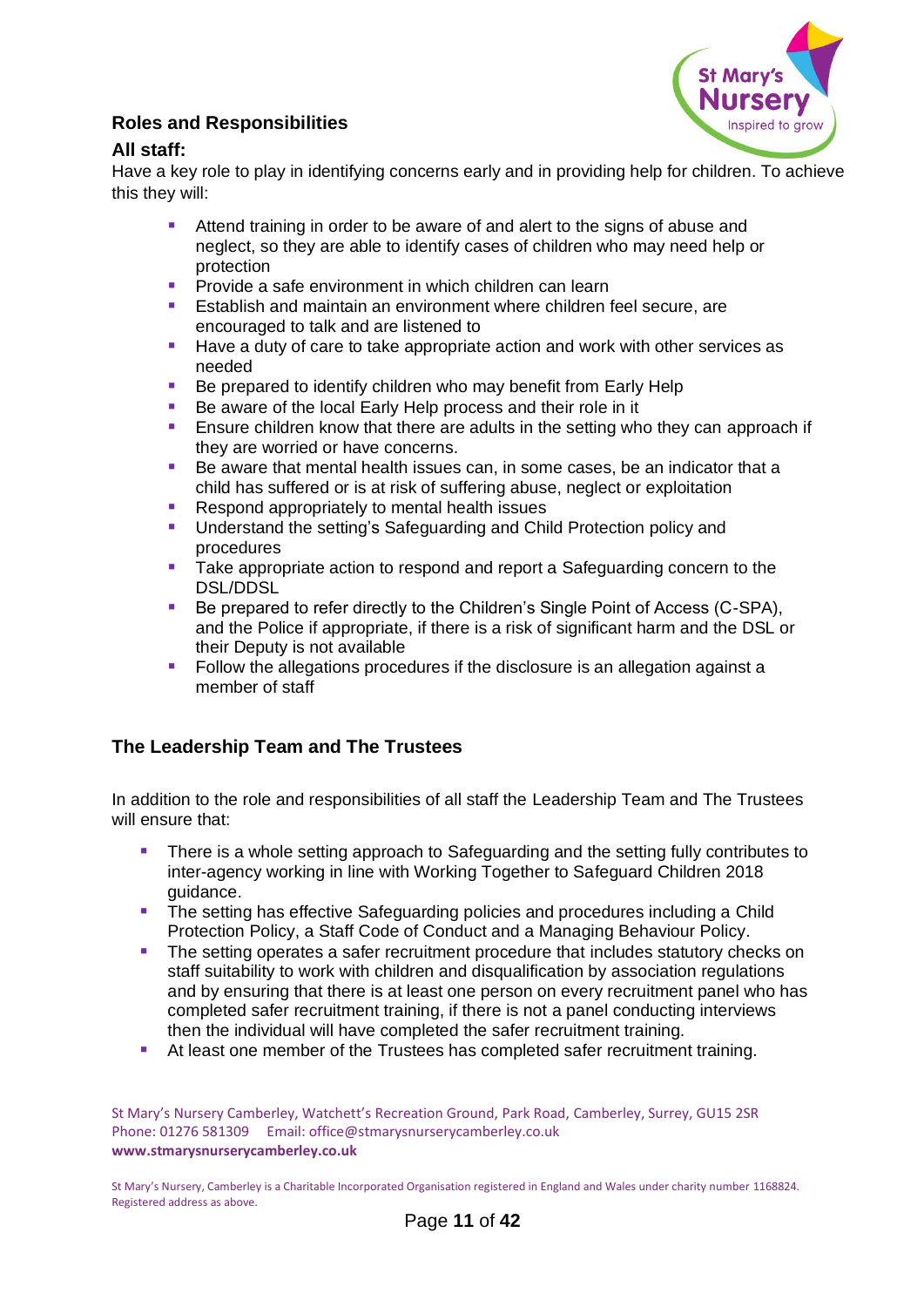

- Staff have been trained appropriately and this is updated in line with guidance and that mechanisms are in place to assist staff in understanding and discharging their roles and responsibilities as set out in the guidance.
- All staff are provided with the setting's Child Protection policy and if applicable the staff code of conduct.
- **The setting has procedures for dealing with allegations of abuse against staff** (including the Leadership Team and The Trustees), volunteers and against other children and that a referral is made to the DBS and Ofsted if a person in regulated activity has been dismissed or removed due to safeguarding concerns, or would have had they not resigned.
- Policies and processes are in place to deal with concerns (including allegations) which do not meet the allegation/harm threshold or "low level concerns" as defined in KCSIE 2021.
- **The DSL who will take lead responsibility for Safeguarding and Child Protection and** that the role is explicit in the role holder's job description.
- **•** That on appointment, the DSL and deputy undertake interagency training (SSCP) Foundation Modules 1&2) and also initially undertake DSL 'New to Role' with 'Refresher' training every two years as well as attending DSL network events, to refresh knowledge and skills.
- Children are taught about safeguarding (including online safety).
- The setting will ensure application filters and monitoring systems are in place to safeguard children online.
- Clear systems and processes are in place for identifying possible mental health concerns, including routes to escalate and clear referral and accountability systems.
- Enhanced DBS checks are in place for all staff, volunteers and the Trustees.
- Any weaknesses in safeguarding are remedied immediately.

# <span id="page-11-0"></span>**The Designated Safeguarding Lead:**

In addition to the role and responsibilities of all staff the DSL will:

Hold the lead responsibility for Safeguarding and Child Protection (including online safety) and be available (including out of hours) for staff to discuss any safeguarding concerns.

## <span id="page-11-1"></span>**Manage referrals:**

The DSL is expected to refer cases:

- Of suspected abuse and neglect to the C-SPA and support staff to make these referrals.
- To the Channel programme (where there is a radicalisation concern) and support staff to make these referrals.
- Report concerns that a child may be at risk of radicalisation or involvement in terrorism, and use the [Prevent referral form](https://www.surreyscp.org.uk/documents/prevent-referral-form/). If the matter is urgent then Police must be contacted by dialling 999. In cases where further advice from the Police is sought dial 101 or 01483 632982 and ask to speak to the Prevent Supervisor for Surrey.
- To the Disclosure and Barring service (where a person is dismissed/left due to risk/harm to a child)
- To the Police (where a crime may have been committed)

St Mary's Nursery Camberley, Watchett's Recreation Ground, Park Road, Camberley, Surrey, GU15 2SR Phone: 01276 581309 Email: office@stmarysnurserycamberley.co.uk **www.stmarysnurserycamberley.co.uk**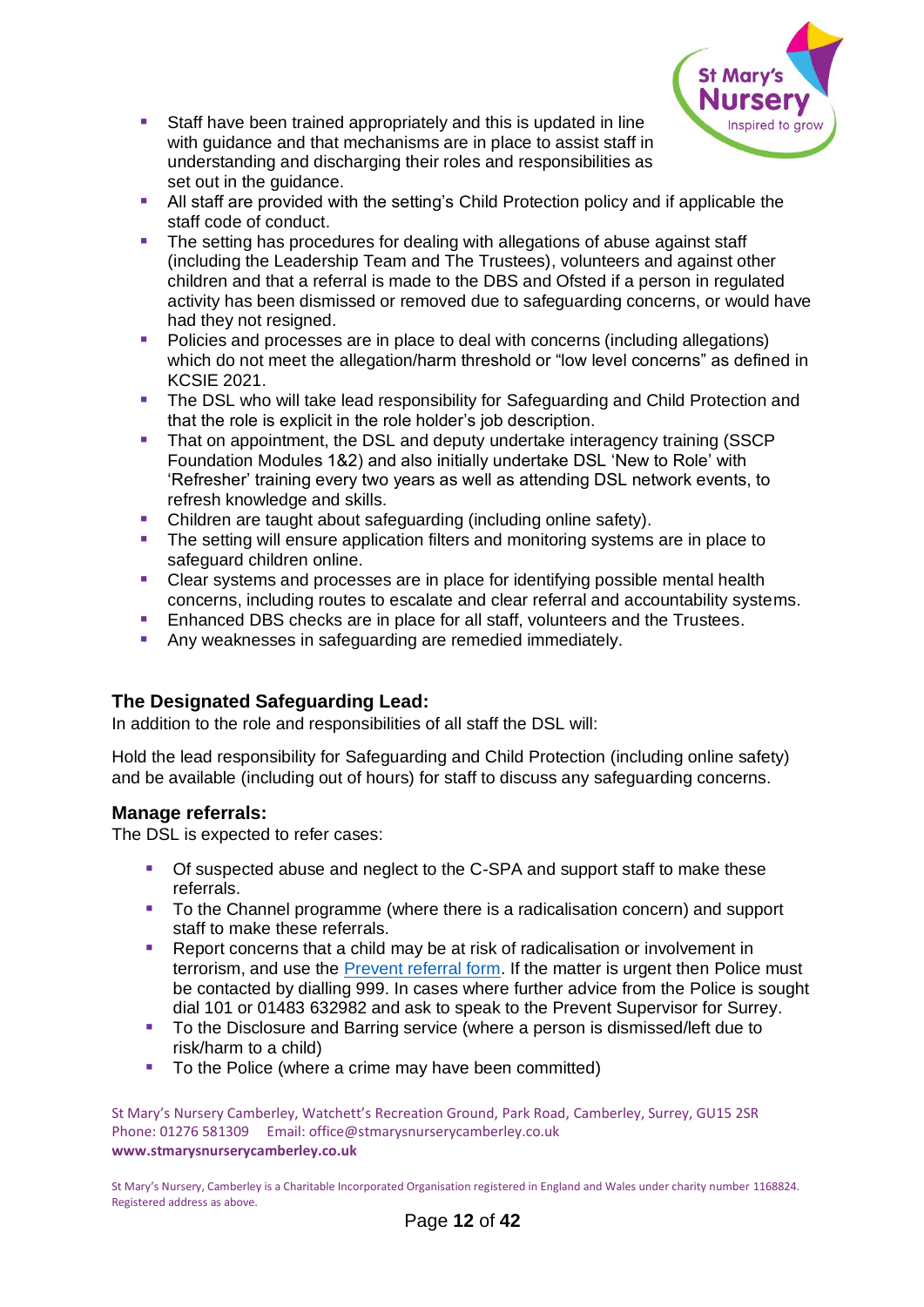

## <span id="page-12-0"></span>**Work with others:**

- Act as a source of support, advice, and expertise for all staff
- Act as a point of contact for the safeguarding partners; Local Authority, Police and Health
- Liaise with the "case manager" and the Local Authority Designated Officer
- **E** Liaise with staff and external agencies on matters of safety and safeguarding (including online and digital safety) so that children's needs are considered holistically
- **E** Liaise with the senior mental health lead/ the mental health support team
- **Promote supportive engagement with parents and/or carers in safeguarding and** promoting the welfare of children, including where families may be facing challenging circumstances
- Know who its cohort of children who have or have had a social worker are, understanding their academic progress and attainment, and maintaining a culture of high aspirations for this cohort
- Support staff to provide additional academic support or reasonable adjustments to help children who have or have had a social worker reach their potential, recognising that even when statutory social care intervention has ended, there is still a lasting impact on children's educational outcomes

## <span id="page-12-1"></span>**Raise awareness:**

- Ensure each member of staff has access to and understands the Child Protection and Safeguarding policy and procedures
- Ensure the policy is reviewed annually (as a minimum)
- Ensure the policy is available upon request and parents are aware of the setting's obligations to refer cases where necessary
- Link with safeguarding partners to make sure staff are aware of training opportunities and SSCP arrangements
- Help promote the educational and developmental outcomes by sharing information about the welfare, safeguarding and Child Protection issues that a child is experiences or has experienced with appropriate staff members

## <span id="page-12-2"></span>**Training, knowledge, and skills**

- Undergo training to provide them with knowledge and skills required to carry out the role (at least every two years)
- **■** Understand Surrey's Effective Family Resilience assessment process and request for support pathway for providing Early Help and statutory intervention
- Have a working knowledge of how local authorities conduct a Child Protection case conference/ review conference and attend/contribute effectively
- Understand the importance of the role in providing information and support to children social care
- **■** Understand the lasting impact that adversity and trauma can have, including on children's behaviour, mental health and wellbeing, and what is needed in responding to this in promoting educational outcomes

St Mary's Nursery Camberley, Watchett's Recreation Ground, Park Road, Camberley, Surrey, GU15 2SR Phone: 01276 581309 Email: office@stmarysnurserycamberley.co.uk **www.stmarysnurserycamberley.co.uk**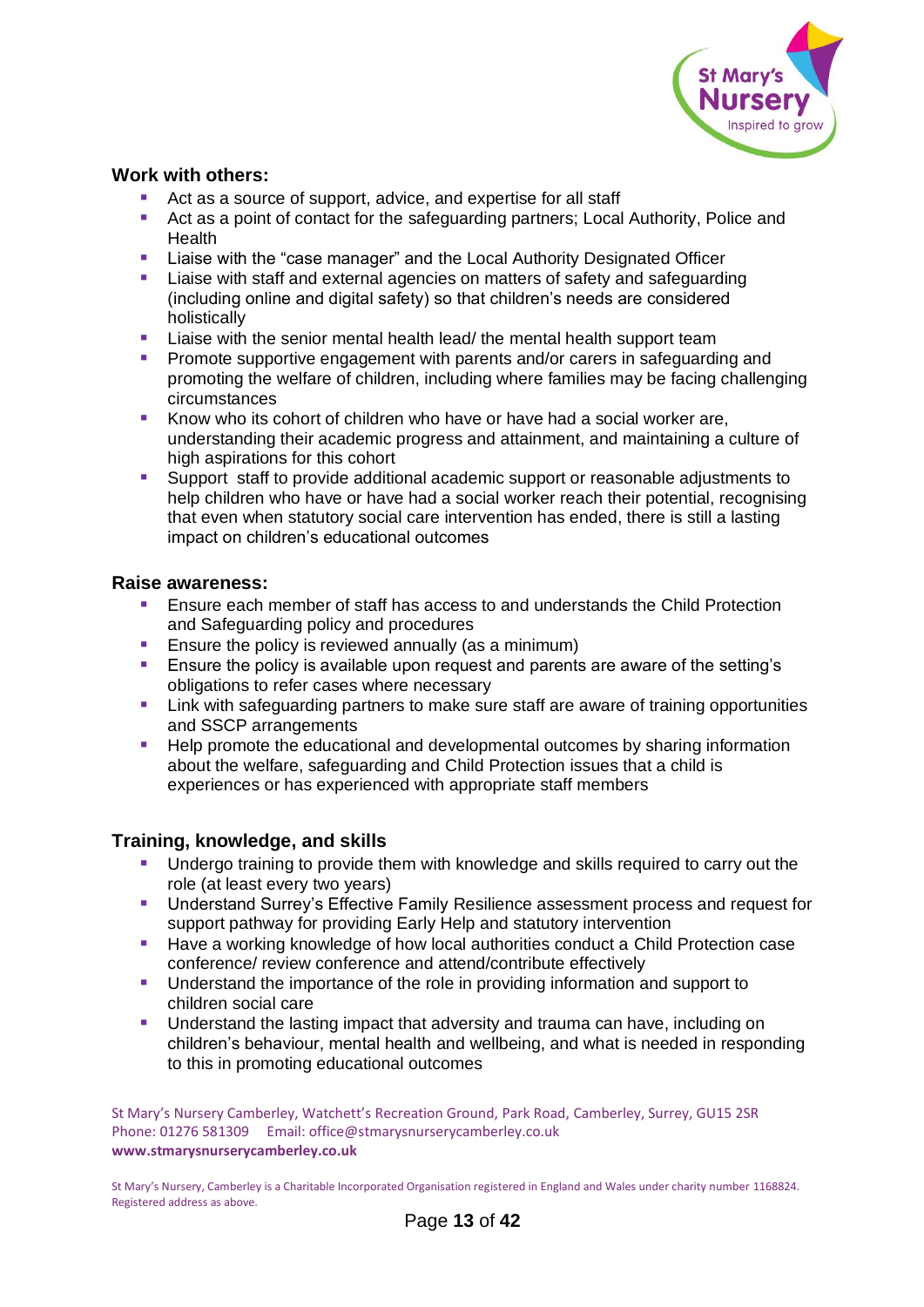

- Are alert to the specific needs of children in need, those with additional needs and disabilities, those with relevant health conditions and young carers
- **■** Understand the importance of information sharing, both within the setting, and with the safeguarding partners, other agencies, organisations, and practitioners
- Understand and support the setting with regards to the requirements of the Prevent duty and can provide advice and support to staff on protecting children from the risk of radicalisation
- Are able to understand the unique risks associated with online safety and be confident that they have the relevant knowledge and up to date capability required to keep children safe whilst they are online at the setting
- Can recognise the additional risks that children with additional needs and disabilities face online
- **Obtain access to resources and attend any relevant or refresher training courses**

In addition to the formal training set out above, their knowledge and skills should be refreshed (this might be via e-bulletins, meeting other DSL's, attending Early Years network meetings or simply taking time to read and digest safeguarding developments) at regular intervals, as required, and at least annually, to allow them to understand and keep up with any developments relevant to their role.

# <span id="page-13-0"></span>**Providing support to staff**

Support and advise staff and help them feel confident on welfare, safeguarding and Child Protection matters. This includes specifically to:

- ensure that staff are supported during the referrals processes; and
- support staff to consider how safeguarding, welfare and educational outcomes are linked, including to inform the provision of academic and pastoral support

# <span id="page-13-1"></span>**Understanding the views of children**

- Encourage a culture of listening to children and taking account of their wishes and feelings, among all staff, and in any measures the setting may put in place to protect them
- **■** Understand the difficulties that children may have in approaching staff about their circumstances and consider how to build trusted relationships which facilitate communication

## <span id="page-13-2"></span>**Holding and sharing information**

- Understand the importance of information sharing, both within the setting and with other settings on transfer including in-year, and with the safeguarding partners, other agencies, organisations and practitioners.
- **■** Understand relevant data protection legislation and regulations, especially the Data Protection Act 2018 and the UK General Data Protection Regulation (UK GDPR).
- Be able to keep detailed, accurate, secure written records of concerns and referrals and understand the purpose of this record-keeping.

St Mary's Nursery Camberley, Watchett's Recreation Ground, Park Road, Camberley, Surrey, GU15 2SR Phone: 01276 581309 Email: office@stmarysnurserycamberley.co.uk **www.stmarysnurserycamberley.co.uk**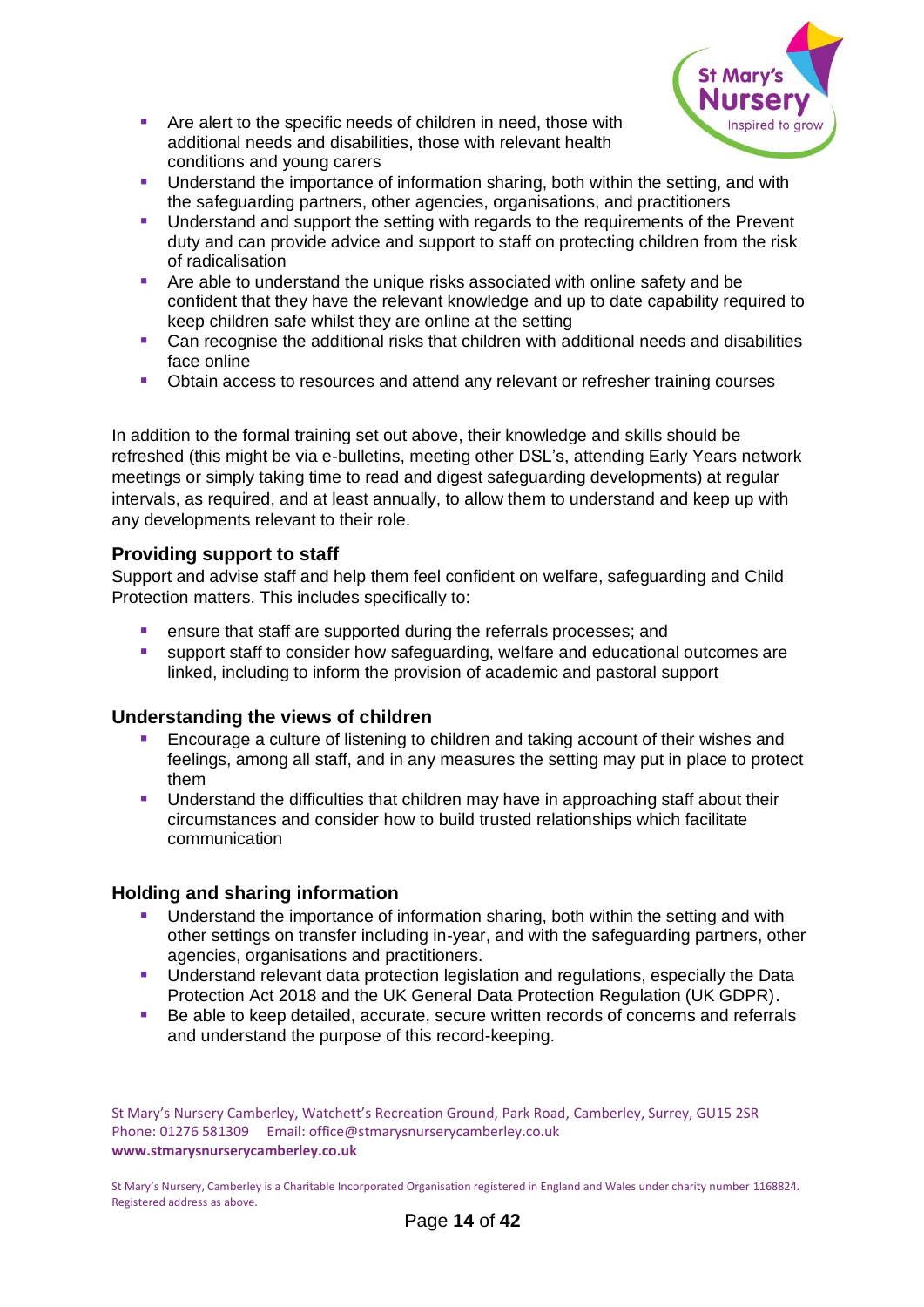# <span id="page-14-0"></span>**Deputy Designated Safeguarding Lead**



Our Deputy Designated Safeguarding Lead is trained to the same standard as the DSL and the role is explicit in their job description. Whilst the activities of the DSL can be delegated to appropriately trained deputies, the ultimate lead responsibility for Child Protection, as set out above, remains with the DSL, this lead responsibility should not be delegated.

## <span id="page-14-1"></span>**Safeguarding and Child Protection procedures**

At St Mary's Nursery if a member of staff suspects abuse, spots signs or indicators of abuse and neglect, or they have a disclosure of abuse made to them they must:

- Listen positively and try to reassure the child
- Only use open questions to clarify information eg. Tell, Explain, Describe (TED)
- Not promise confidentiality
- Explain that they need to pass information to the DSL/other professionals to help keep the child and/or other children safe.

(Additional consideration needs to be given to children with communication difficulties and for those whose preferred language is not English. It is important to communicate with children in a way that is appropriate to their age, understanding and preference.)

- 1. Make an initial record of the information related to the concern.
- 2. Report it to the DSL immediately.
- 3. The DSL will consider if there is a requirement for immediate medical intervention, however urgent medical attention should not be delayed if the DSL is not immediately available.
- 4. Make an accurate record (which may be used in any subsequent court proceedings) as soon as possible and within 24 hours of the occurrence, of all that has happened, including details of:
	- Dates and times of their observations<br>■ Dates and times of any discussions in
	- Dates and times of any discussions in which they were involved
	- Any injuries
	- Explanations given by the child / adult
	- Rationale for decision making and action taken
	- Any actual words or phrases used by the child
- 5. The records must be signed and dated by the author or / equivalent on electronic based records
- 6. In the absence of the DSL or their Deputy, staff must be prepared to refer directly to C-SPA (and the Police if appropriate) if there is the potential for significant harm

In all cases, if staff are unsure, they will always speak to the DSL (or deputy).

St Mary's Nursery Camberley, Watchett's Recreation Ground, Park Road, Camberley, Surrey, GU15 2SR Phone: 01276 581309 Email: office@stmarysnurserycamberley.co.uk **www.stmarysnurserycamberley.co.uk**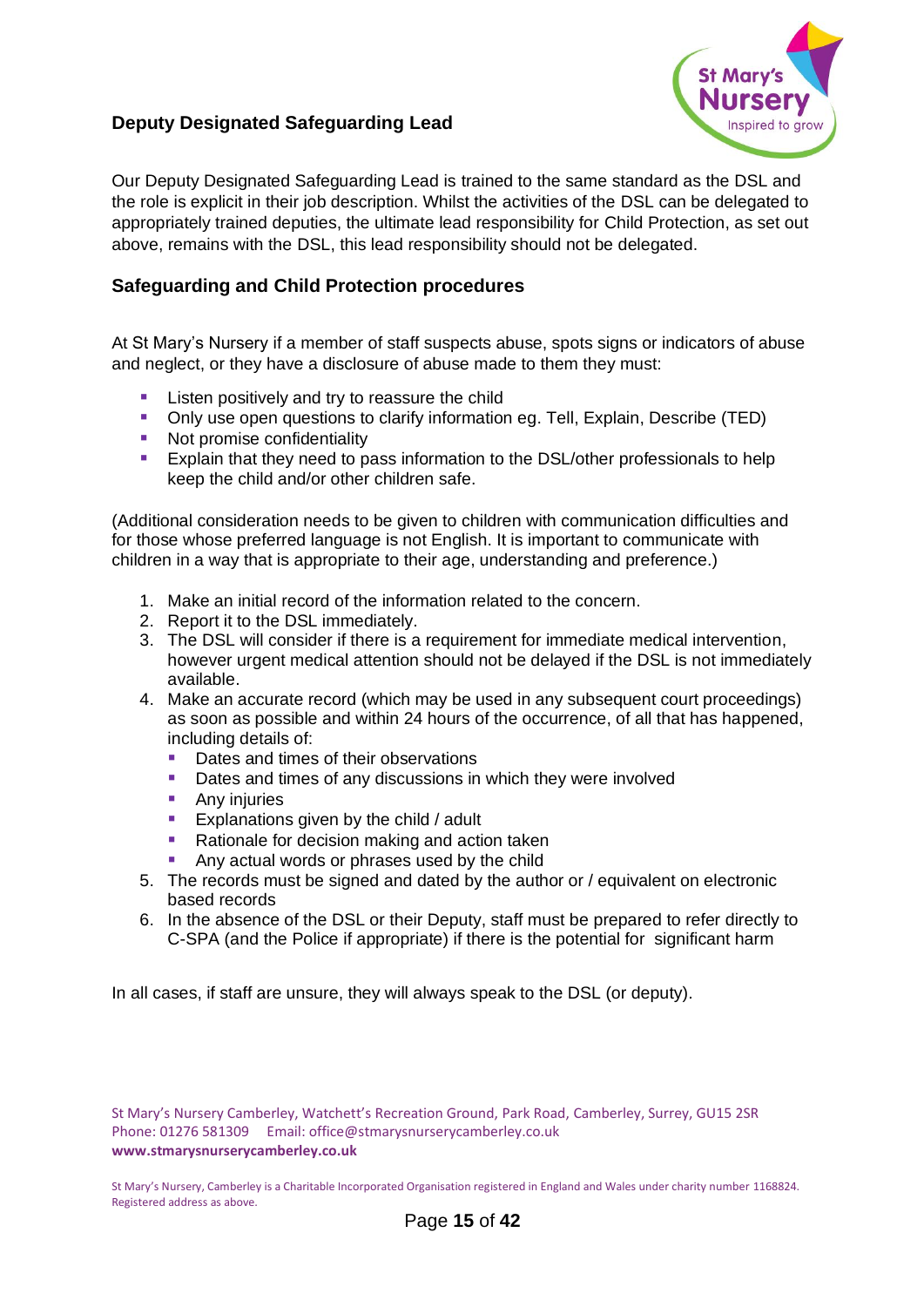## <span id="page-15-0"></span>**Following a report of concerns the DSL must:**



Use [the SSCP Levels of Need](https://www.surreyscp.org.uk/resources-category/effectivefamilyresiliencelevelsofneed/) document, to decide the relevant actions to be taken.

If we suspect a child is suffering, or is likely to suffer, harm or abuse the DSL must contact the C-SPA. By sending a [Request for Support Form](https://www.surreyscp.org.uk/documents/surrey-childrens-services-request-for-support-form/) by secure email to: [cspa@surreycc.gov.uk](mailto:cspa@surreycc.gov.uk)**.**

If a child is in immediate danger and urgent protective action is required, the Police (dial 999) must be called. The DSL must also notify the C-SPA of the occurrence and what action has been taken made to the C-SPA and the Police if it is appropriate. If there is not a risk of significant harm, the DSL will either actively monitor the situation or consider offering Early Help.

The DSL may seek advice or guidance from the C-SPA consultation line before deciding next steps.

When a child needs urgent medical attention and there is suspicion of abuse the DSL or their Deputy should take the child to the accident and emergency unit at the nearest hospital, having first notified the C-SPA. The DSL should seek advice about what action the C-SPA will take and about informing the parents, remembering that parents should normally be informed that a child requires urgent hospital attention.

The exception to this process will be in those cases of known FGM where there is a mandatory requirement for the teacher to report directly to the Police. The DSL should also be made aware.

At St Mary's Nursery we will make all attempts to discuss any concerns about a child's welfare with the family and where possible to seek their agreement before making a referral to the C-SPA. Where there are doubts or reservations the DSL should clarify with the C-SPA or the Police as to whether the parents should be told about the referral and, if so, when and by whom.

However, if it is suspected that by informing the parents will place increased risk to the child or impede a Police investigation, advice will be sought from the C-SPA and or the Police about next steps.

#### <span id="page-15-1"></span>**What happens next?**

It is important that concerns are followed up and it is everyone's responsibility to ensure that they are. The member of staff should be informed by the DSL what has happened following a report being made. If they do not receive this information, they should seek it out.

<span id="page-15-2"></span>If we have concerns that the disclosure has not been acted upon appropriately, we will follow Surrey's [Inter-Agency Escalation Policy and Procedure.](https://surreyscb.procedures.org.uk/skyqox/complaints-and-disagreements/inter-agency-escalation-policy-and-procedure)

St Mary's Nursery Camberley, Watchett's Recreation Ground, Park Road, Camberley, Surrey, GU15 2SR Phone: 01276 581309 Email: office@stmarysnurserycamberley.co.uk **www.stmarysnurserycamberley.co.uk**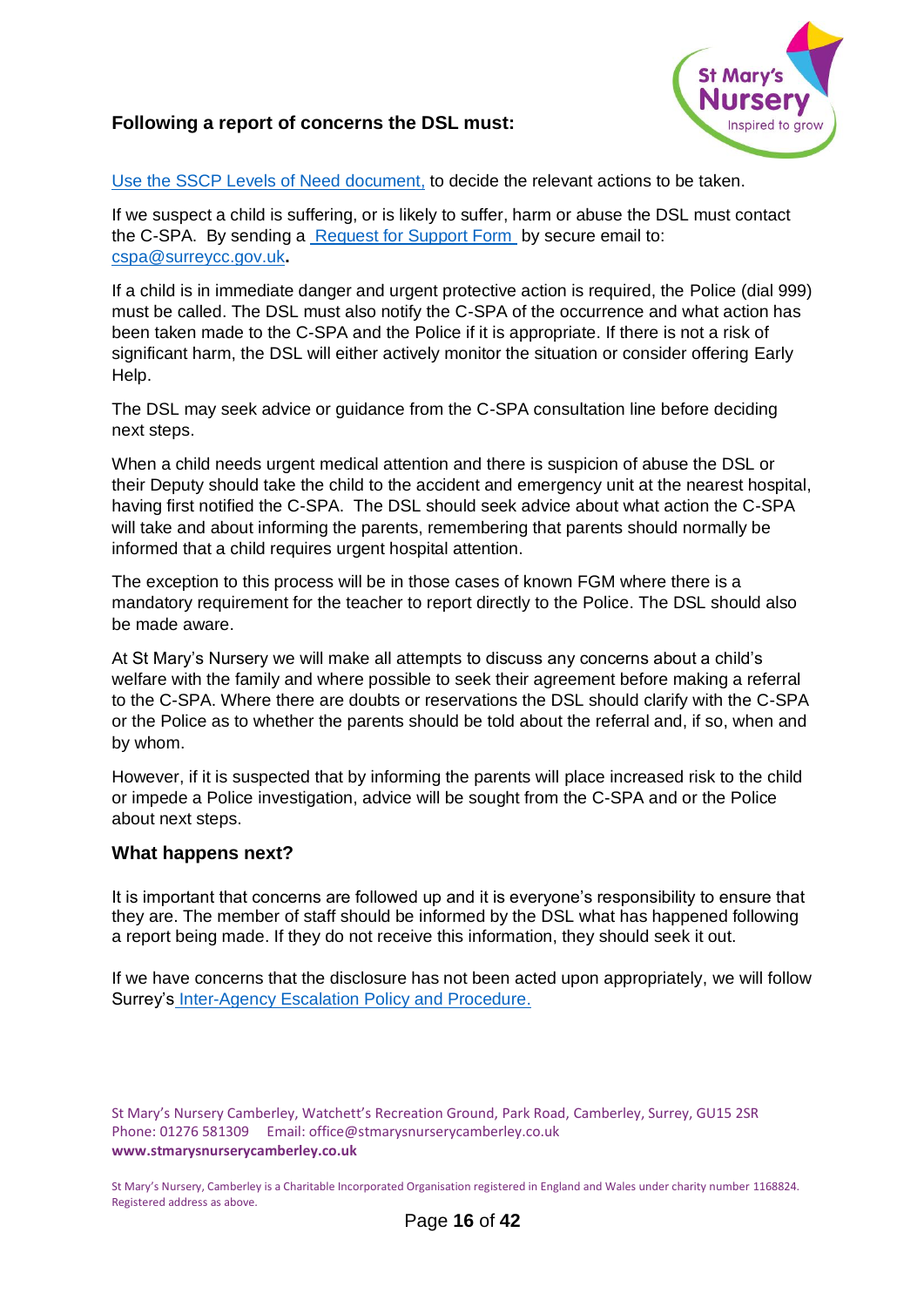

# **Record Keeping**

At St Mary's Nursery we maintain records and obtain and share information (with parents and carers, other professionals working with the child, the Police, social services and Ofsted, as appropriate) to ensure the safe and efficient management of the setting, and to help ensure the needs of all children are met.

At St Mary's Nursery we record any concerns about a child's welfare or safety in the Child Protection file This record will include the child's words and factual information. A body map will be completed if injuries are observed.

The record will always be signed and dated by the person making the report and will be shared immediately with the DSL. If there is an immediate concern the member of staff will discuss the concern with the DSL first to ensure the safety of the child and then will complete the report after.

The DSL will record any discussions, decisions, and reasons for those decisions on the child's Safeguarding and Child Protection file.

These records are kept until the child's 25<sup>th</sup> birthday after which they will be destroyed.

## <span id="page-16-0"></span>**Information sharing and managing the Child Protection file**

At St Mary's Nursery we ensure:

Safeguarding and Child Protection files are kept up to date. Information will be kept confidential and stored securely. Safeguarding and Child Protection concerns, and referrals will be kept in a separate Child Protection file for each child.

The file is only accessed by trained staff who need to see it and where the file or content within it is shared, in line with information sharing advice.

Where children leave the setting (including in year transfers) the DSL will ensure their Safeguarding and Child Protection file is transferred to the new setting or school as soon as possible, and within 5 days for an in-year transfer or within the first 5 days of the start of a new term. This should be transferred separately from the main pupil file, ensuring secure transit, and confirmation of receipt should be obtained. Receiving settings and schools should ensure key staff such as DSLs and SENCOs are aware as required.

If the setting is unable to locate the new setting/school the file will be kept until the child is 25 (this is seven years after they reach the school leaving age) (Information and Records Management Society (IRMS), 2019).

St Mary's Nursery Camberley, Watchett's Recreation Ground, Park Road, Camberley, Surrey, GU15 2SR Phone: 01276 581309 Email: office@stmarysnurserycamberley.co.uk **www.stmarysnurserycamberley.co.uk**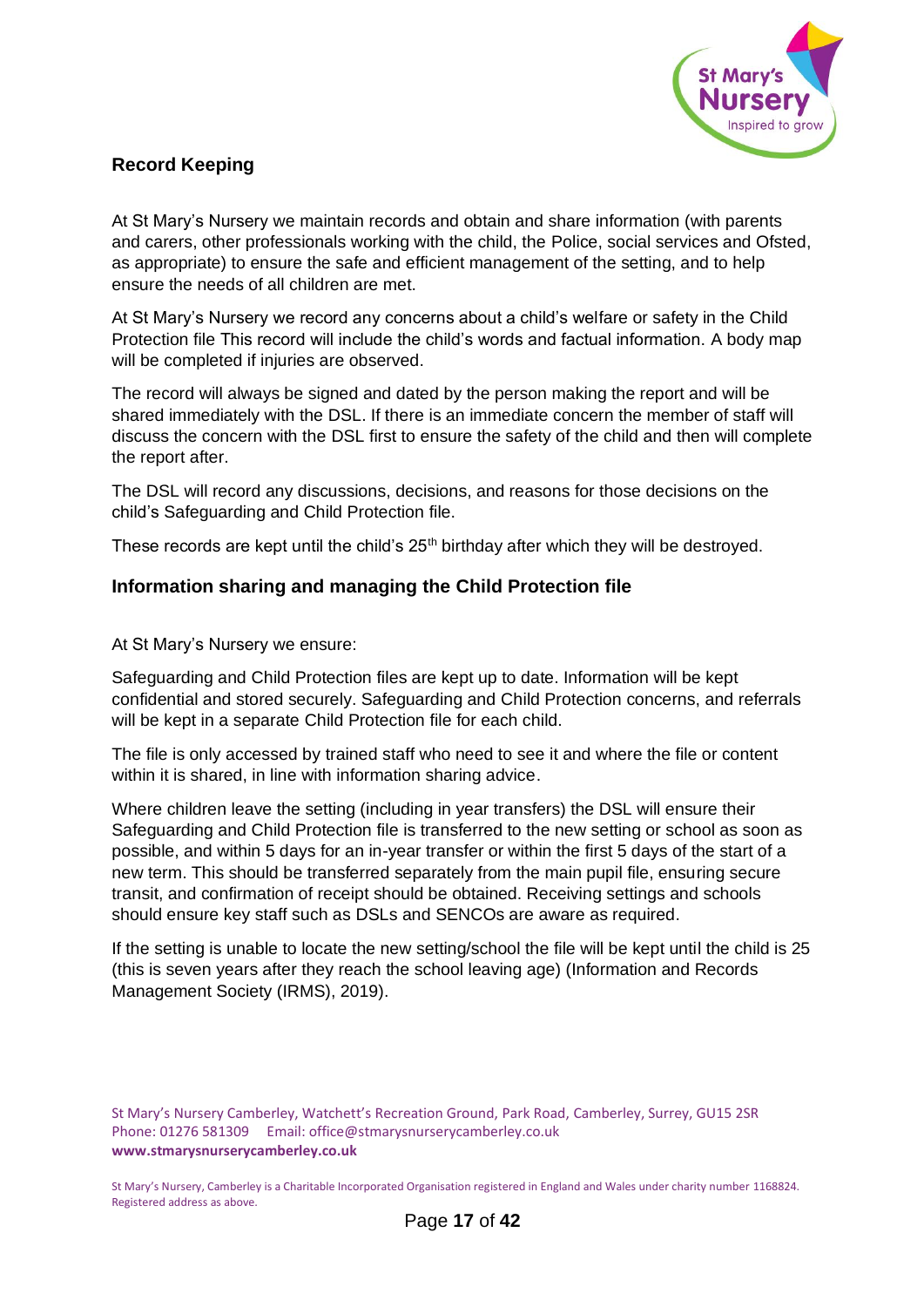

## <span id="page-17-0"></span>**Confidentiality and Information Sharing**

At St Mary's Nursery all matters relating to Child Protection will be treated as confidential and only shared as per the ['Information Sharing Advice for Practitioners' \(DfE 2018\)](https://www.gov.uk/government/publications/safeguarding-practitioners-information-sharing-advice)  [guidance.](https://www.gov.uk/government/publications/safeguarding-practitioners-information-sharing-advice)

All staff must be aware that they have a professional responsibility to share information with other agencies in order to safeguard children and that the Data Protection Act 1998 and GDPR are not a barrier to sharing information where a failure to do so would place a child at risk of harm. There is a lawful basis for Child Protection concerns to be shared with agencies who have a statutory duty for Child Protection.

Information will be shared with staff within the setting who 'need to know'.

Relevant staff have due regard to GDPR principles which allow them to share (and withhold) information.

All staff must be aware that they cannot promise a child to keep secrets which might compromise the child's safety or wellbeing.

All staff will always undertake to gain parent/carers consent to refer a child to Social Care unless to do so could put the child at greater risk of harm or impede a criminal investigation.

St Mary's Nursery trained Data Protection Officer (DPO) is Sue Gauntlett. It is a requirement by the General Data Protection Regulations (GDPR) to ensure that our setting is complaint with all matters relating to confidentiality and information sharing.

# <span id="page-17-1"></span>**Allegations against/concerns raised in relation to a member of staff, agency staff, volunteers, and contractors**

St Mary's Nursery will follow [Surrey Safeguarding Children's Partnerships procedure for](https://surreyscb.procedures.org.uk/qkyqql/safer-workforce-and-managing-allegations-against-staff-carers-and-volunteers/managing-allegations-against-people-that-work-or-volunteer-with-children/#s4559)  [allegations against adults who work with Children.](https://surreyscb.procedures.org.uk/qkyqql/safer-workforce-and-managing-allegations-against-staff-carers-and-volunteers/managing-allegations-against-people-that-work-or-volunteer-with-children/#s4559)

This procedure should be used in all cases which may meet the harms threshold in which it is alleged a member of staff, including agency staff, volunteer, or another adult who works with children has:

- behaved in a way that has harmed a child, or may have harmed a child;
- **•** possibly committed a criminal offence against or related to a child; or **b** he haved towards a child or children in a way that indicates he or she
- behaved towards a child or children in a way that indicates he or she may pose a risk of harm to children
- **E** behaved or may have behaved in a way that indicates they may not be suitable to work with children*.*

The last bullet point above includes behaviour that may have happened outside of setting, that might make an individual unsuitable to work with children, this is known as transferable risk.

St Mary's Nursery Camberley, Watchett's Recreation Ground, Park Road, Camberley, Surrey, GU15 2SR Phone: 01276 581309 Email: office@stmarysnurserycamberley.co.uk **www.stmarysnurserycamberley.co.uk**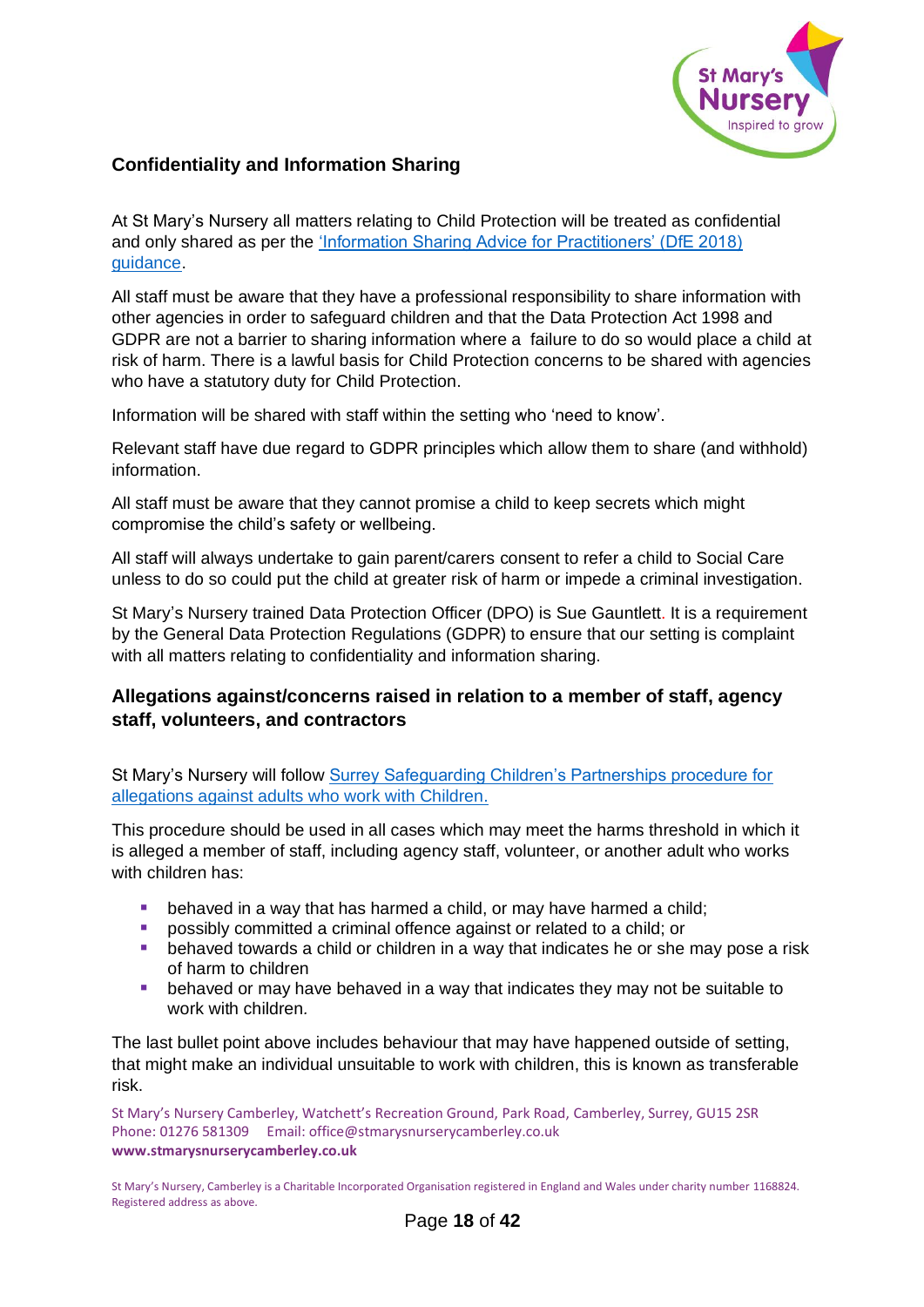

Allegations against a member of staff who is no longer at the setting should be referred to the Police. Historical allegations of abuse should also be referred to the Police.

## **Procedure for reporting allegations against a member of staff:**

Where settings identify a child has been harmed, that there may be an immediate risk of harm to a child or if the situation is an emergency, they should contact children's social care and as appropriate the Police immediately.

In dealing with allegations or concerns against an adult, staff must:

- Report any concerns about the conduct of any member of staff, volunteer or other adult to Sue Gauntlett, Nursery Manager & DSL immediately.
- **EXTERN** If an allegation is made against the Manager, the concerns need to be raised with Andrew Knowles, Chair of the Trustees as soon as possible. If not available, then the LADO should be contacted directly.
- Once an allegation has been received by the Nursery Manager they will contact the LADO (as part of their mandatory duty) on 0300123 1650 option 3 LADO or Email: [LADO@surreycc.gov.uk](mailto:LADO@surreycc.gov.uk) immediately and before taking any action or investigation.
- **•** Following consultation with the LADO inform the parents of the allegation unless there is a good reason not to.

In liaison with the LADO, the setting will determine how to proceed and if necessary, the LADO will refer the matter to Children's Social Care and/or the Police.

St Mary's Nursery have a duty to inform Ofsted of any allegations of serious harm or abuse by any person living, working, or looking after children at the premises (whether the allegations relate to harm or abuse committed on the premises or elsewhere). We must also notify Ofsted of the action taken in respect of the allegations. Notifications will be made as soon as is reasonably practicable, but at the latest within 14 days of the allegations being made. We understand that if we fail to comply with this requirement, we will commit an offence.

If the matter is investigated internally, the LADO will advise the setting of who is able to provide support within the local authority, in line with the SSCP procedures.

#### <span id="page-18-0"></span>**Low level concerns that do not meet the allegation/harm threshold:**

At St Mary's Nursery we follow the guidance given by the LADO. We also have a complaints policy and procedures in place and if necessary we would follow our disciplinary process and procedures to deal with low level concerns (including allegations) which do not meet the allegation/harm threshold set out above.

St Mary's Nursery Camberley, Watchett's Recreation Ground, Park Road, Camberley, Surrey, GU15 2SR Phone: 01276 581309 Email: office@stmarysnurserycamberley.co.uk **www.stmarysnurserycamberley.co.uk**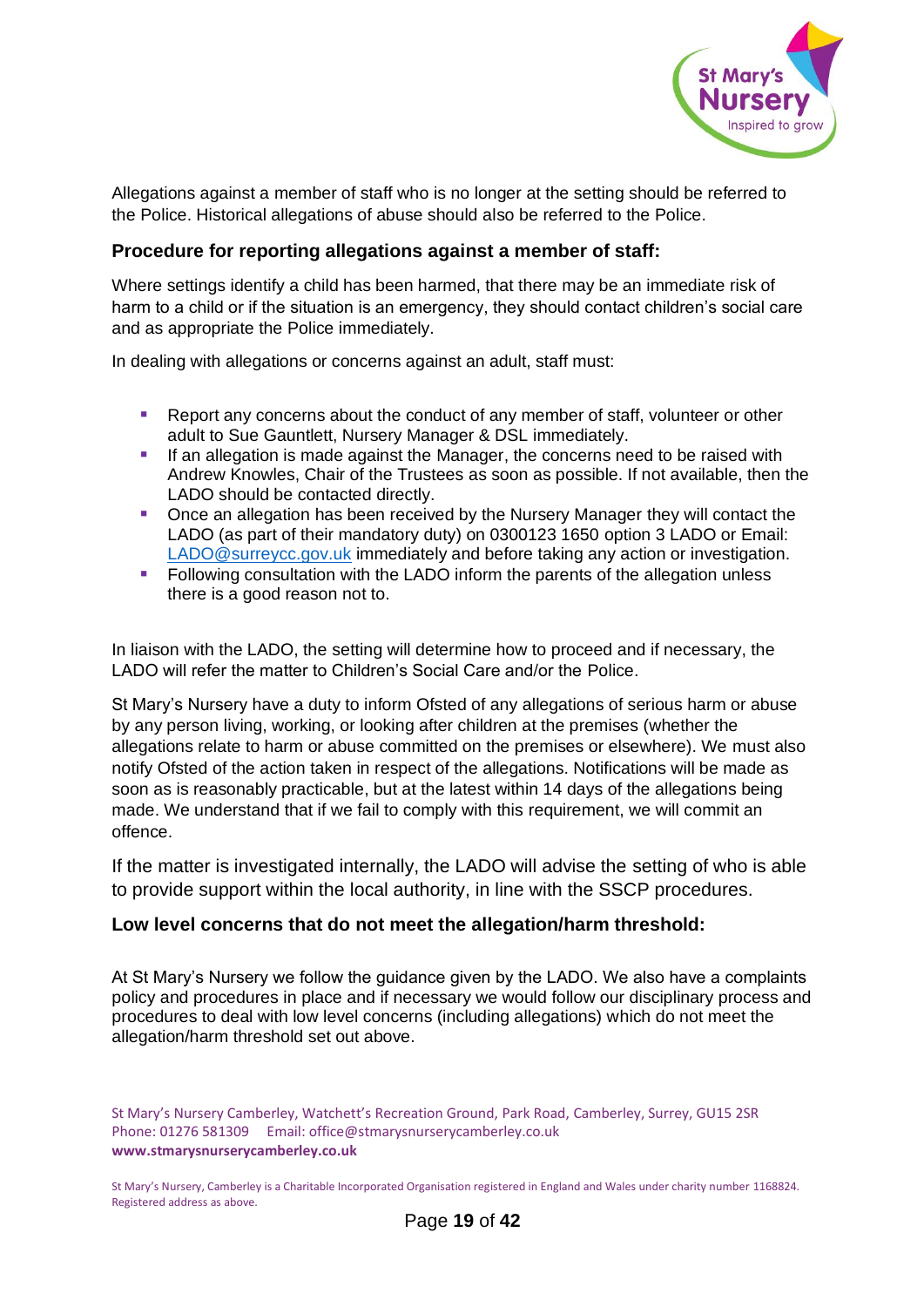

## **Whistle blowing**

We recognise that children cannot be expected to raise concerns in an environment where staff fail to do so.

All staff, are aware of their duty to raise concerns, where they exist, about the management of Safeguarding and Child Protection, which may include the attitude or actions of colleagues, poor or unsafe practice and potential failures in setting's safeguarding arrangements.

The NSPCC whistleblowing helpline is also available for staff who do not feel able to raise concerns regarding Child Protection failures internally or have concerns about a way a concern is being handled by their setting. Staff can call: 0800 028 0285 – line is available from 8:00 AM to 8:00 PM, Monday to Friday and Email: [help@nspcc.org.uk.](mailto:help@nspcc.org.uk)

## <span id="page-19-0"></span>**Peer on Peer/Child on Child abuse**

At St Mary's Nursery staff are aware that children can abuse other children and that it can happen both inside and outside of St Mary's Nursery. Peer on peer/child on child abuse is not tolerated within St Mary's Nursery and our staff are able to recognise the signs and indicators and respond appropriately.

At St Mary's Nursery we recognise that peer on peer/child on child abuse is most likely to include, but may not be limited to:

- Bullying (including cyberbullying, prejudice-based and discriminatory bullying)
- Physical abuse such as hitting, kicking, shaking, biting, hair pulling, or otherwise causing physical harm (this may include an online element which facilitates, threatens and/or encourages physical abuse)
- Sexual violence, such as rape, assault by penetration and sexual assault; (this may include an online element which facilitates, threatens and/or encourages sexual violence)
- Sexual harassment, such as sexual comments, remarks, jokes and online sexual harassment, which may be standalone or part of a broader pattern of abuse
- Causing someone to engage in sexual activity without consent, such as forcing someone to strip, touch themselves sexually, or to engage in sexual activity with a third party.
- Consensual and non-consensual sharing of nudes and semi-nudes images and or videos (also known as sexting or youth produced sexual imagery)
- Upskirting, which typically involves taking a picture under a person's clothing without their permission, with the intention of viewing their genitals or buttocks to obtain sexual gratification, or cause the victim humiliation, distress or alarm; and
- **E** Initiation/hazing type violence and rituals (this could include activities involving harassment, abuse or humiliation used as a way of initiating a person into a group and may also include an online element)

St Mary's Nursery Camberley, Watchett's Recreation Ground, Park Road, Camberley, Surrey, GU15 2SR Phone: 01276 581309 Email: office@stmarysnurserycamberley.co.uk **www.stmarysnurserycamberley.co.uk**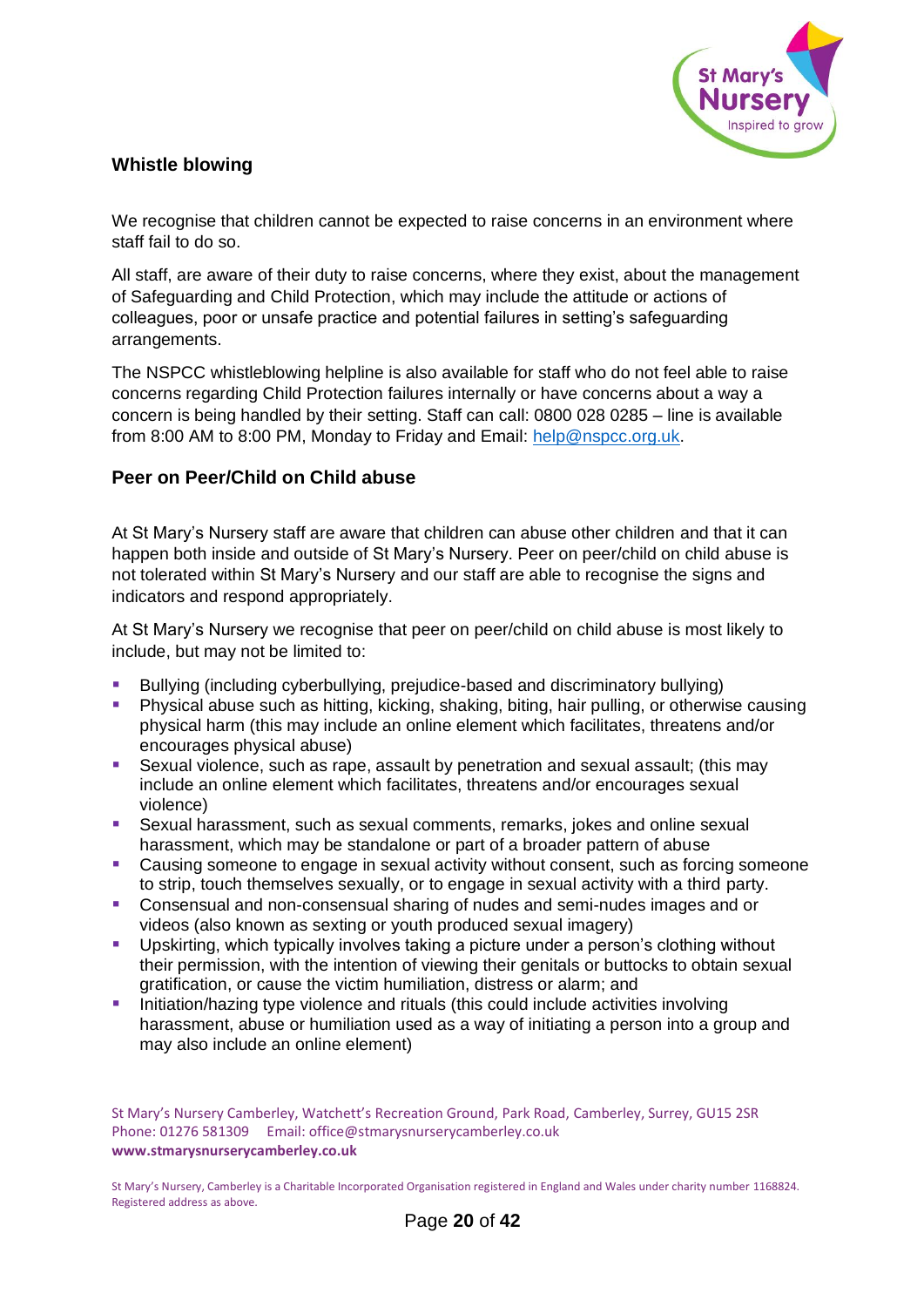

St Mary's Nursery recognises that it is vital that professionals agree on how behaviours should be categorised regardless of culture, faith,

beliefs, and their own experiences or values. Additionally staff recognise that that some peer on peer/child on child abuse issues may be affected by sexual identity, age, ability and culture of those involved, however, all peer on peer/child on child abuse is unacceptable and all reports will be taken seriously.

The term peer-on-peer abuse can refer to all of these definitions and a child may experience one or multiple facets of abuse at any one time. Therefore, our response will cut across these definitions and capture the complex web of their experiences.

St Mary's Nursery aims to reduce the likelihood of peer on peer abuse through:

- The established ethos of respect, friendship, courtesy and kindness
- High expectations of behaviour
- Clear consequences of unacceptable behaviour
- Providing a developmentally appropriate PSHE curriculum which develops children's understanding of healthy relationships, acceptable behaviour, consent and keeping themselves safe
- Systems for any child to raise concerns with staff, knowing that they will be listened to, valued and believed
- Robust risk assessments and providing targeted work for children identified as being a potential risk to other children and those identified as being at risk.

Research indicates that young people rarely disclose peer on peer abuse and that if they do, it is likely to be to their friends. Therefore, St Mary's Nursery will also educate children in how to support their friends if they are concerned about them, that they should talk to a trusted adult in the nursery and what services they can contact for further advice.

Any concerns, disclosures or allegations of peer on peer abuse in any form should be referred to the DSL using St Mary's Nursery child protection procedures as set out in this policy. Where a concern regarding peer on peer abuse has been disclosed to the DSL(s), advice and guidance will be sought from Children Social Care and where it is clear a crime has been committed or there is a risk of crime being committed the Police will be contacted.

Working with external agencies the nursery will respond to the unacceptable behaviour. If a child's behaviour negatively impacts on the safety and welfare of other children then safeguards will be put in place to promote the well-being of the children affected and the victim and perpetrator will be provided with support.

All allegations of peer on peer/child on child abuse will be recorded, investigated, and dealt with in line with associated setting policies, including Child Protection and Managing Behaviour.

## <span id="page-20-0"></span>**Sexual Violence and Sexual Harassment**

Sexual violence and sexual harassment can occur between children of any age and sex. It can occur through a single child or a group of children sexually assaulting or sexually harassing a single child or group of children.

St Mary's Nursery Camberley, Watchett's Recreation Ground, Park Road, Camberley, Surrey, GU15 2SR Phone: 01276 581309 Email: office@stmarysnurserycamberley.co.uk **www.stmarysnurserycamberley.co.uk**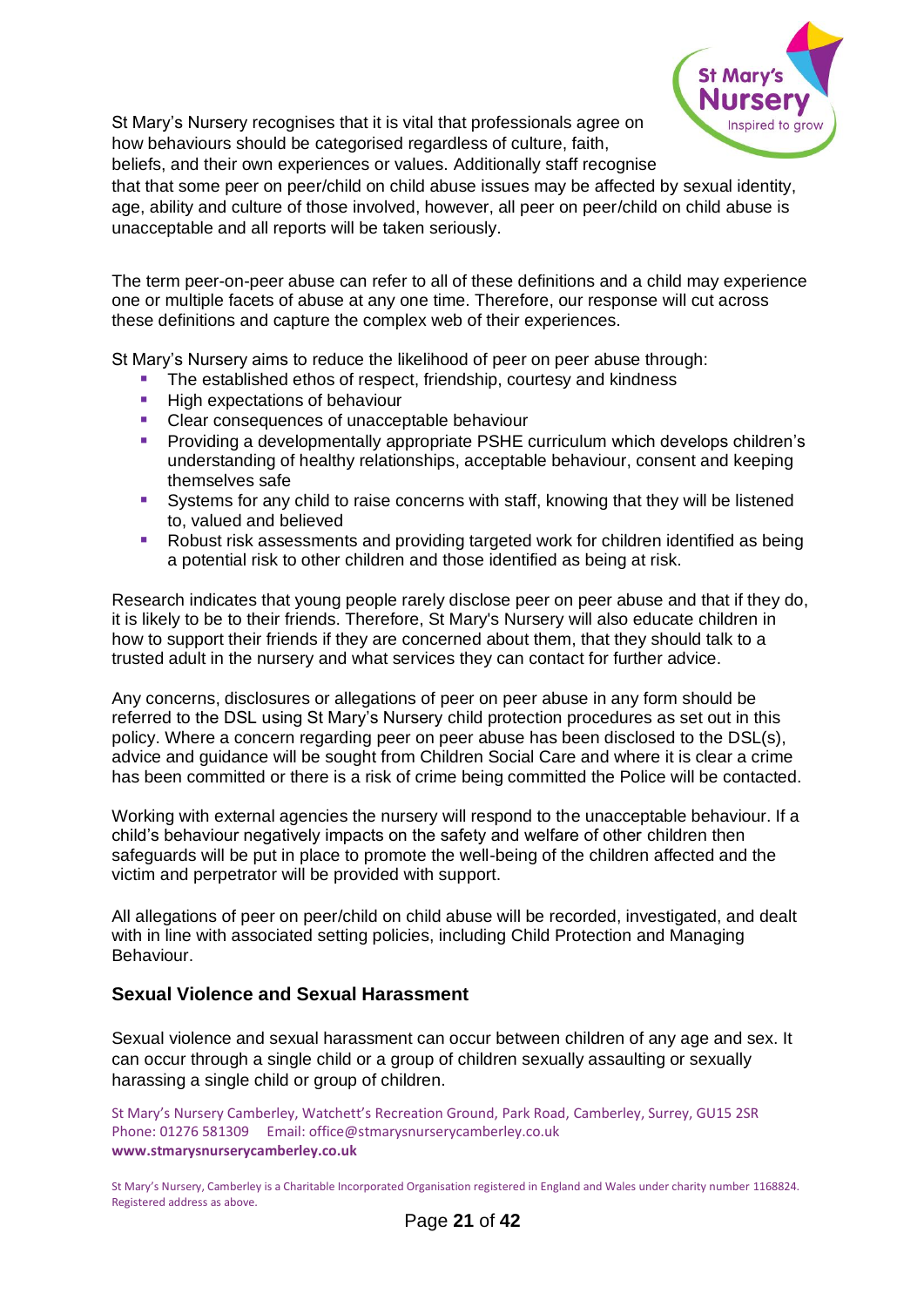

Children who are victims of sexual violence and sexual harassment will find the experience stressful and distressing. This will, in all likelihood, adversely affect their education attainment as well as their emotional well-being. Sexual violence and sexual harassment exist on a continuum and may overlap; they can occur online and offline (both physically and verbally) and are never acceptable. It is important that all victims are taken seriously and offered appropriate support.

Reports of sexual violence and sexual harassment are extremely complex to manage. It is essential that victims are protected, offered appropriate support and every effort is made to ensure their education is not disrupted. It is also important that other children, adults, and staff are supported and protected as appropriate.

We recognise that children are capable of abusing other children and their peers and this will be dealt with under our Child Protection policy and in line with KCSiE (2021).

We are clear that sexual violence and sexual harassment is not acceptable, will never be tolerated and is not an inevitable part of growing up.

We will minimise the risk of peer on peer/child on child abuse by taking a whole setting approach to Safeguarding and Child Protection and providing staff with appropriate training. We will provide a clear set of values and standards, underpinned by the setting's behaviour policy and pastoral support. We will engage with specialist support and interventions

## <span id="page-21-0"></span>**Responding**

Children making any report of sexual violence or sexual harassment including "upskirting" [\(The Voyeurism Offences Act 2019\)](https://www.legislation.gov.uk/ukpga/2019/2/enacted) will be taken seriously, kept safe and be well supported.

If the report includes an online element staff will be mindful of the Searching, Screening and [Confiscation: advice for schools 2018](https://assets.publishing.service.gov.uk/government/uploads/system/uploads/attachment_data/file/674416/Searching_screening_and_confiscation.pdf) guidance.

If a member of staff becomes aware of an incident, they will follow the Child Protection procedures and refer to the DSL immediately.

If a child is at risk of harm, is in immediate danger, or has been harmed, a Request for Support will be made to the C-SPA.

#### <span id="page-21-1"></span>**Risk Assessment**

Following a report, the DSL will make an immediate risk and needs assessment on a caseby-case basis.

#### The risk assessment will consider;

St Mary's Nursery Camberley, Watchett's Recreation Ground, Park Road, Camberley, Surrey, GU15 2SR Phone: 01276 581309 Email: office@stmarysnurserycamberley.co.uk **www.stmarysnurserycamberley.co.uk**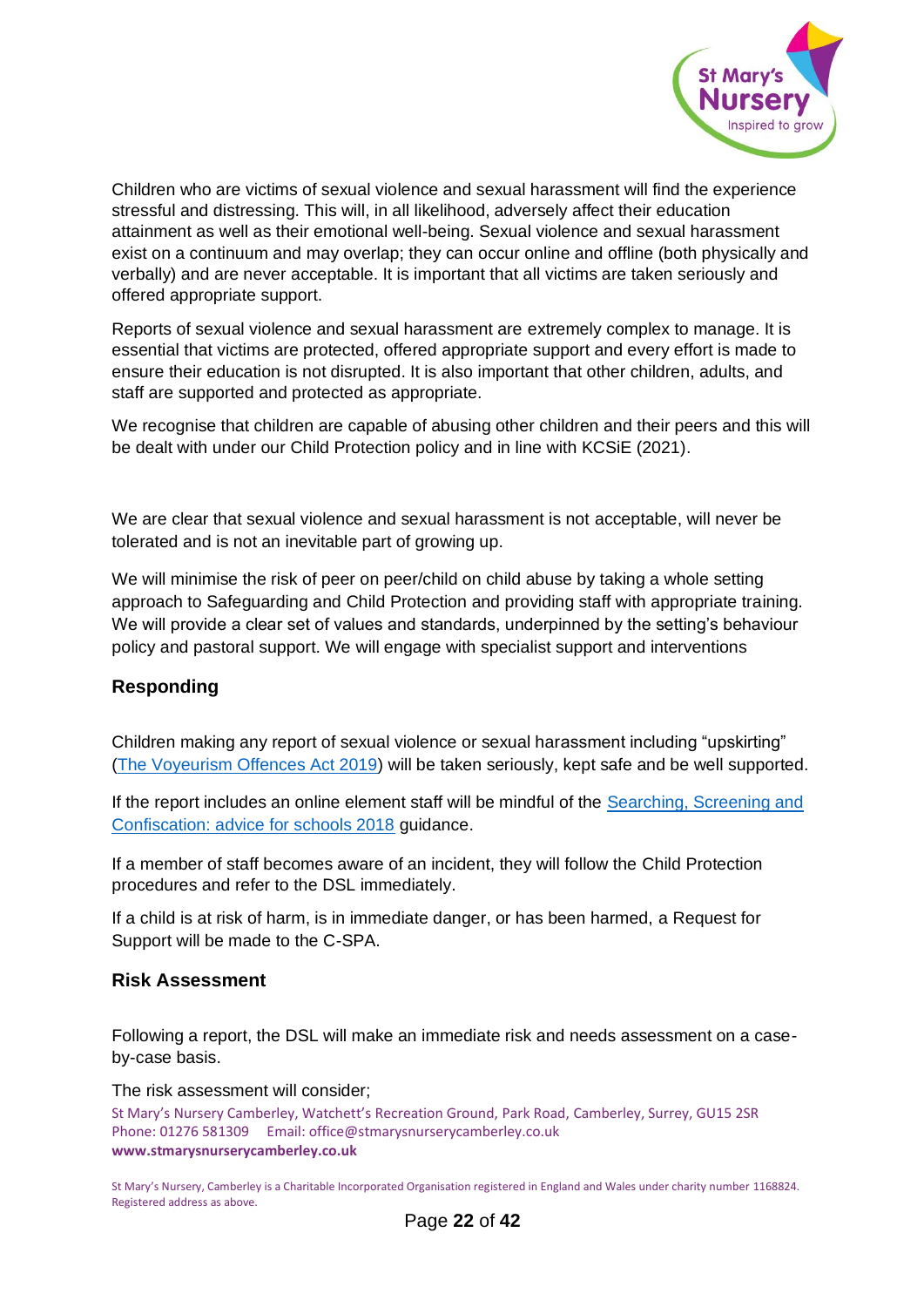

- The victim, especially their protection and support.
- The alleged perpetrator, their support needs and any discipline action.
- All other children at the setting.
- The victim and the alleged perpetrator sharing classes and space at the setting
- The risk assessment will be recorded and kept under review.

Where there has been other professional intervention and/or other specialist risk assessments, these professional assessments will be used to inform the setting's approach to supporting and protecting children.

Support regarding risk assessments can be accessed from the [Education Safeguarding](https://www.surreycc.gov.uk/schools-and-learning/teachers-and-education-staff/educational-advice-and-support/safeguarding)  [Team](https://www.surreycc.gov.uk/schools-and-learning/teachers-and-education-staff/educational-advice-and-support/safeguarding) – [education.safeguarding@surreycc.gov.uk](mailto:education.safeguarding@surreycc.gov.uk)

#### <span id="page-22-0"></span>**Action: The DSL will consider**

- The wishes of the victim.
- **•** The nature of the incident including whether a crime has been committed and the harm caused.
- Ages of the children involved.
- Developmental stages of the children.
- Any power imbalance between the children.
- Any previous incidents.
- Ongoing risks.
- Other related issues or wider context.

#### <span id="page-22-1"></span>**Options:**

- Manage internally
- Early Help intervention
- Request for support to the C-SPA
- Report to the Police (generally in parallel with a request for support to the C-SPA)

## <span id="page-22-2"></span>**Ongoing Response:**

The DSL will manage each case individually and will ensure the risk assessment is reviewed regularly with relevant partner agencies, for example the Police and Children's Social Care.

Where there is a criminal investigation into a rape, assault by penetration or sexual assault, the alleged perpetrator should be removed from any sessions they share with the victim.

The DSL will consider how best to keep the victim and perpetrator a reasonable distance apart on the setting's premises and on transport where appropriate.

St Mary's Nursery Camberley, Watchett's Recreation Ground, Park Road, Camberley, Surrey, GU15 2SR Phone: 01276 581309 Email: office@stmarysnurserycamberley.co.uk **www.stmarysnurserycamberley.co.uk**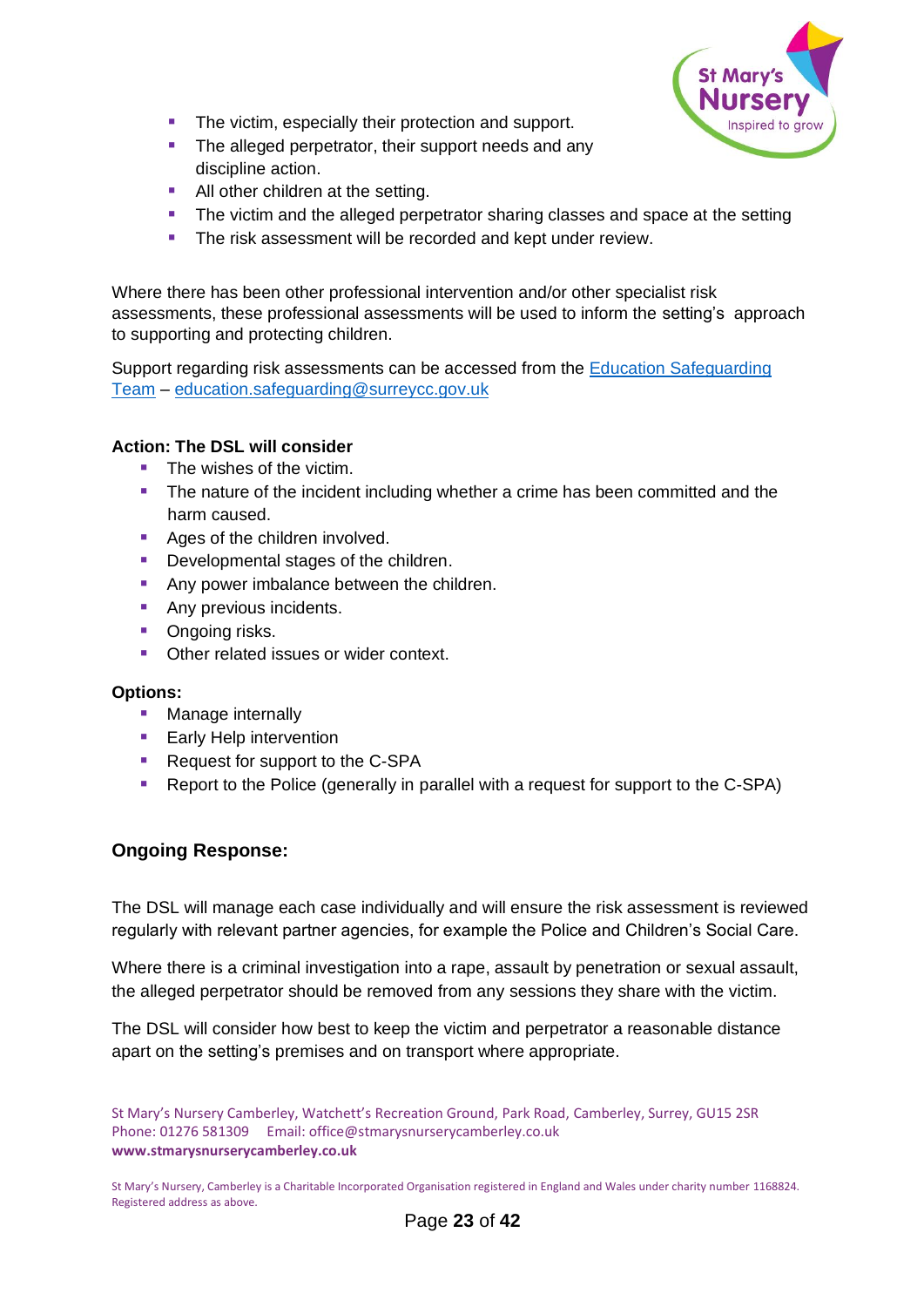Where a criminal investigation into a rape or assault by penetration leads to a conviction or caution, the setting will take suitable action. In all but the most exceptional of circumstances, the rape or assault is



likely to constitute a serious breach of discipline and may lead to the view that allowing the perpetrator to remain in the same setting would seriously harm the education or welfare of the victim (and potentially themselves and other children).

Where a criminal investigation into sexual assault leads to a conviction or caution, the setting will, if it has not already, consider any suitable sanctions in light of their behaviour policy, which may include consideration of permanent exclusion. Where the perpetrator is going to remain at the setting, the Leadership Team should continue keeping the victim and perpetrator in separate sessions and continue to consider the most appropriate way to manage potential contact on the premises and transport. The nature of the conviction or caution and wishes of the victim will be especially important in determining how to proceed in such cases.

The victim, alleged perpetrator and any other children & adults affected will receive appropriate support and safeguards on a case-by-case basis.

The setting will take any disciplinary action against the alleged perpetrator in accordance with the behaviour policy.

The setting recognises that taking disciplinary action and providing appropriate support are not mutually exclusive actions and will occur at the same time if necessary.

## <span id="page-23-0"></span>**Physical Abuse**

While a clear focus of peer on peer/child on child abuse is around sexual abuse and harassment, physical assaults and initiation violence and rituals from children to children can also be abusive.

These are equally not tolerated and if it is believed that a crime has been committed, will be reported to the Police.

The principles from the anti-bullying policy will be applied in these cases, with recognition that any Police investigation will need to take priority.

# <span id="page-23-1"></span>**Safeguarding Children with Additional Needs and Disabilities**

At St Mary's Nursery we acknowledge that children with additional needs or disabilities can face additional safeguarding challenges. These can include:

**E** Assumptions that indicators of possible abuse such as behaviour, mood and injury relate to the child's condition without further exploration

St Mary's Nursery Camberley, Watchett's Recreation Ground, Park Road, Camberley, Surrey, GU15 2SR Phone: 01276 581309 Email: office@stmarysnurserycamberley.co.uk **www.stmarysnurserycamberley.co.uk**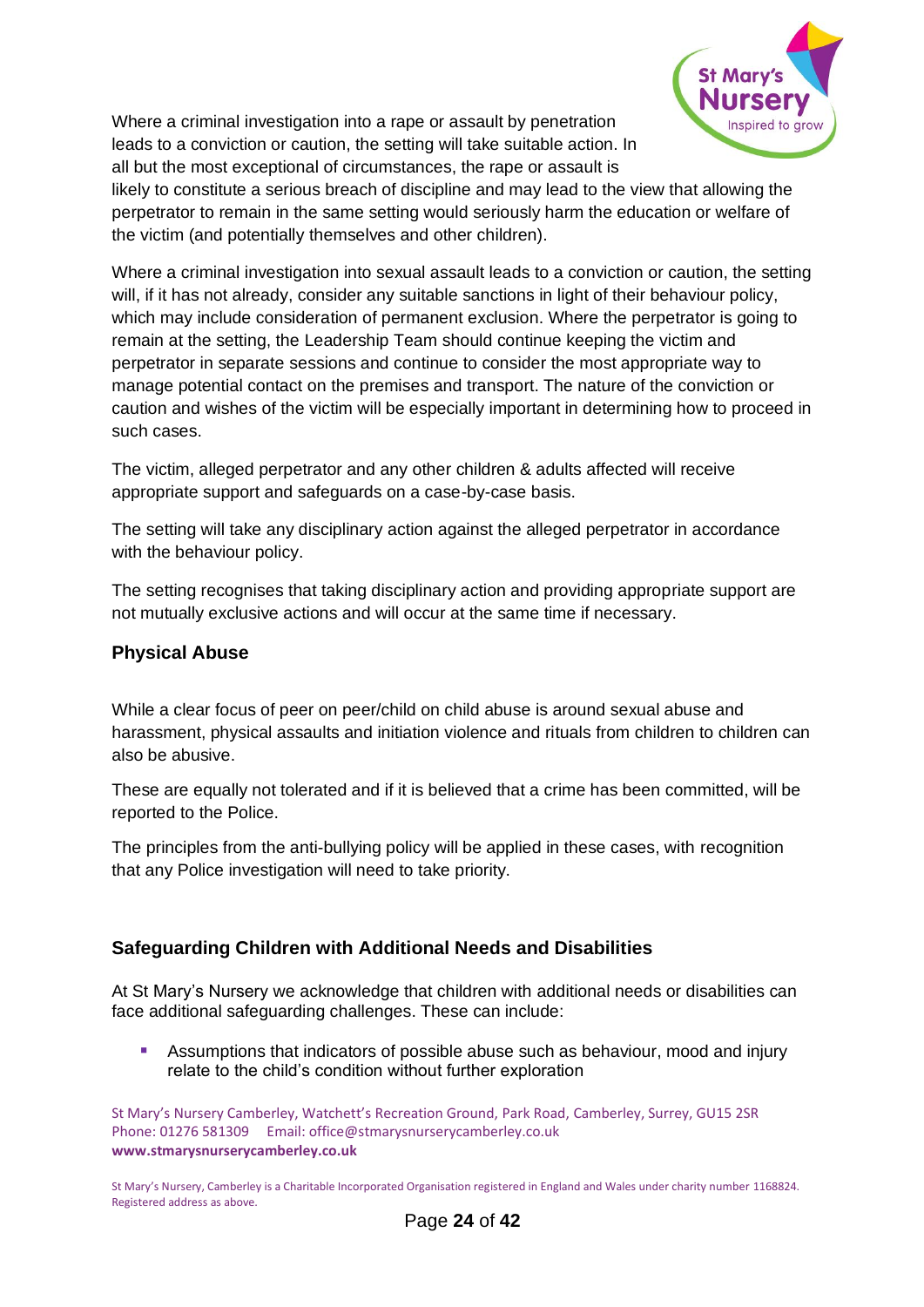

- These children being more prone to peer group isolation or bullying (including prejudice-based bullying) than other children
- The potential for children with additional needs and disabilities or certain medical conditions being disproportionally impacted by behaviours such as bullying, without outwardly showing any signs
- Communication barriers and difficulties in managing or reporting these challenges.

The DSL will work closely with the SENCO, Sylvanna Murphy to plan support as required.

St Mary's Nursery, Camberley provides an environment in which all children with special educational needs and disabilities (SEND) are supported to reach their full potential.

- We have regard for the Special Educational Needs and Disability Code of Practice (2014).
- We have in place a clear approach for identifying, responding to, and meeting children's SEND<sup>1</sup>.
- We support and involve parents (and where relevant children), actively listening to, and acting on their wishes and concerns.
- We work in partnership with the local authority and other external agencies to ensure the best outcomes for children with SEND and their families.
- We regularly monitor and review our policy, practice and provision and, if necessary, make adjustments.

#### **Procedures**

- We designate a member of staff to be the Special Educational Needs Co-ordinator (SENCO) and give her name to parents. Our SENCO is: **Sylvanna Murphy.**
- The SENCO works closely with our manager and other colleagues and has responsibility for the day-to-day operation of our Supporting Children with Special Educational Needs and Disabilities Policy and for co-ordinating provision for children with SEND.
- We ensure that the provision for children with SEND is the responsibility of all members of the setting.
- We ensure that our inclusive admissions practice ensures equality of access and opportunity.
- We provide a broad, balanced and differentiated curriculum for all children.
- We apply SEND support to ensure early identification of children with SEND.
- We use the person centred approach system (assess, plan, do and review) applied in increasing detail and frequency to ensure that children progress.
- We ensure that parents are involved at all stages of the assessment, planning, provision and review of their children's special education including all decision making processes
- We where appropriate, take into account children's views and wishes in decisions being made about them, relevant to their level understanding.
- We provide parents with information on local sources of support and advice e.g. Local Offer, Information, Advice and Support Service.
- We liaise and work with other external agencies to help improve outcomes for children with SEND.

St Mary's Nursery Camberley, Watchett's Recreation Ground, Park Road, Camberley, Surrey, GU15 2SR Phone: 01276 581309 Email: office@stmarysnurserycamberley.co.uk **www.stmarysnurserycamberley.co.uk**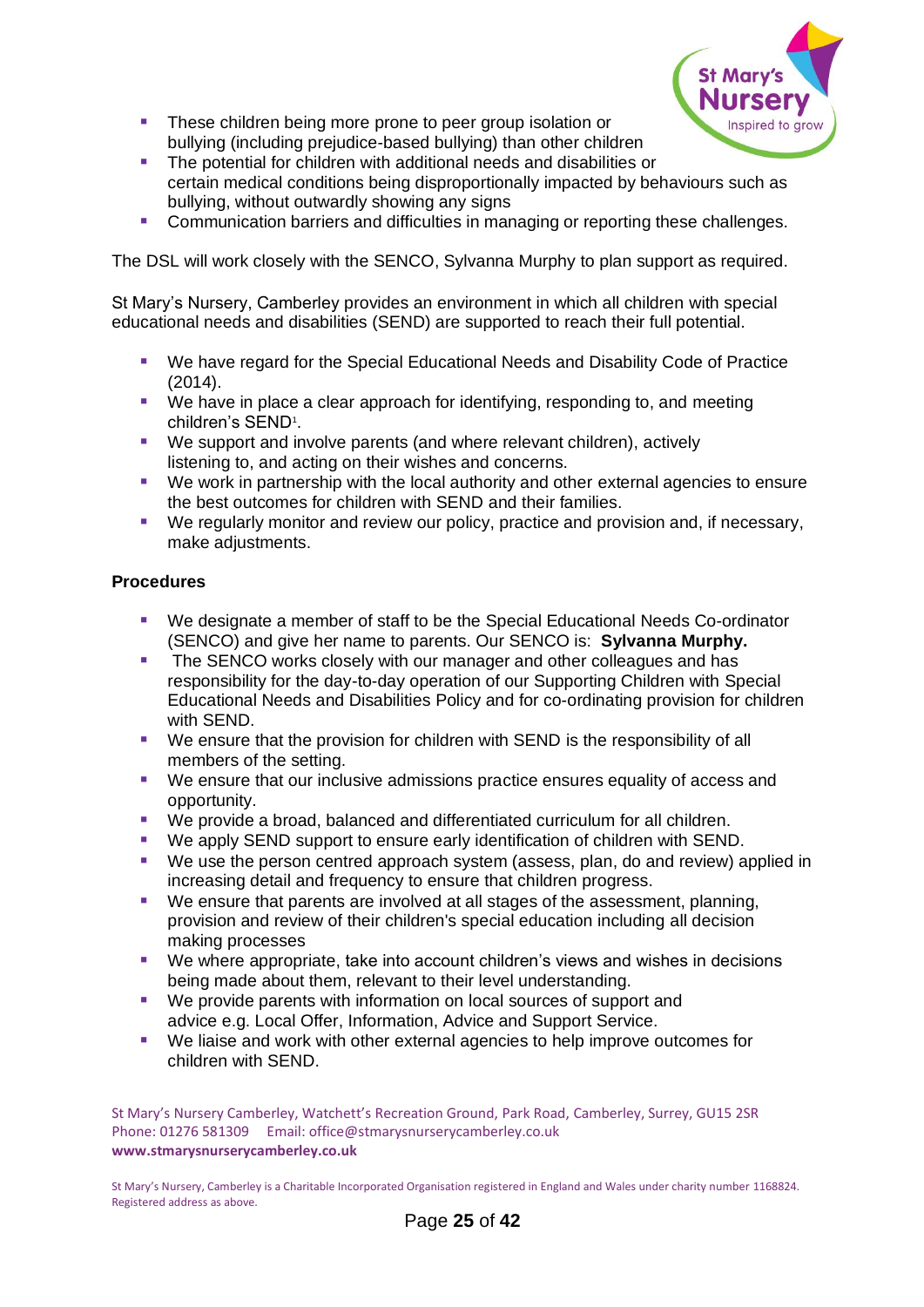

- We have systems in place for referring children for further assessment e.g. Early Help Assessment and Education, Health and Care Plan (EHCP) assessment.
- We provide resources (human and financial) to implement our Supporting Children with Special Educational Needs and Disabilities Policy.
- We ensure that all our staff are aware of our Supporting Children with Special Educational Needs and disabilities Policy and the procedures for identifying, assessing and making provision for children with SEND.
- We raise awareness of our special education needs and disabilities provision via our website and or promotional materials.
- We ensure the effectiveness of our special educational needs and disabilities provision by collecting information from a range of sources e.g. action plan reviews, staff and management meetings, parental and external agency's views, inspections and complaints. This information is collated, evaluated and reviewed annually.
- We provide a complaints procedure.
- We monitor and review our policy annually.

# **Online safety (inc. mobile phones and cameras)**

#### **Policy statement**

St Mary's Nursery, Camberley takes steps to ensure that there are effective procedures in place to protect children, young people and vulnerable adults from the unacceptable use of Information Communication Technology (ICT) equipment or exposure to inappropriate materials in the setting.

## **Procedures**

*Information Communication Technology (ICT) equipment*

- Only ICT equipment belonging to the setting is used by staff and children.
- **•** The designated person is responsible for ensuring all ICT equipment is safe and fit for purpose.
- All computers have virus protection installed.
- **•** The designated person ensures that safety settings are set to ensure that inappropriate material cannot be accessed.

#### *Internet access*

- Children do not normally have access to the internet and never have unsupervised access.
- If staff access the internet with children for the purposes of promoting their learning, written permission is gained from parents who are shown this policy.
- **•** The designated person has overall responsibility for ensuring that children and young people are safeguarded and risk assessments in relation to online safety are completed.
- Children are taught the following stay safe principles in an age appropriate way prior to using the internet;
- only go on line with a grown up

St Mary's Nursery Camberley, Watchett's Recreation Ground, Park Road, Camberley, Surrey, GU15 2SR Phone: 01276 581309 Email: office@stmarysnurserycamberley.co.uk **www.stmarysnurserycamberley.co.uk**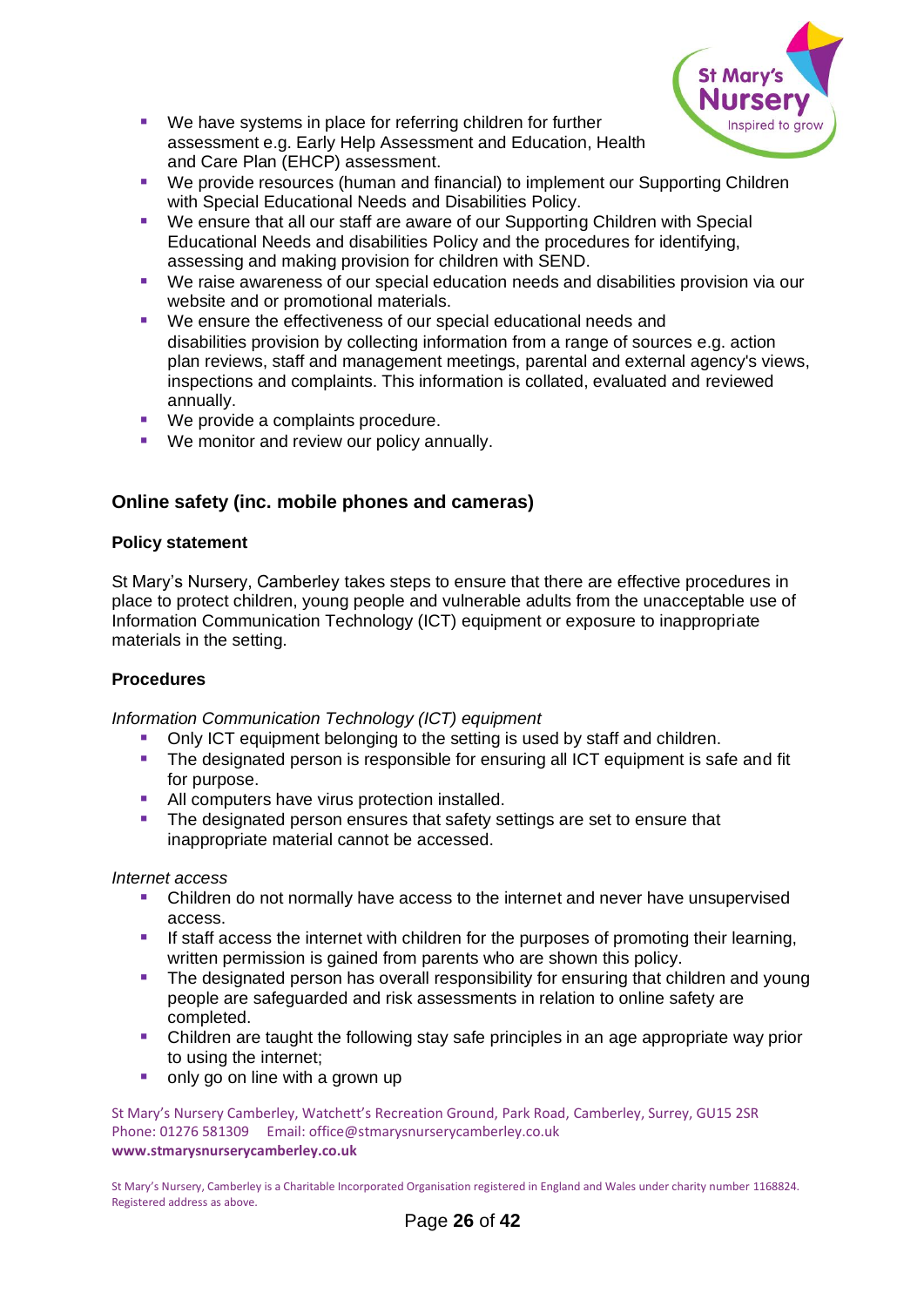

- $\blacksquare$  be kind on line
- keep information about me safely
- only press buttons on the internet to things I understand
- tell a grown up if something makes me unhappy on the internet
- Designated persons will also seek to build children's resilience in relation to issues they may face in the online world, and will address issues such as staying safe, having appropriate friendships, asking for help if unsure, not keeping secrets as part of social and emotional development in age appropriate ways.
- If a second hand computer is purchased or donated to the setting, the designated person will ensure that no inappropriate material is stored on it before children use it.
- All computers for use by children are located in an area clearly visible to staff.
- Children are not allowed to access social networking sites.
- **E** Staff report any suspicious or offensive material, including material which may incite racism, bullying or discrimination to the Internet Watch Foundation at [www.iwf.org.uk.](http://www.iwf.org.uk/)
- Suspicions that an adult is attempting to make inappropriate contact with a child online is reported to the National Crime Agency's Child Exploitation and Online Protection Centre at [www.ceop.police.uk](http://www.ceop.police.uk/)**.**
- The designated person ensures staff have access to age-appropriate resources to enable them to assist children to use the internet safely.
- **.** If staff become aware that a child is the victim of cyber-bullying, they discuss this with their parents and refer them to sources of help, such as the NSPCC on 0808 800 5000 or www.nspcc.org.uk, or Childline on 0800 1111 or www.childline.org.uk.

#### *Email*

- Children are not permitted to use email in the setting. Parents and staff are not normally permitted to use setting equipment to access personal emails.
- Staff do not access personal or work email whilst supervising children.
- **EXECT** Staff send personal information by encrypted email and share information securely at all times.

#### *Mobile phones – children*

Children do not bring mobile phones, smartwatches or other ICT devices with them to the setting. If a child is found to have a mobile phone, smartwatch or ICT device with them, this is removed and returned to the parent if parent is still present or alternatively stored in a locked box until the parent collects them at the end of the session.

#### *Mobile phones and Smartwatches – staff and visitors*

- Personal mobile phones are not used by our staff whilst they are in the main setting they are only permitted access during lunch breaks. They are stored in named trays in the foyer.
- Staff are asked not to wear smartwatches which have a camera or the ability to take phone calls.
- **·** In an emergency, personal mobile phones may be used in an area where there are no children present, with permission from the manager.
- Our staff and volunteers ensure that the setting telephone number is known to family and other people who may need to contact them in an emergency.

St Mary's Nursery Camberley, Watchett's Recreation Ground, Park Road, Camberley, Surrey, GU15 2SR Phone: 01276 581309 Email: office@stmarysnurserycamberley.co.uk **www.stmarysnurserycamberley.co.uk**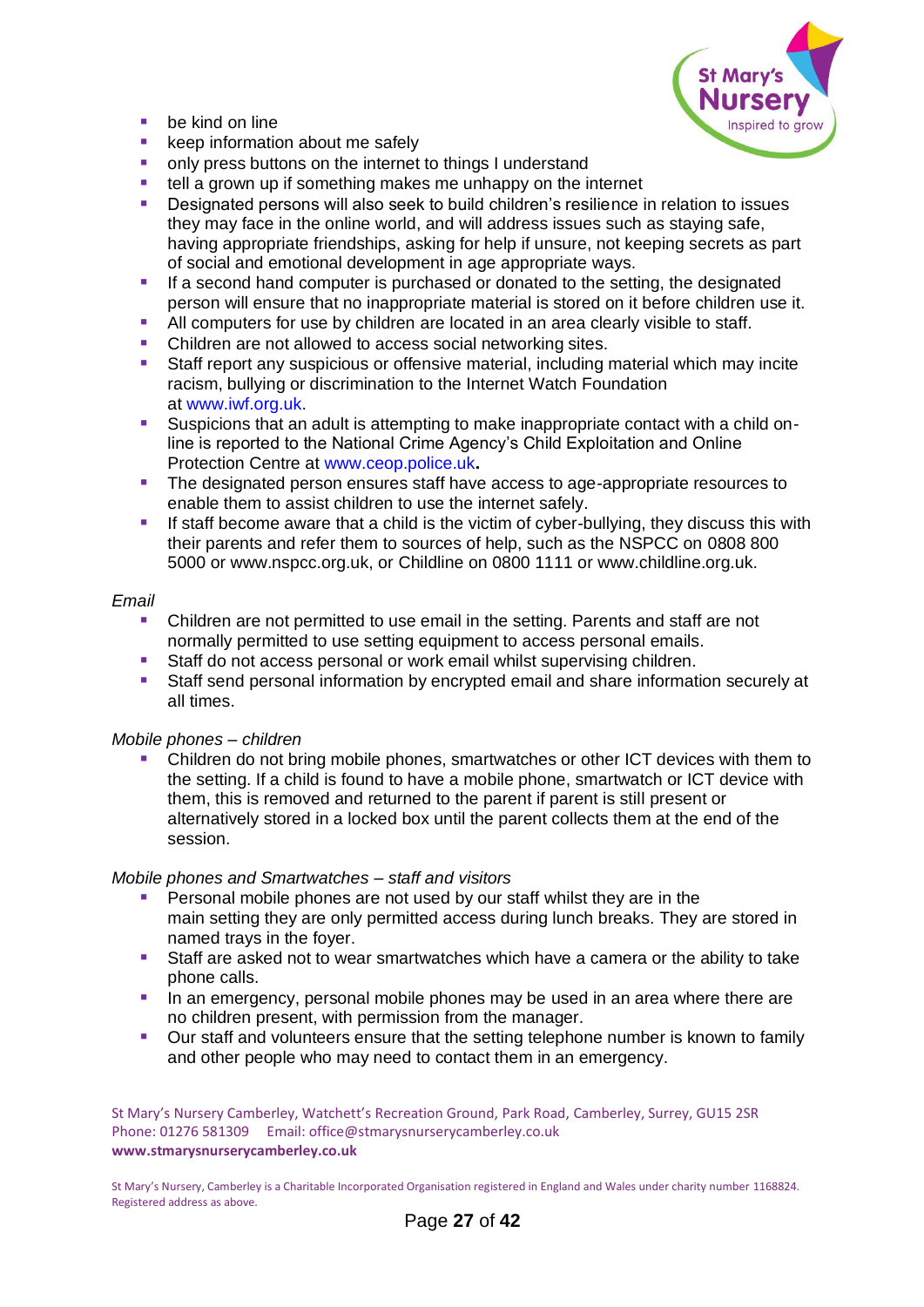

- If our members of staff or volunteers take their mobile phones on outings, for use in case of an emergency, they must not make or receive personal calls, or take photographs of children.
- Parents and visitors are requested not to use their mobile phones whilst on the premises. Visitors will be advised of a quiet space where they can use their mobile phone, where no children are present.
- **E** These rules also apply to the use of work-issued mobiles, and when visiting or supporting staff in other settings.

#### *Cameras and videos*

- Our staff and volunteers must not bring their personal cameras or video recording equipment into the setting.
- **Photographs and recordings of children are only taken for valid reasons i.e. to record** their learning and development, or for displays within the setting, with written permission received by parents (see the Registration form). Such use is monitored by the manager.
- Where parents request permission to photograph or record their own children at special events, general permission is gained from all parents for their children to be included. Parents are advised that they do not have a right to photograph anyone else's child or to upload photos of anyone else's children.
- **E** If photographs of children are used for publicity purposes, parental consent must be given and safeguarding risks minimised, for example, ensuring children cannot be identified by name.

#### *Social media*

- Staff are advised to manage their personal security settings to ensure that their information is only available to people they choose to share information with.
- **EXECT** Staff should not accept service users, children and parents as friends due to it being a breach of expected professional conduct.
- **•** In the event that staff name the organisation or workplace in any social media they do so in a way that is not detrimental to the organisation or its service users.
- Staff observe confidentiality and refrain from discussing any issues relating to work
- Staff should not share information they would not want children, parents or colleagues to view.
- Staff should report any concerns or breaches to the designated person in their setting.
- **EXECT** Staff avoid personal communication, including on social networking sites, with the children and parents with whom they act in a professional capacity. If a practitioner and family are friendly prior to the child coming into the setting, this information is shared with the manager prior to a child attending and a risk assessment and agreement in relation to boundaries is agreed.

#### *Electronic learning journals for recording children's progress*

- Managers seek permission from the senior management team prior to using any online learning journal. A risk assessment is completed with details on how the learning journal is managed to ensure children are safeguarded.
- Staff adhere to the guidance provided with the system at all times.
- *Use and/or distribution of inappropriate images*
- ▪

St Mary's Nursery Camberley, Watchett's Recreation Ground, Park Road, Camberley, Surrey, GU15 2SR Phone: 01276 581309 Email: office@stmarysnurserycamberley.co.uk **www.stmarysnurserycamberley.co.uk**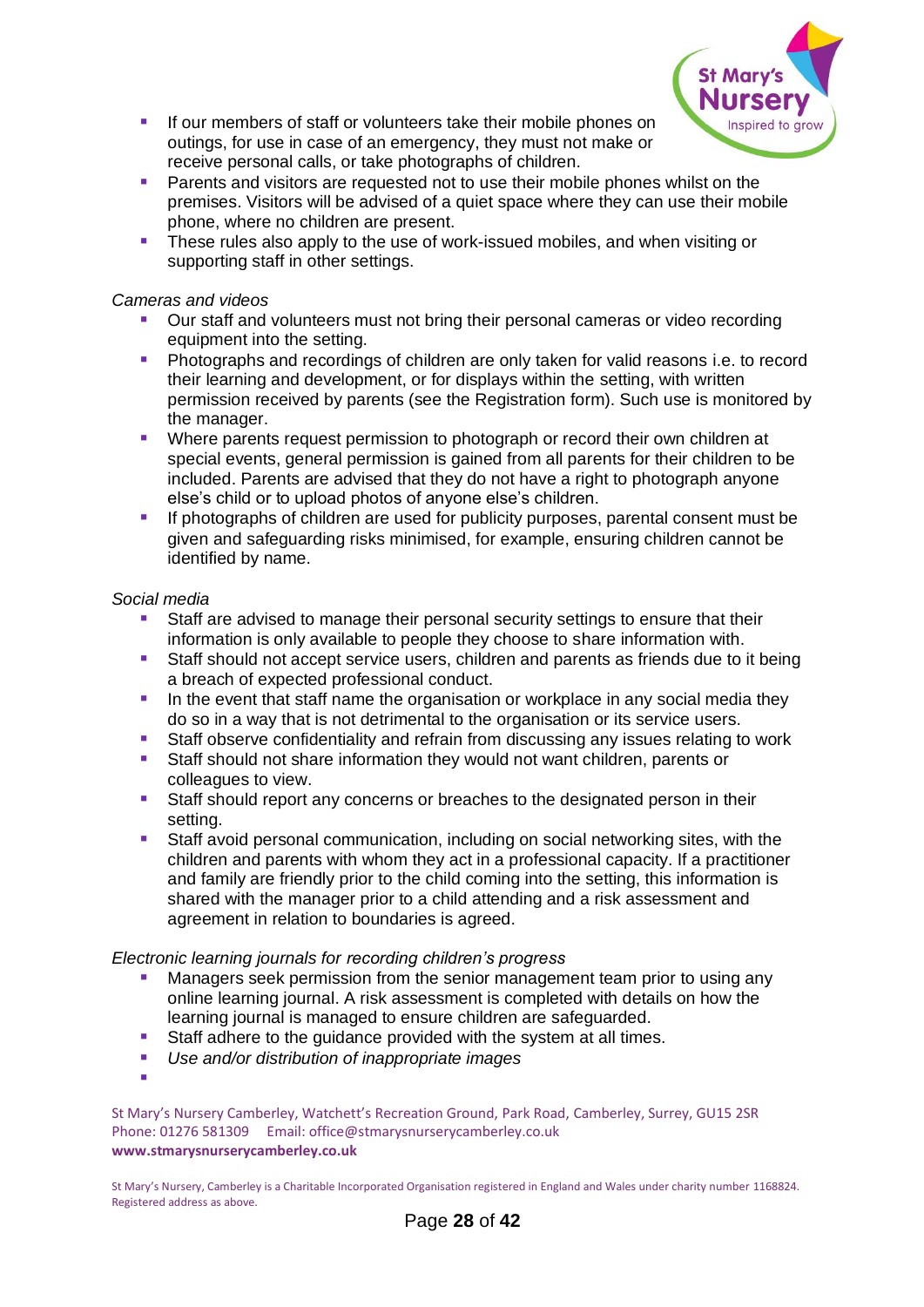

- Staff are aware that it is an offence to distribute indecent images. In the event of a concern that a colleague or other person is behaving inappropriately, the Safeguarding Children and Child Protection policy, in relation to allegations against staff and/or responding to suspicions of abuse, is followed
- **E** Staff are aware that grooming children and young people online is an offence in its own right and concerns about a colleague's or others' behaviour are reported (as above).

#### **Further guidance**

NSPCC and CEOP *Keeping Children Safe Online* training: www.nspcc.org.uk/what-you-cando/get-expert-training/keeping-children-safe-online-course/

## <span id="page-28-0"></span>**Looked After Children**

St Mary's Nursery, Camberley is committed to providing quality provision based on equality of opportunity for all children and their families. All staff in our provision are committed to doing all they can to enable 'looked after' children in our care achieve and reach their full potential.

Children become 'looked after' if they have either been taken into care by the local authority, or have been accommodated by the local authority (a voluntary care arrangement). Most looked after children will be living in foster homes, but a smaller number may be in a children's home, living with a relative or even placed back home with their natural parent(s).

We recognise that children who are being looked after have often experienced traumatic situations; physical, emotional or sexual abuse or neglect. However, we also recognise that not all looked after children have experienced abuse and that there are a range of reasons for children to be taken in to the care of the local authority. Whatever the reason, a child's separation from their home and family signifies a disruption in their lives that has an impact on their emotional well-being. Most local authorities do not place children under five with foster carers who work outside the home; however, there are instances when this does occur or where the child has been placed with another family member who works. It is not appropriate for a looked after child who is under two years to be placed in a day care setting in addition to a foster placement.

We place emphasis on promoting children's right to be strong, resilient and listened to. Our policy and practice guidelines for looked after children are based on two important concepts: attachment and resilience. The basis of this is to promote secure attachments in children's lives, as the foundation for resilience. These aspects of well-being underpin the child's responsiveness to learning and enable the development of positive dispositions for learning. For young children to get the most out of educational opportunities they need to be settled enough with their carer to be able to cope with further separation, a new environment and new expectations made upon them.

St Mary's Nursery Camberley, Watchett's Recreation Ground, Park Road, Camberley, Surrey, GU15 2SR Phone: 01276 581309 Email: office@stmarysnurserycamberley.co.uk **www.stmarysnurserycamberley.co.uk**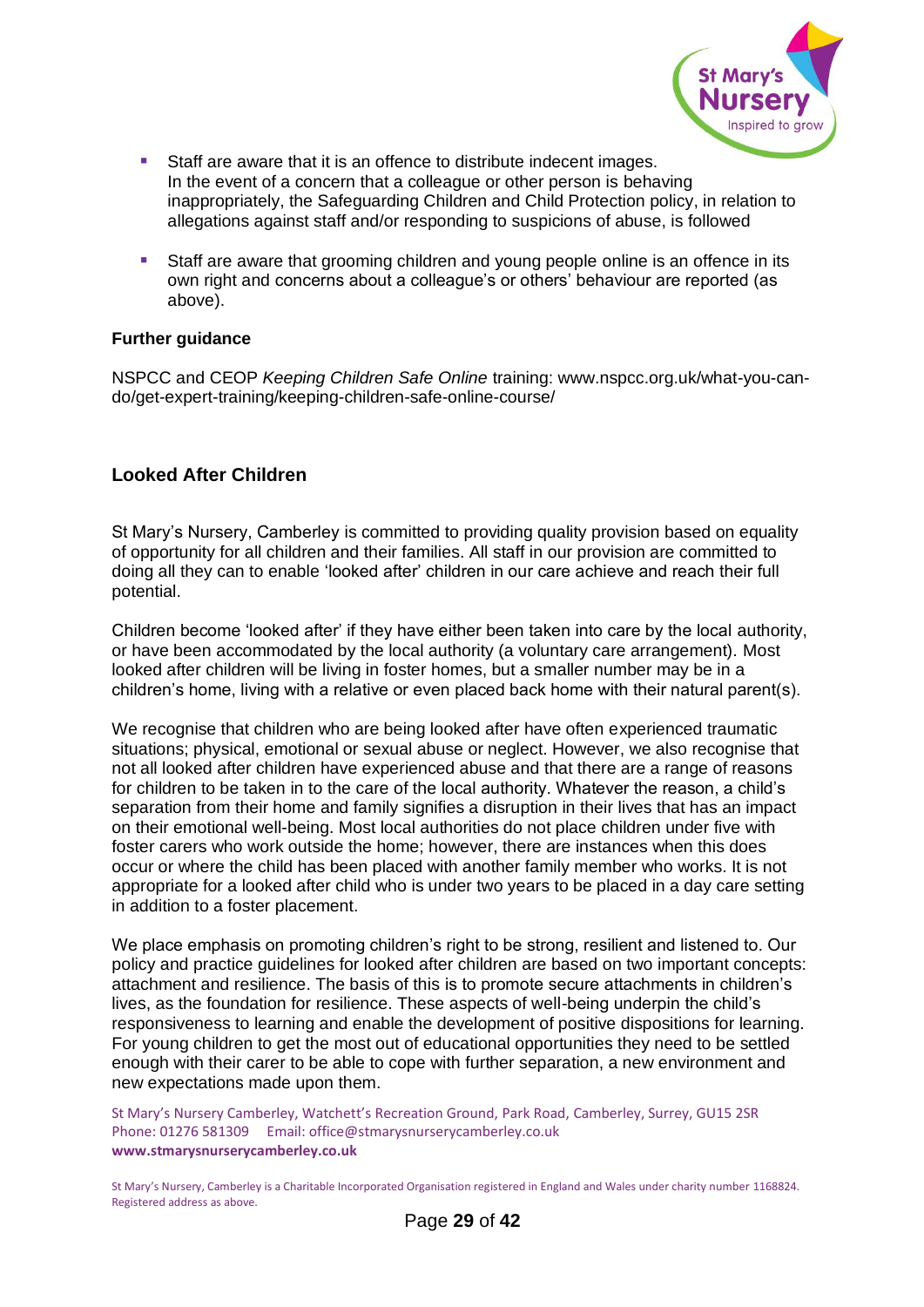

*Principles*

- The term 'looked after child' denotes a child's current legal status; this term is never used to categorise a child as standing out from others. We do not refer to such a child using acronyms such as LAC.
- **E** In exceptional circumstances, we offer places to two-year-old children who are in care. In such cases, the child should have been with the foster carer for at least two months and show signs of having formed a secure attachment to the carer, and the placement in the setting will last a minimum of three months.
- We offer places for funded three and four-year-olds who are in care to ensure they receive their entitlement to early education. We expect that a child will have been with a foster carer for a minimum of one month and that they will have formed a secure attachment to the carer. We expect that the placement in the setting will last a minimum of six weeks.
- We will always offer 'stay and play' provision for a child who is two to five years old who is still settling with their foster carer, or who is only temporarily being looked after.
- Where a child who normally attends our setting is taken into care and is cared for by a local foster carer, we will continue to offer the placement for the child.

#### **Procedures**

- The designated person for looked after children is the Designated Safeguarding Lead.
- Every child is allocated a key person before they start and this is no different for a looked after child. The designated person ensures the key person has the information, support and training necessary to meet the looked after child's needs.
- The designated person and the key person liaise with agencies, professionals and practitioners involved with the child and his or her family and ensure that appropriate information is gained and shared.
- **•** The setting recognises the role of the local authority children's social care department as the child's 'corporate parent' and the key agency in determining what takes place with the child. Nothing changes, especially with regard to the birth parent's or foster carer's role in relation to the setting, without prior discussion and agreement with the child's social worker.
- At the start of a placement there is a professional's meeting to determine the objectives of the placement and draw up a care plan that incorporates the child's learning needs. This plan is reviewed after two weeks, six weeks and three months. Thereafter at three to six monthly intervals.
- The care plan needs to consider issues for the child such as:
- their emotional needs and how they are to be met;
- how any emotional issues and problems that affect behaviour are to be managed;
- $\blacksquare$  their sense of self, culture, language(s) and identity and how this is to be supported;
- their need for sociability and friendship:
- their interests and abilities and possible learning journey pathway; and
- how any special needs will be supported.
- **In addition the care plan will also consider:**

St Mary's Nursery Camberley, Watchett's Recreation Ground, Park Road, Camberley, Surrey, GU15 2SR Phone: 01276 581309 Email: office@stmarysnurserycamberley.co.uk **www.stmarysnurserycamberley.co.uk**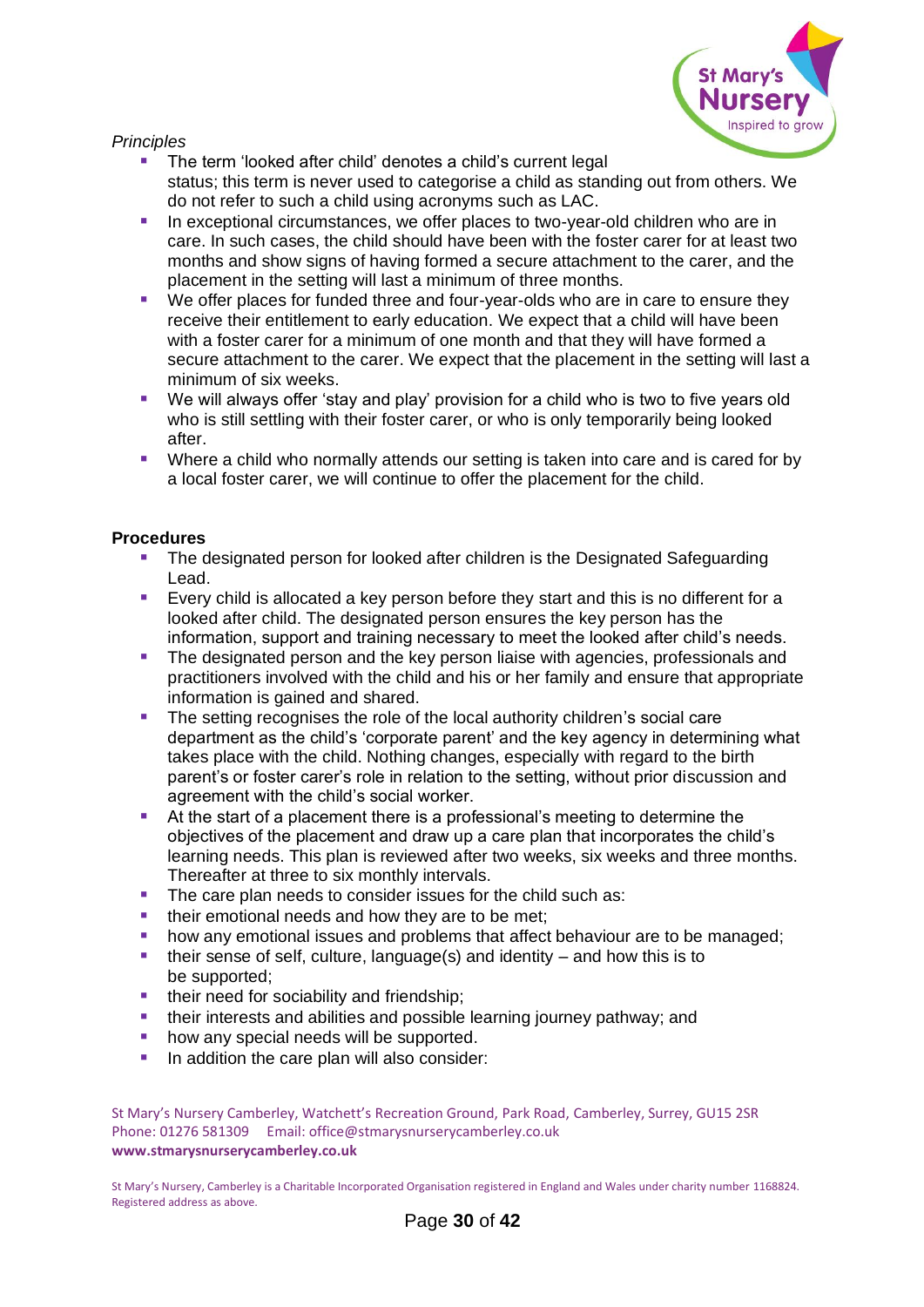

- how information will be shared with the foster carer and local authority (as the 'corporate parent') as well as what information is shared with whom and how it will be recorded and stored;
- what contact the child has with his/her birth parent(s) and what arrangements will be in place for supervised contact. If this is to be at the setting, when, where and what form the contact will take will be discussed and agreed;
- **■** what written reporting is required;
- wherever possible, and where the plan is for the child to return home, the birth parent(s) should be involved in planning; and
- with the social worker's agreement, and as part of the plan, the birth parent(s) should be involved in the setting's activities that include parents, such as outings and fundays etc alongside the foster carer.
- **•** The settling-in process for the child is agreed. It should be the same as for any other child, with the foster carer taking the place of the parent, unless otherwise agreed. It is even more important that the 'proximity' stage is followed until it is visible that the child has formed a sufficient relationship with his or her key person for them to act as a 'secure base' to allow the gradual separation from the foster carer. This process may take longer in some cases, so time needs to be allowed for it to take place without causing further distress or anxiety to the child.
- **EXTE:** In the first two weeks after settling-in, the child's well-being is the focus of observation, their sociability and their ability to manage their feelings with or without support.
- Further observations about communication, interests and abilities will be noted to form a picture of the whole child in relation to the Early Years Foundation Stage prime and specific areas of learning and development.
- Concerns about the child will be noted in the child's file and discussed with the foster carer.
- **.** If the concerns are about the foster carer's treatment of the child, or if abuse is suspected, these are recorded in the child's file and reported to the child's social care worker according to the setting's safeguarding children procedure.
- Regular contact should be maintained with the social worker through planned meetings that will include the foster carer.
- The transition to school will be handled sensitively. The designated person and/or the child's key person will liaise with the school, passing on relevant information and documentation with the agreement of child's social worker as detailed in the care plan.

#### **Further guidance**

Guidance on the Education of Children and Young People in Public Care (DfEE 2000) Who Does What: How Social Workers and Carers can Support the Education of Looked After Children (DfES 2005)

# **Uncollected Child**

In the event that a child is not collected by an authorised adult by their expected collection time, St Mary's Nursery, Camberley puts into practice agreed procedures. The child will receive a high standard of care in order to cause as little distress as possible.

St Mary's Nursery Camberley, Watchett's Recreation Ground, Park Road, Camberley, Surrey, GU15 2SR Phone: 01276 581309 Email: office@stmarysnurserycamberley.co.uk **www.stmarysnurserycamberley.co.uk**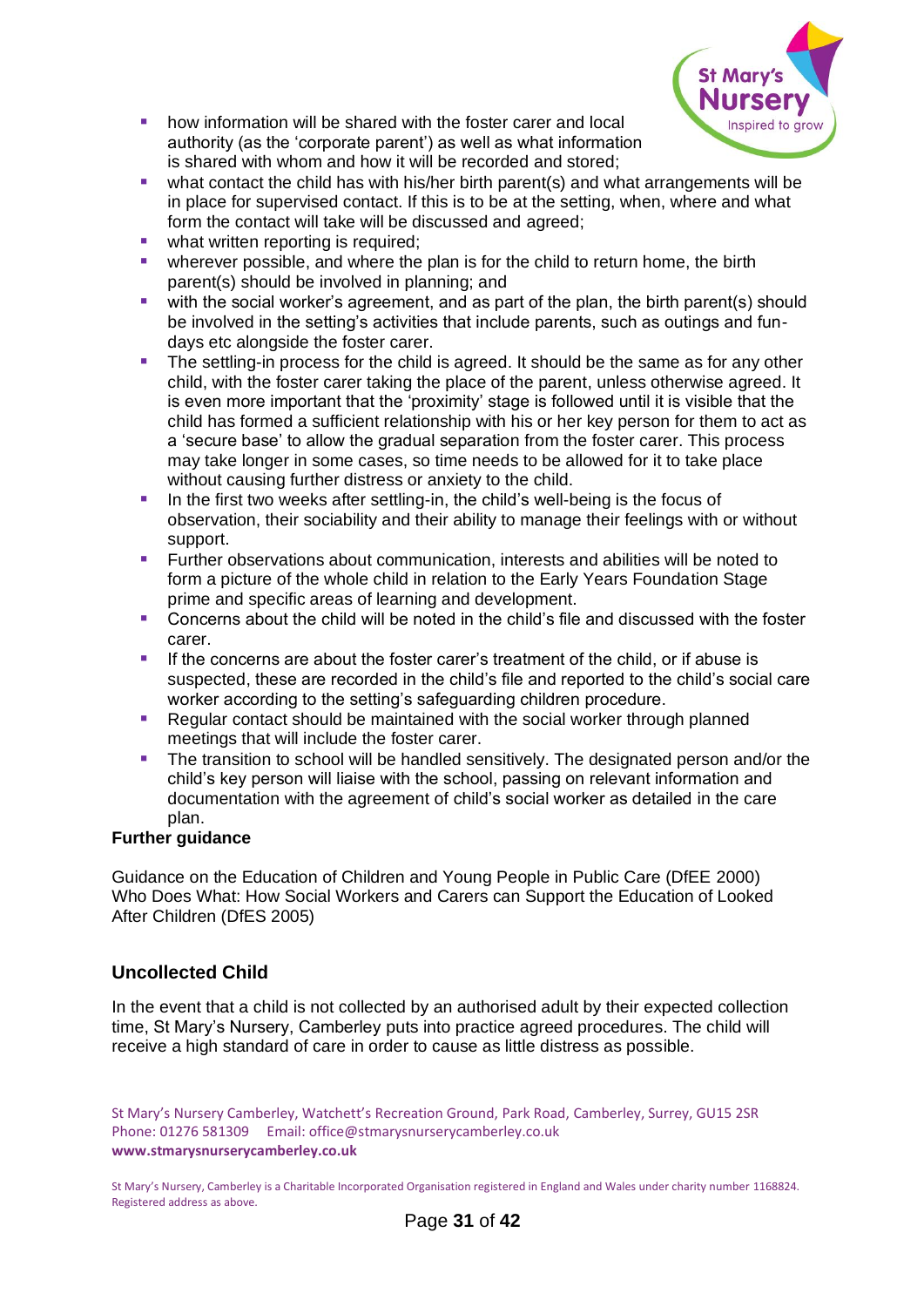

We inform parents/carers of our procedures so that, if they are unavoidably delayed, they will be reassured that their children will be properly cared for.

#### **Procedures**

- Parents are asked to provide the following specific information when their child starts attending our setting, which is recorded on our Registration Form:
- Home address and telephone number if the parents do not have a telephone, an alternative number must be given, perhaps a neighbour or close relative.
- Place of work telephone number (if applicable).
- Mobile telephone number (if applicable).
- Names, addresses, telephone numbers and signatures of adults who are authorised by the parents to collect their child from the setting, for example a childminder or grandparent.
- A unique password for the Emergency Collection person
- Who has parental responsibility for the child.
- **EXEDENT** Information about any person who does not have legal access to the child.
- On occasions when parents are aware that they will not be at home or in their usual place of work, they inform us in writing of how they can be contacted.
- **On occasions when parents, or the persons normally authorised to collect the child,** are not able to collect the child, they provide us with written details of the name, address and telephone number of the person who will be collecting their child. We agree with parents how to verify the identity of the person who is to collect their child and always exchange the unique password.
- Parents are informed that if they are not able to collect the child as planned, they must inform us so that we can begin to take back-up measures. Our contact telephone number is 01276 581309.
- If a child is not collected at their expected collection time, we follow the procedures below:
- **•** The child's file is checked for any information about changes to the normal collection routines.
- **.** If no information is available, parents/carers are contacted at home or at work.
- **.** If this is unsuccessful, the adults who are authorised by the parents to collect their child - and whose telephone numbers are recorded on the Registration Form - are contacted.
- All reasonable attempts are made to contact the parents or nominated carers.
- The child does not leave the premises with anyone other than those named on the Registration Form or in their file unless notified by a parent.
- If no-one collects the child within 30 minutes of their expected collection time and there is no named contact who can be contacted to collect the child, we apply the procedures for uncollected children.
- If we have any cause to believe the child has been abandoned we contact the local authority children's social care team. If the children's social care team is unavailable [or as our local authority advise] we will contact the local police.
- Surrey Children's Single Point of Access (SPA) **0300 470 9100**
- Or Emergency duty team **01483 517898**
- After an additional 15 minutes if the child has not been collected, we will contact the above statutory agencies again.

St Mary's Nursery Camberley, Watchett's Recreation Ground, Park Road, Camberley, Surrey, GU15 2SR Phone: 01276 581309 Email: office@stmarysnurserycamberley.co.uk **www.stmarysnurserycamberley.co.uk**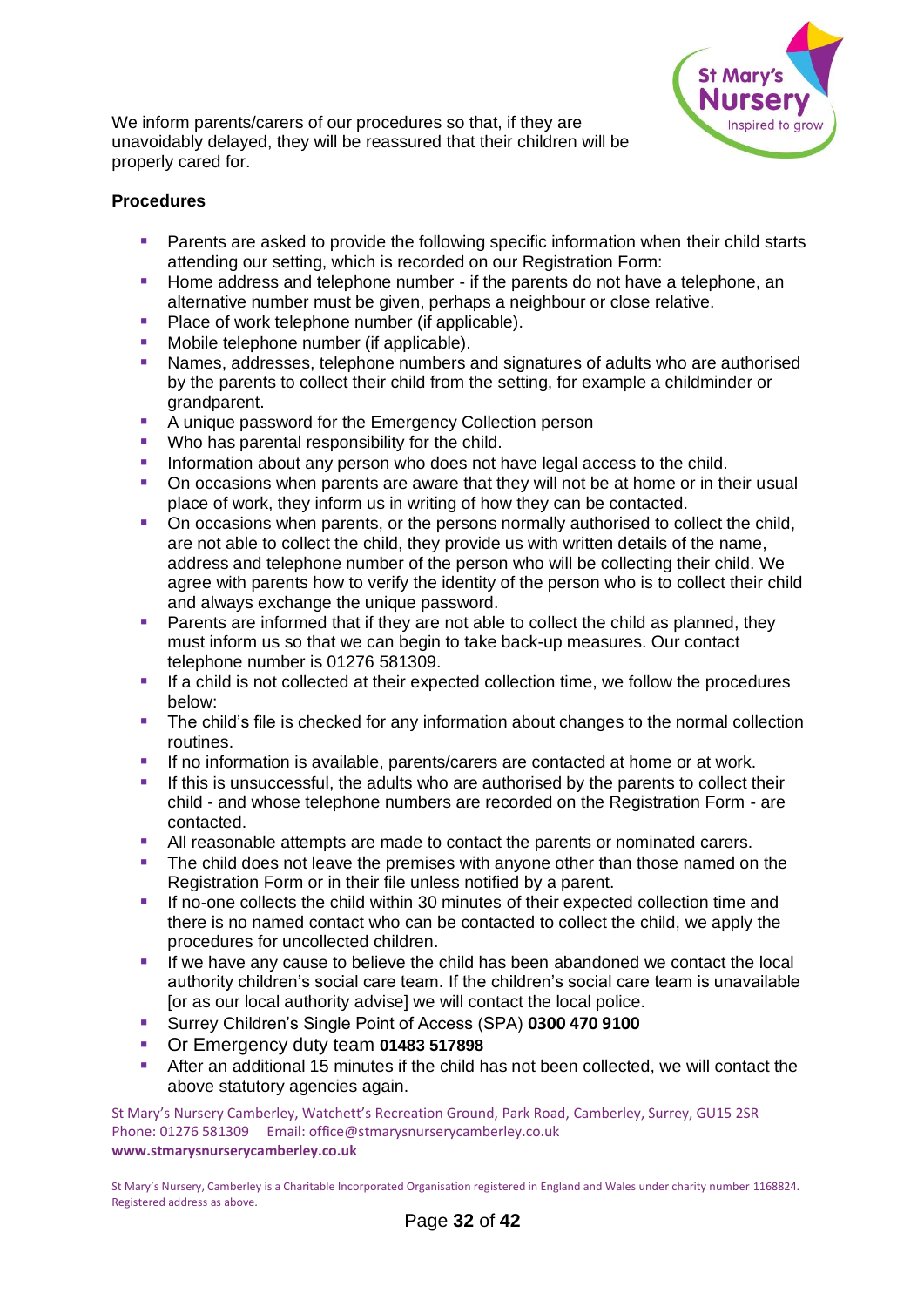

- **.** The child stays at the setting in the care of two of our fully-vetted workers, one of whom will be our manager or deputy manager until the child is safely collected either by the parents or by a social care worker, or by another person specified by social care.
- Social care will aim to find the parent or relative. If they are unable to do so, the child will become looked after by the local authority.
- Under no circumstances will we go to look for the parent, nor leave the setting premises with the child.
- We ensure that the child is not anxious and we do not discuss our concerns in front of them.
- A full written report of the incident is recorded in the child's file.
- **•** Depending on circumstances, we reserve the right to charge parents for the additional hours worked.
- Ofsted may be informed: 0300 124 4666

#### **Non-Attendance**

St Mary's Nursery, Camberley ask parents to be prompt in bringing their child to nursery and collecting them at the end of the session. Parents are also asked to inform staff when a child is not attending the nursery due to illness, holidays and other circumstances. The manager will contact parents to find out why the child has not been at the nursery, if child has not attended for a period.

#### **Procedure**

- **E** Parents are asked to inform the nursery if their child is going to be absent and ask them to provide a reason i.e. they are sick
- We ask parents to contact at the start of the session.
- **Parents can ring or text the nursery to inform us if their child is not attending.**
- Parents can email the nursery email address to inform the manager of holiday absences or tell the staff prior to the holiday.
- **E** If a child doesn't attend the nursery for their sessions, the manager or key person would be responsible for contacting the parent to find out the reason why.
- We would speak to the parent personally.
- We ask parents to inform us of any planned holidays in advance.
- **■** If there is no reply and the child does not come to the nursery, we would inform the C-SPA as the welfare of the child is a priority.
- The Manager would notify the FEET and Early Years Free Entitlement team at Surrey Early Years and Childcare Service when a child is absent for more than two consecutive weeks. We would tell parents that we are doing this.
- We are aware that if a child is registered to attend the setting on certain days, but is regularly absent, we will be asked to demonstrate to an auditor the reasons that we have claimed FEET/EYFE for that child for those days.

St Mary's Nursery Camberley, Watchett's Recreation Ground, Park Road, Camberley, Surrey, GU15 2SR Phone: 01276 581309 Email: office@stmarysnurserycamberley.co.uk **www.stmarysnurserycamberley.co.uk**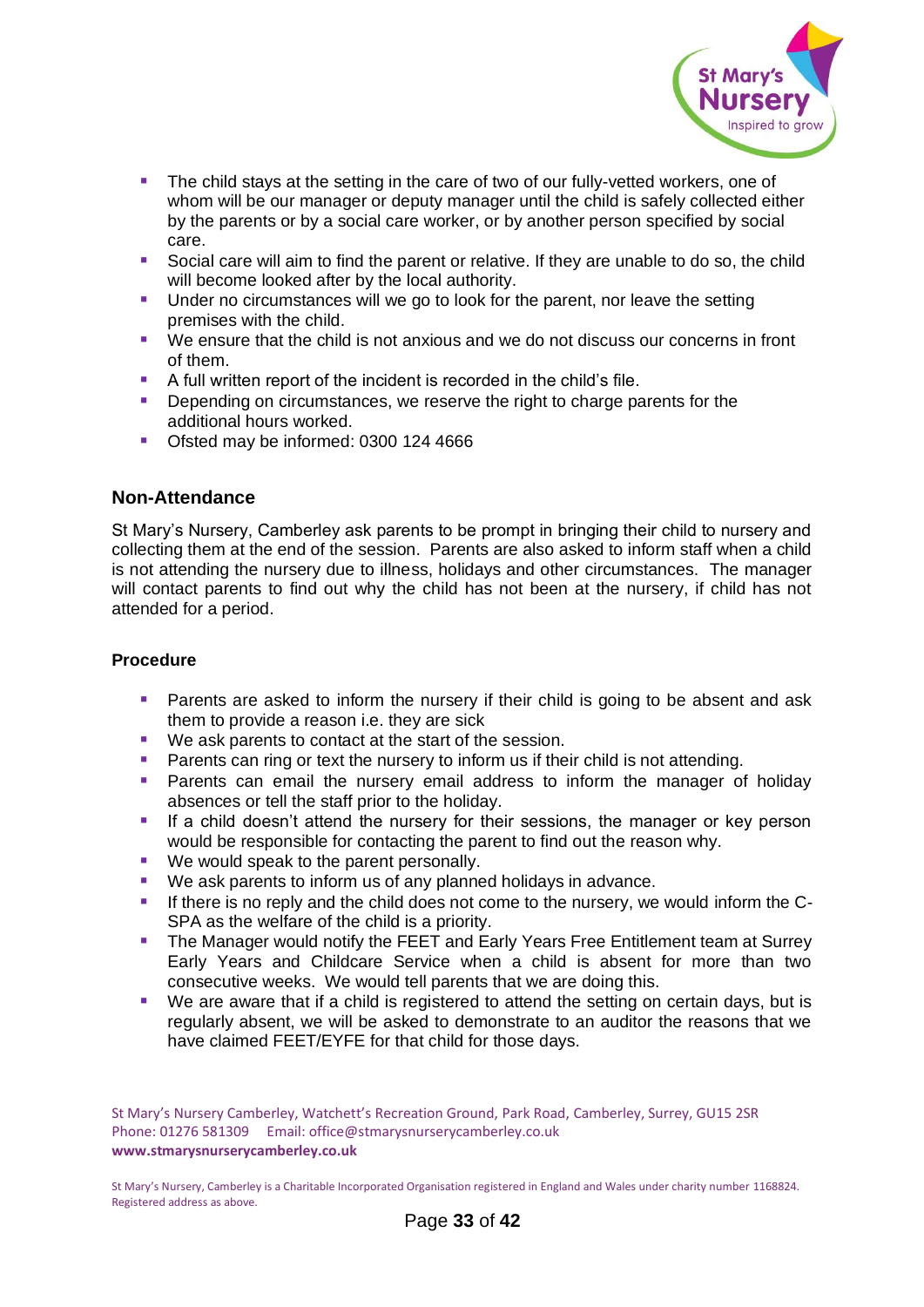

- We are aware that we can claim for a child who we know will be absent for more than two consecutive weeks only, if the parent has given us a date when the child will return to the setting.
- Parents will be informed whether or not they have to pay fees when their child is absent.
- We have an Emergency Closure Policy for unforeseen circumstances in which the setting has to close.

# **Missing Child**

Children's safety is St Mary's Nursery, Camberley highest priority, both on and off the premises. Every attempt is made, through the implementation of our outings procedure and our exit/entrance procedure, to ensure the security of children is maintained at all times. In the unlikely event of a child going missing, our missing child procedure is followed.

#### ▪ **Procedures**

- *Child going missing on the premises*
- As soon as it is noticed that a child is missing, the child's key person/the relevant member of staff alerts our setting manager.
- **The register is checked to make sure no other child has also gone astray.**
- Our manager will carry out a thorough search of the building and garden.
- Doors and gates are checked to see if there has been a breach of security whereby a child could wander out.
- **.** If the child is not found, our manager calls the police immediately and reports the child as missing. If it is suspected that the child may have been abducted, the police are informed of this.
- The parent(s) are then called and informed.
- A recent photo and a note of what the child is wearing is given to the police.
- Our manager talks to our staff to find out when and where the child was last seen and records this.
- The Manager will contact the Chairperson to report the incident.

## *Child going missing on an outing*

This describes what to do when our staff have taken a small group on an outing, leaving our manager and/or other staff back in our setting premises. If our manager has accompanied children on the outing, the procedures are adjusted accordingly. What to do when a child goes missing from a whole group outing may be a little different, as parents usually attend and are responsible for their own child.

- As soon as it is noticed that a child is missing, the staff members on the outing ask children to stand with their designated carer and carry out a headcount to ensure that no other child has gone astray.
- **One staff member searches the immediate vicinity, but does not search beyond that.**
- Our senior staff member on the outing contacts the police and reports that child as missing.
- Our manager is contacted immediately (if not on the outing) and the incident is recorded.
- Our manager contacts the parent(s).

St Mary's Nursery Camberley, Watchett's Recreation Ground, Park Road, Camberley, Surrey, GU15 2SR Phone: 01276 581309 Email: office@stmarysnurserycamberley.co.uk **www.stmarysnurserycamberley.co.uk**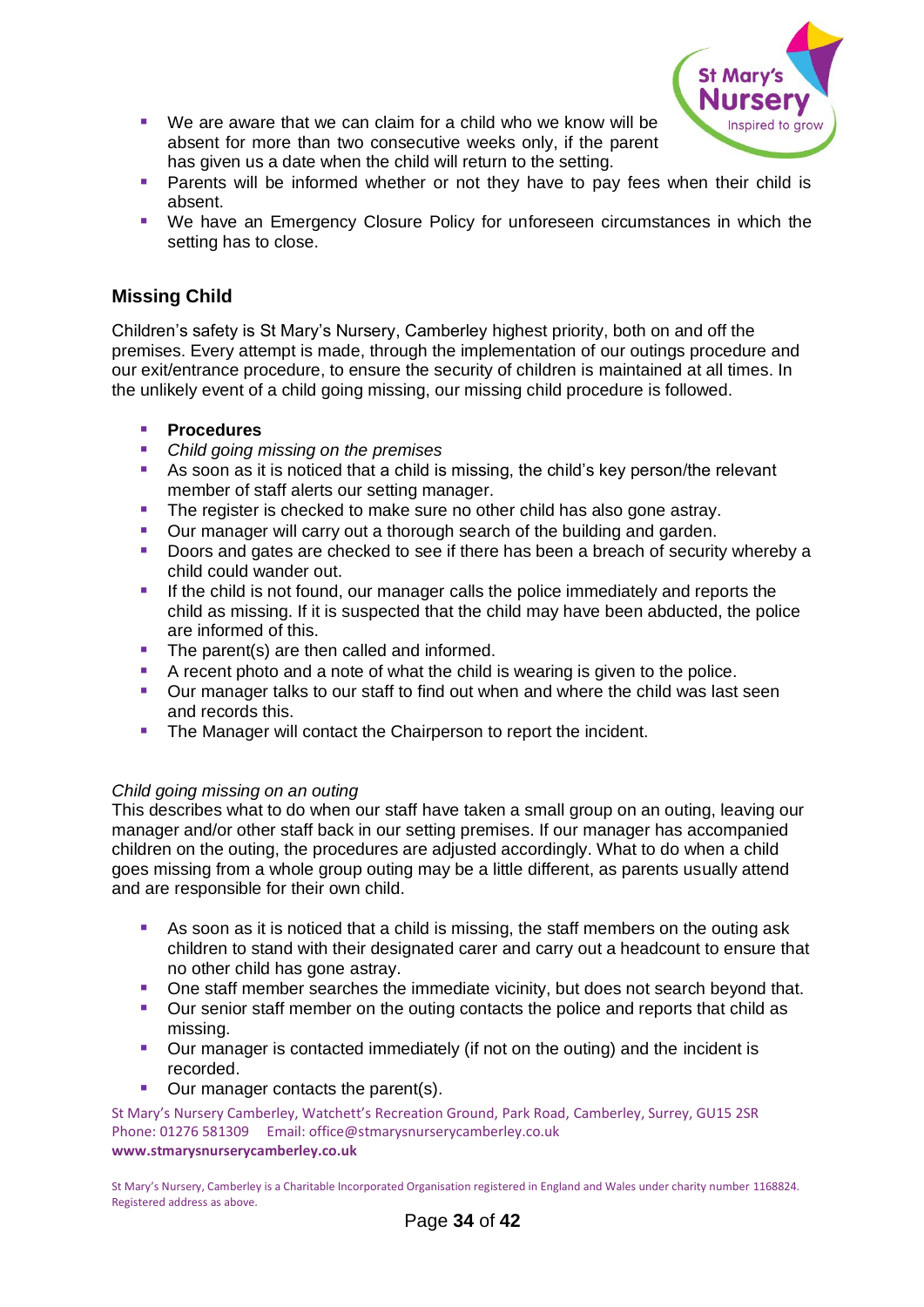

- Our staff take the remaining children back to the setting as soon as possible.
- According to the advice of the police, a senior member of staff, or our manager where applicable, should remain at the site where the child went missing and wait for the police to arrive.
- A recent photo and a description of what the child is wearing is given to the police.
- Our manager contacts our Chairperson and reports the incident. Our Chairperson comes to our premises immediately to carry out an investigation, with our management team (where appropriate).
- Our staff keep calm and do not let the other children become anxious or worried.

#### *The investigation*

- Ofsted are informed as soon as possible and kept up-to-date with the investigation.
- Our Chairperson carries out a full investigation, taking written statements from all our staff and volunteers who were present.
- Our manager, together with our Chairperson speaks with the parent(s) and explains the process of the investigation.
- The parent(s) may also raise a complaint with us or Ofsted.
- Each member of staff present writes an incident report detailing:
- The date and time of the incident.
- Where the child went missing from e.g. the setting or an outing venue.
- Which staff/children were in the premises/on the outing and the name of the staff member who was designated as responsible for the missing child.
- **•** When the child was last seen in the premises/or on the outing, including the time it is estimated that the child went missing.
- **•** What has taken place in the premises or on the outing since the child went missing.
- **•** The report is counter-signed by the senior member of staff and the date and time added.
- A conclusion is drawn as to how the breach of security happened.
- If the incident warrants a police investigation, all our staff co-operate fully. In this case, the police will handle all aspects of the investigation, including interviewing staff and parents. Children's social care may be involved if it seems likely that there is a child protection issue to address.
- **•** In the event of disciplinary action needing to be taken, Ofsted are advised.
- The insurance provider is informed.

#### *Managing people*

- Missing child incidents are very worrying for all concerned. Part of managing the incident is to try to keep everyone as calm as possible.
- Our staff will feel worried about the child, especially the key person or the designated carer responsible for the safety of that child for the outing. They may blame themselves and their feelings of anxiety and distress will rise as the length of time the child is missing increases.
- **They may be the understandable target of parental anger and they may be afraid.** Our manager ensures that any staff under investigation are not only fairly treated, but receive support while feeling vulnerable.
	- The parents will feel angry, and fraught. They may want to blame our staff and may single out one staff member over others; they may direct their anger at our manager. When dealing with a distraught and angry parent, there should always

St Mary's Nursery Camberley, Watchett's Recreation Ground, Park Road, Camberley, Surrey, GU15 2SR Phone: 01276 581309 Email: office@stmarysnurserycamberley.co.uk **www.stmarysnurserycamberley.co.uk**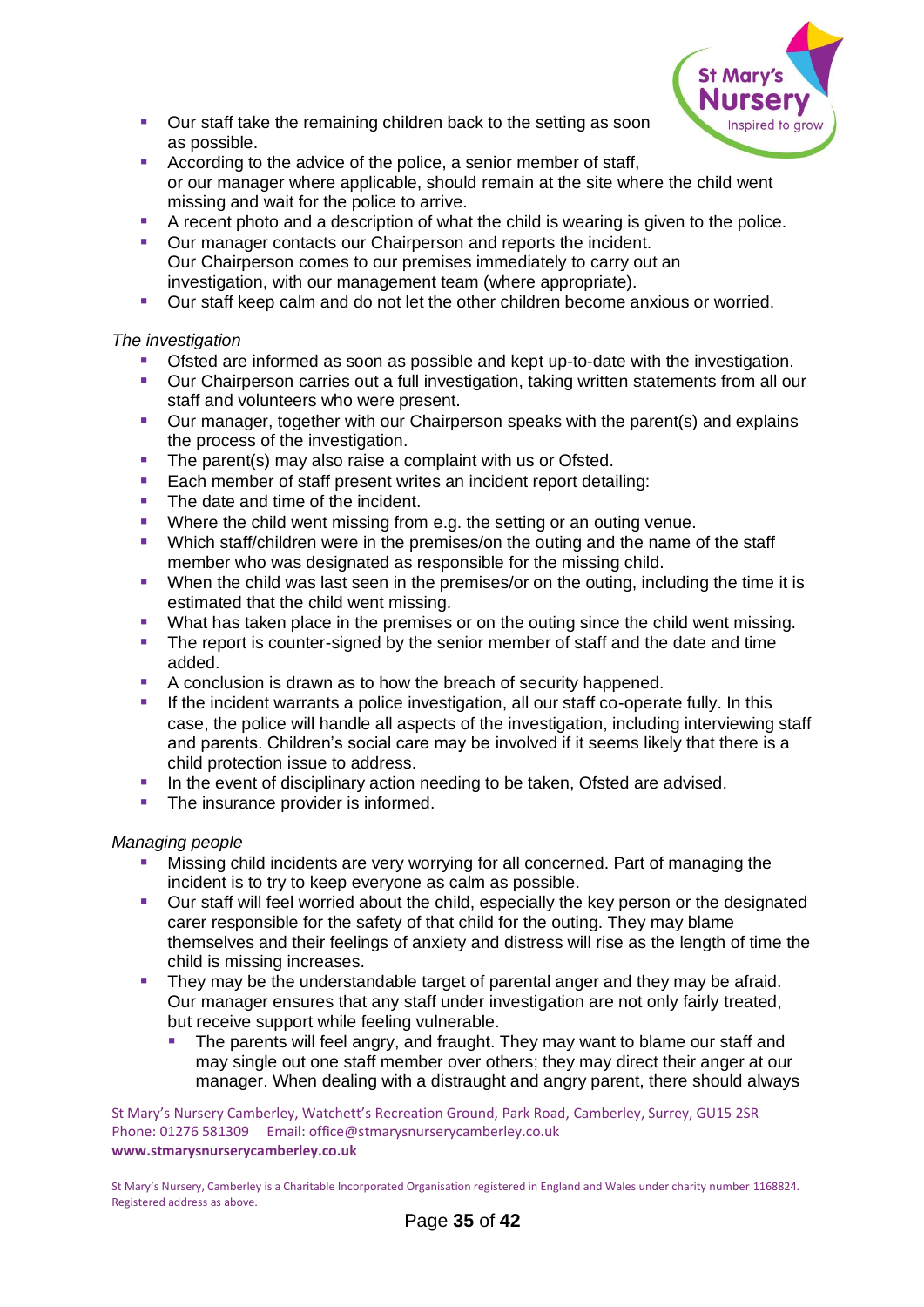

be two members of staff one of whom is our manager and the other should be our Chairperson. No matter how understandable the parent's anger may be, aggression or threats against our staff are not tolerated, and the police should be called.

- **•** The other children are also sensitive to what is going on around them. They too may be worried. Our remaining staff caring for them need to be focused on their needs and must not discuss the incident in front of them. They should answer children's questions honestly, but also reassure them.
- In accordance with the severity of the final outcome, our staff may need counselling and support. If a child is not found, or is injured, or worse, this will be a very difficult time. Our Chairperson will use their discretion to decide what action to take.
- Our staff must not discuss any missing child incident with the press without taking advice.

# <span id="page-35-0"></span>**Female Genital Mutilation (FGM)**

Female Genital Mutilation (FGM) is illegal in England and Wales under the FGM Act (2003). It is a form of child abuse and violence against women. A mandatory reporting duty requires [teachers to report 'known' cases of FGM in under 18s,](https://www.gov.uk/government/publications/mandatory-reporting-of-female-genital-mutilation-procedural-information) which are identified in the course of their professional work, to the Police.

The duty applies to all persons in St Mary's Nursery who are employed or engaged to carry out 'teaching work', whether or not they have qualified teacher status.

The duty applies to the individual who becomes aware of the case to make a report. It should not be transferred to the DSL; however, the DSL should be informed.

If a teacher is informed by a girl under 18 that an act of FGM has been carried out on her or a teacher observes physical signs which appear to show that an act of FGM has been carried out on a girl under 18 and they have no reason to believe the act was necessary for the girl's physical or mental health or for purposes connected with labour or birth, the teacher should personally make a report to the Police force in which the girl resides by calling 101. The report should be made immediately.

Staff at St Mary's Nursery are trained to be aware of risk indicators of FGM.

Concerns about FGM outside of the mandatory reporting duty should be reported using the setting's Child Protection procedures. Staff should be particularly alert to suspicions or concerns expressed by female children about going on a long holiday during the summer holiday.

There should also be consideration of potential risk to other girls in the family and the wider community. Where there is a risk to life or likelihood of serious immediate harm the teacher should report the case immediately to the Police, including dialling 999 if appropriate.

There are no circumstances in which a teacher or other member of staff should examine a girl.

St Mary's Nursery Camberley, Watchett's Recreation Ground, Park Road, Camberley, Surrey, GU15 2SR Phone: 01276 581309 Email: office@stmarysnurserycamberley.co.uk **www.stmarysnurserycamberley.co.uk**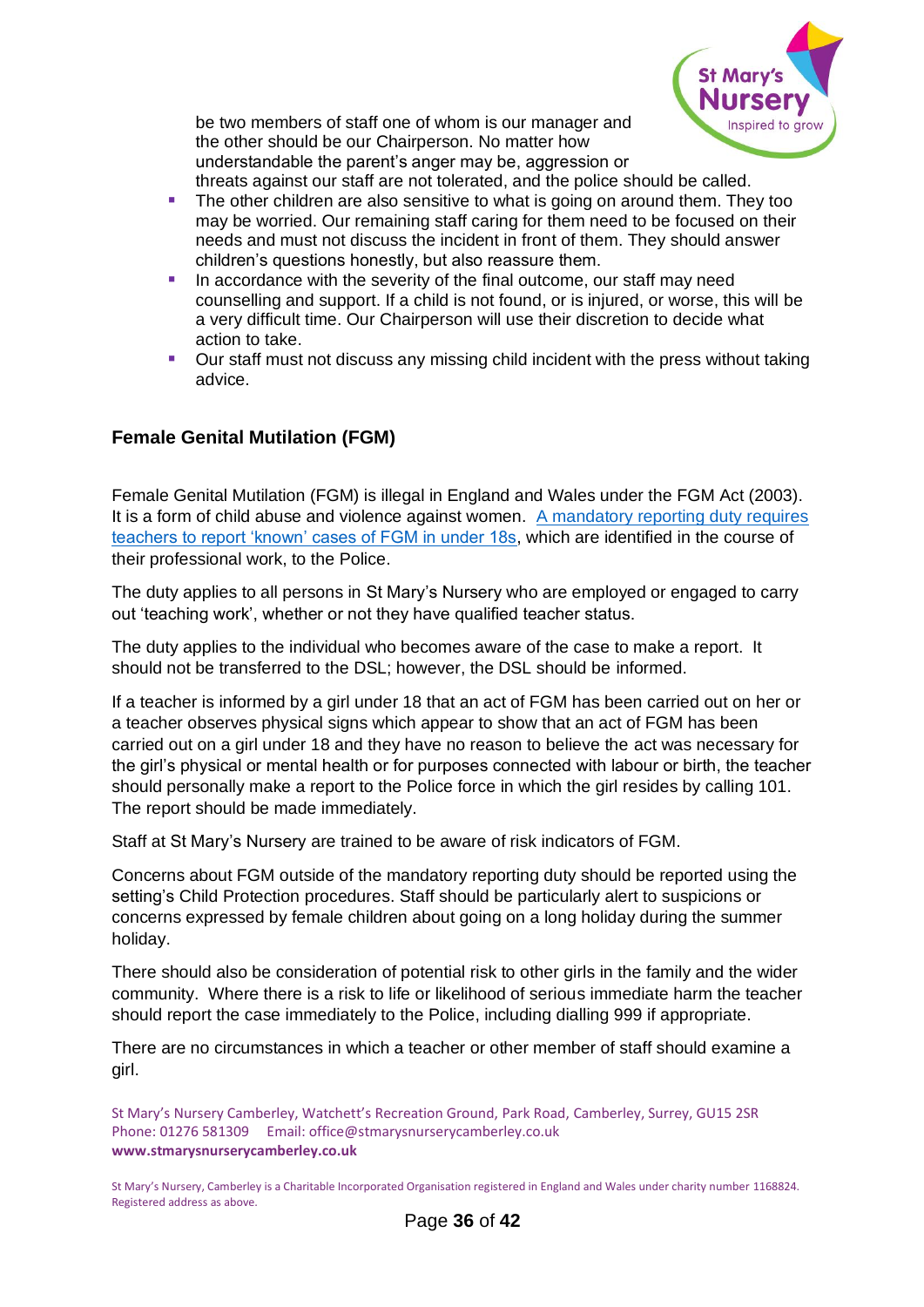

N.B - Definition of teacher is this includes qualified teachers or persons who are employed or engaged to carry out teaching work in schools and other institutions (Pg. 25 HM Government - [Multi-agency statutory](https://assets.publishing.service.gov.uk/government/uploads/system/uploads/attachment_data/file/912996/6-1914-HO-Multi_Agency_Statutory_Guidance_on_FGM__-_MASTER_V7_-_FINAL__July_2020.pdf)  [guidance on Female Genital Mutilation \(publishing.service.gov.uk\)](https://assets.publishing.service.gov.uk/government/uploads/system/uploads/attachment_data/file/912996/6-1914-HO-Multi_Agency_Statutory_Guidance_on_FGM__-_MASTER_V7_-_FINAL__July_2020.pdf)

# <span id="page-36-0"></span>**Forced Marriage**

A forced marriage is a marriage in which one or both people do not (or in cases of people with learning disabilities cannot) consent to the marriage but are coerced into it. Coercion may include physical, psychological, financial, sexual and emotional pressure. It may also involve physical or sexual violence and abuse.

Forced marriage is recognised in the UK as a form of violence against women and men, domestic/child abuse and a serious abuse of human rights. Since June 2014 forcing someone to marry has become a criminal offence in England and Wales under the [Anti-](https://www.legislation.gov.uk/ukpga/2014/12/contents)[Social Behaviour, Crime and Policing Act 2014.](https://www.legislation.gov.uk/ukpga/2014/12/contents)

A forced marriage is not the same as an arranged marriage which is common in many cultures. The families of both spouses take a leading role in arranging the marriage but the choice of whether or not to accept the arrangement remains with the prospective spouses.

Following [Forced marriage guidance](https://www.gov.uk/guidance/forced-marriage) staff should never attempt to intervene directly or through a third party. Contact should be made with the C-SPA and/or the Forced Marriage Unit 200 7008 0151

## <span id="page-36-1"></span>**Honour-based abuse**

Honour based abuse (HBA) can be described as a collection of practices, which are used to control behaviour within families or other social groups to protect perceived cultural and religious beliefs and/or honour. Such violence can occur when perpetrators perceive that a relative has shamed the family and/or community by breaking their honour code.

Honour based abuse might be committed against people who:

- become involved with a boyfriend or girlfriend from a different culture or religion.
- want to get out of an arranged marriage; become involved with a boyfriend or girlfriend from a different culture or religion.
- want to get out of an arranged marriage.
- want to get out of a forced marriage
- wear clothes or take part in activities that might not be considered traditional within a particular culture

It is considered a violation of human rights and may be a form of domestic and/or sexual abuse

St Mary's Nursery Camberley, Watchett's Recreation Ground, Park Road, Camberley, Surrey, GU15 2SR Phone: 01276 581309 Email: office@stmarysnurserycamberley.co.uk **www.stmarysnurserycamberley.co.uk**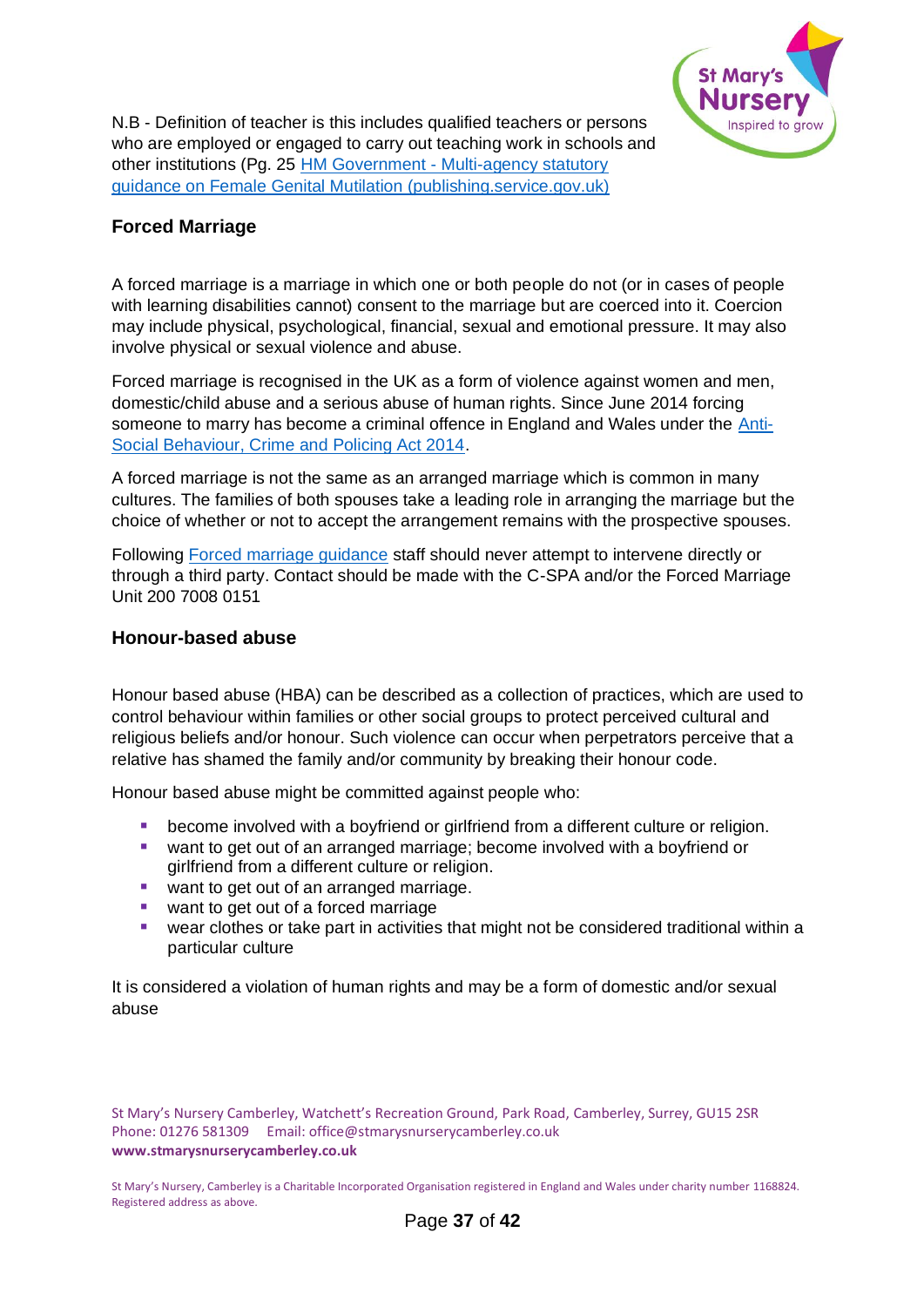# <span id="page-37-0"></span>**Prevent**



[The Prevent Duty for England and Wales \(2015\)](https://www.gov.uk/government/publications/protecting-children-from-radicalisation-the-prevent-duty) under section 26 of the [Counter Terrorism](https://www.legislation.gov.uk/ukpga/2015/6/contents)  [and Security Act 2015](https://www.legislation.gov.uk/ukpga/2015/6/contents) places a duty on education and other children's services to have due regard to the need to prevent people from being drawn into terrorism.

Staff at St Mary's Nursery are clear that exploitation of vulnerable children and radicalisation should be viewed as a safeguarding concern.

Staff receive [training](https://www.elearning.prevent.homeoffice.gov.uk/edu/screen1.html) to help identify early signs of radicalisation and extremism.

Opportunities are provided in the curriculum to enable children to discuss issues of religion, ethnicity and culture. The setting promotes and embeds the fundamental British value in the setting through activities and within policies.

The Leadership Team which includes the DSL will assess the level of risk within the setting and put actions in place to reduce that risk. Risk assessment may include, [due diligence](https://www.surreycc.gov.uk/__data/assets/word_doc/0008/154655/Due-diligence-checks-for-External-Speakers-and-Private-Hire-of-Facilities-January-2018.docx)  [checks for external speakers and private hire of facilities,](https://www.surreycc.gov.uk/__data/assets/word_doc/0008/154655/Due-diligence-checks-for-External-Speakers-and-Private-Hire-of-Facilities-January-2018.docx) anti-bullying policy and other issues specific to the setting's profile, community and philosophy.

When any member of staff has concerns that a child may be at risk of radicalisation or involvement in terrorism, they should speak with the DSL in the first instance. They should then follow the safeguarding procedures and refer cases by e-mail to [preventreferrals@surrey.pnn.police.uk](mailto:preventreferrals@surrey.pnn.police.uk) following the [Prevent referral form.](https://www.healthysurrey.org.uk/__data/assets/word_doc/0007/196432/Prevent-National-Referral-Form-V3-New-Surrey-version.docx) If the matter is urgent then Police must be contacted by dialling 999.

In cases where further advice from the Police is sought dial 101 or 01483 632982 and ask to speak to the Prevent Supervisor for Surrey.

# <span id="page-37-1"></span>**Sharing Nude and Semi Nude images and/or videos**

The practice of children sharing images and videos via text message, email, social media or mobile messaging apps has become commonplace. However, this online technology has also given children the opportunity to produce and distribute sexual imagery in the form of photos and videos. Such imagery involving anyone under the age of 18 is unlawful.

Sharing Nudes/Semi-Nudes refers to both images and videos where:

- A person under the age of 18 creates and shares sexual imagery of themselves with a peer under the age of 18.
- A person under the age of 18 shares sexual imagery created by another person under the age of 18 with a peer under the age of 18 or an adult.
- A person under the age if 18 is in possession of sexual imagery created by another person under the age of 18.

All incidents of this nature should be treated as a safeguarding concern and in line with the UKCCIS guidance [Sharing nudes and semi-nudes: advice for education settings working](https://www.gov.uk/government/publications/sharing-nudes-and-semi-nudes-advice-for-education-settings-working-with-children-and-young-people/sharing-nudes-and-semi-nudes-advice-for-education-settings-working-with-children-and-young-people)  [with children and young people](https://www.gov.uk/government/publications/sharing-nudes-and-semi-nudes-advice-for-education-settings-working-with-children-and-young-people/sharing-nudes-and-semi-nudes-advice-for-education-settings-working-with-children-and-young-people)

St Mary's Nursery Camberley, Watchett's Recreation Ground, Park Road, Camberley, Surrey, GU15 2SR Phone: 01276 581309 Email: office@stmarysnurserycamberley.co.uk **www.stmarysnurserycamberley.co.uk**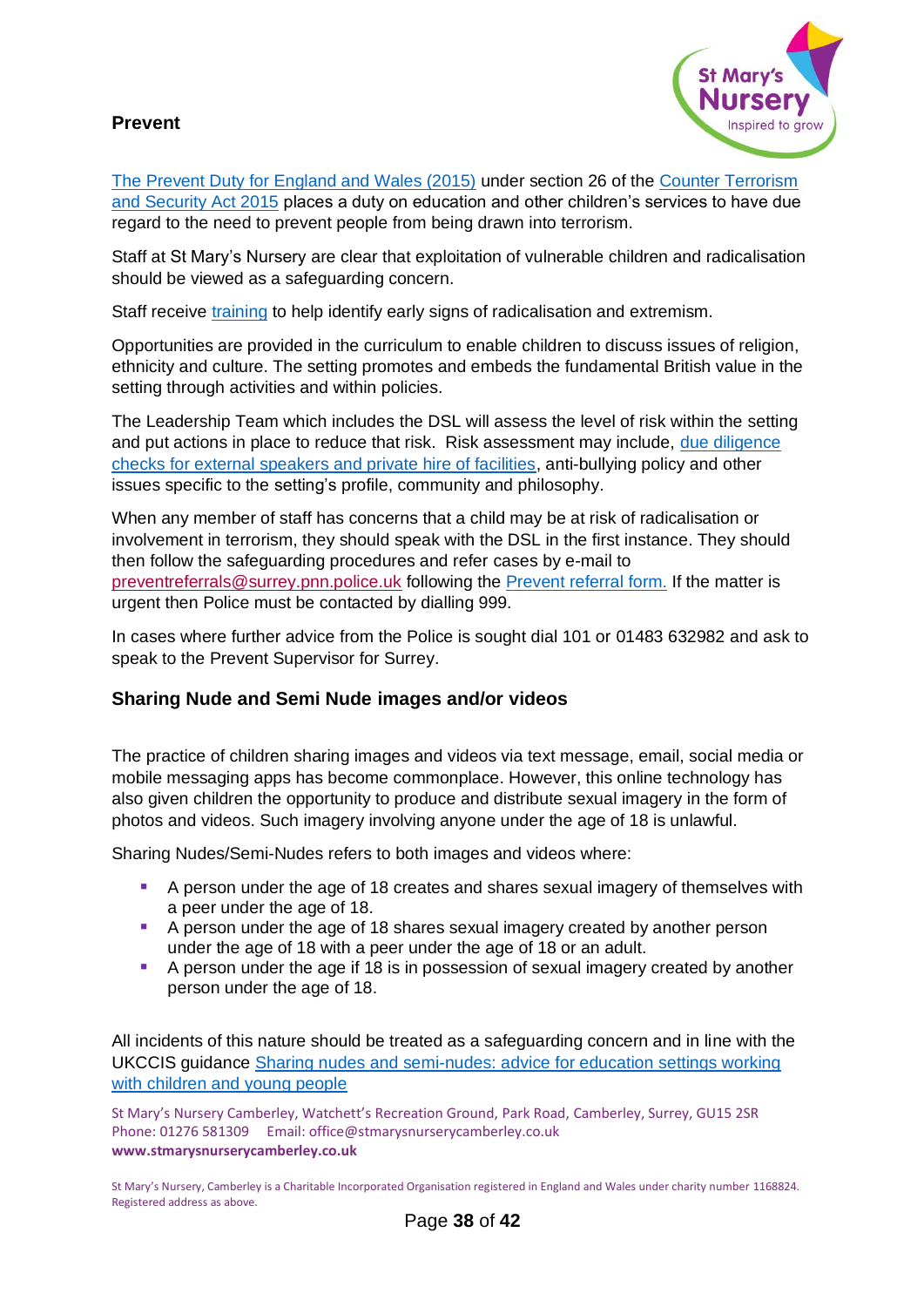

Cases where sexual imagery of people under 18 has been shared by adults and where sexual imagery of a person of any age has been shared by an adult to a child is child sexual abuse and should be responded to.

If a member of staff becomes aware of an incident involving making or sharing nudes/seminudes, they should follow the Child Protection procedures and refer to the DSL immediately.

The member of staff should confiscate the device involved and set it to flight mode or, if this is not possible, turn it off. Staff must not view, copy, or print the images.

The DSL should hold an initial review meeting with appropriate staff and subsequent interviews with the children involved (if appropriate).

Parents should be informed at an early stage and involved in the process unless there is reason to believe that involving parents would put the child at risk of harm.

At any point in the process if there is concern a child has been harmed or is at risk of harm a request for support should be made to the C-SPA and/or the Police as appropriate.

- **E** Immediate request for support at the initial review stage should be made to Children's Social Care/Police if:
- The incident involves an adult
- **•** There is good reason to believe that a young person has been coerced, blackmailed or groomed or if there are concerns about their capacity to consent (for example, owing to SEND).
- What you know about the imagery suggests the content depicts sexual acts which are unusual for the child's development stage or are violent.
- The imagery involves sexual acts.
- The imagery involves anyone aged 12 or under.
- There is reason to believe a child is at immediate risk of harm owing to the sharing of the imagery, for example the child is presenting as suicidal or self-harming.

If none of the above apply then the DSL will use their professional judgement to assess the risk to children involved and may decide, with input from the Trustees to respond to the incident without referral to the C-SPA or the Police.

During the decision making the DSL will consider if:

- There is a significant age difference between the sender/receiver.
- **EXECT** There is any coercion or encouragement beyond the sender/receiver.
- The imagery was shared and received with the knowledge of the child in the imagery.
- The child is vulnerable, for example subject to Child in Need, Child Protection or Early Help plans, Looked After, SEND.
- There is a significant impact on the children involved.
- The image is of a severe or extreme nature.
- The child involved understands consent.
- **•** The situation is isolated or if the image been more widely distributed.
- **There other circumstances relating to either the sender or recipient that may add** cause for concern.

St Mary's Nursery Camberley, Watchett's Recreation Ground, Park Road, Camberley, Surrey, GU15 2SR Phone: 01276 581309 Email: office@stmarysnurserycamberley.co.uk **www.stmarysnurserycamberley.co.uk**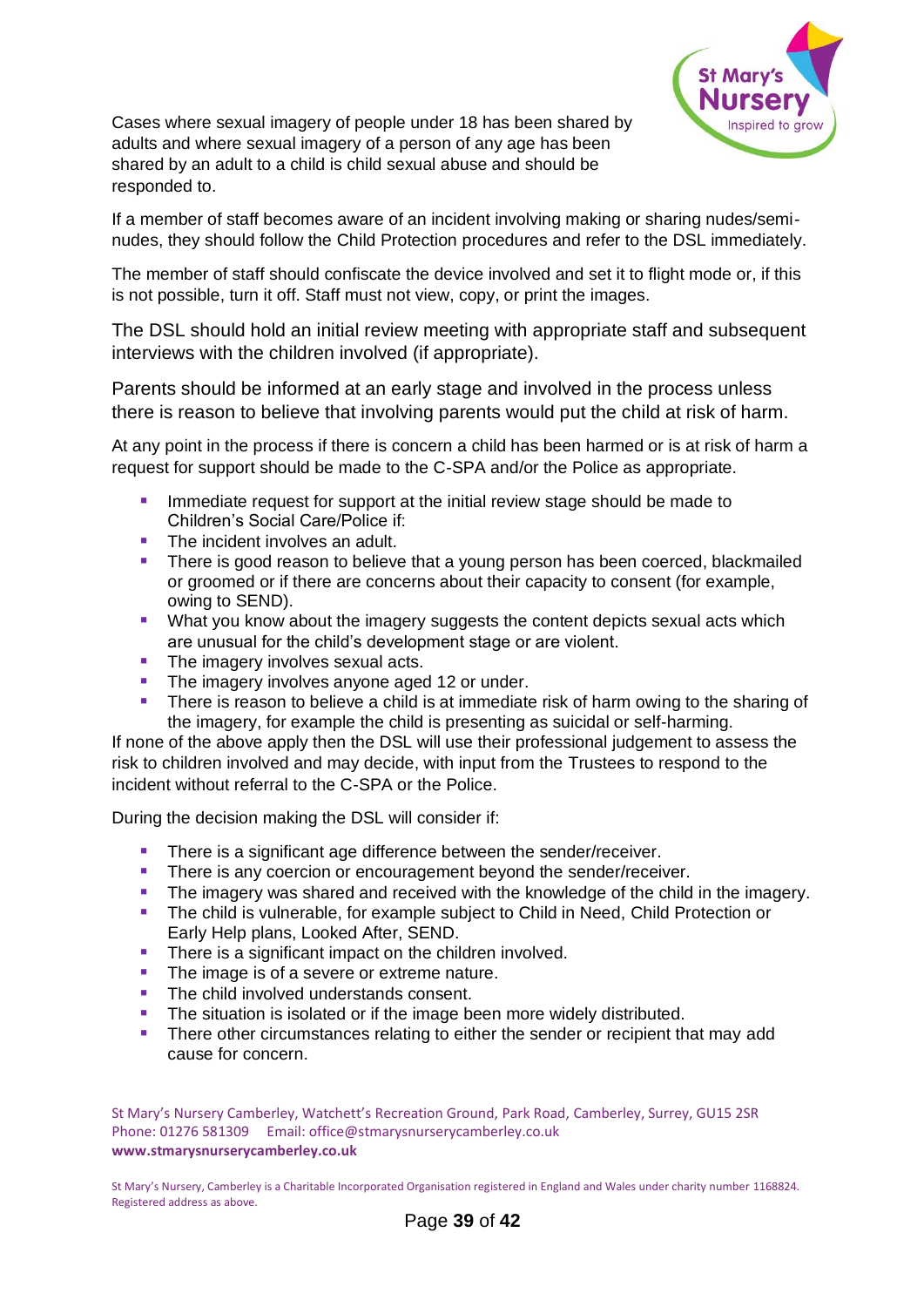

■ The children have been involved in incidents relating to youth produced sexual imagery previously.

If any of these circumstances are present the situation will be referred according to our Child Protection procedures, including referral to the C-SPA or the Police.

The DSL will record all incidents of making, sharing and sending nudes and semi-nudes including the actions taken, rationale for actions and the outcome.

## <span id="page-39-0"></span>**Appendix one: What is child abuse?**

The following definitions are taken from Working Together to Safeguard Children HM Government (2018). In addition to these definitions, it should be understood that children can also be abused by being sexually exploited, honour-based violence, forced marriage or female genital mutilation. To support the local context, all staff have access to the [Surrey](https://www.surreyscb.org.uk/wp-content/uploads/2018/12/Effective-family-resilience-SSCB-Final-March-2019-1.pdf)  [Safeguarding Children Partnership Levels of Need Threshold](https://www.surreyscb.org.uk/wp-content/uploads/2018/12/Effective-family-resilience-SSCB-Final-March-2019-1.pdf) Document.

## <span id="page-39-1"></span>**What is abuse and neglect?**

Abuse and neglect are forms of maltreatment of a child. Somebody may abuse or neglect a child by inflicting harm, or by failing to act to prevent harm. Children may be abused in a family or in an institutional or community setting, by those known to them or, more rarely, by a stranger. They may be abused by an adult or adults, or another child or children.

#### <span id="page-39-2"></span>**Physical abuse**

Physical abuse may involve hitting, shaking, throwing, poisoning, burning or scalding, drowning, suffocating, or otherwise causing physical harm to a child. Physical harm may also be caused when a parent or carer fabricates the symptoms of, or deliberately induces, illness in a child.

#### <span id="page-39-3"></span>**Emotional abuse**

The persistent emotional maltreatment of a child such as to cause severe and persistent adverse effects on the child's emotional development.

It may involve conveying to a child that they are worthless or unloved, inadequate, or valued only insofar as they meet the needs of another person. It may include not giving the child opportunities to express their views, deliberately silencing them or 'making fun' of what they say or how they communicate. It may feature age or developmentally inappropriate expectations being imposed on children.

These may include interactions that are beyond a child's developmental capability, as well as overprotection and limitation of exploration and learning, or preventing the child participating in normal social interaction. It may involve seeing or hearing the ill-treatment of another.

St Mary's Nursery Camberley, Watchett's Recreation Ground, Park Road, Camberley, Surrey, GU15 2SR Phone: 01276 581309 Email: office@stmarysnurserycamberley.co.uk **www.stmarysnurserycamberley.co.uk**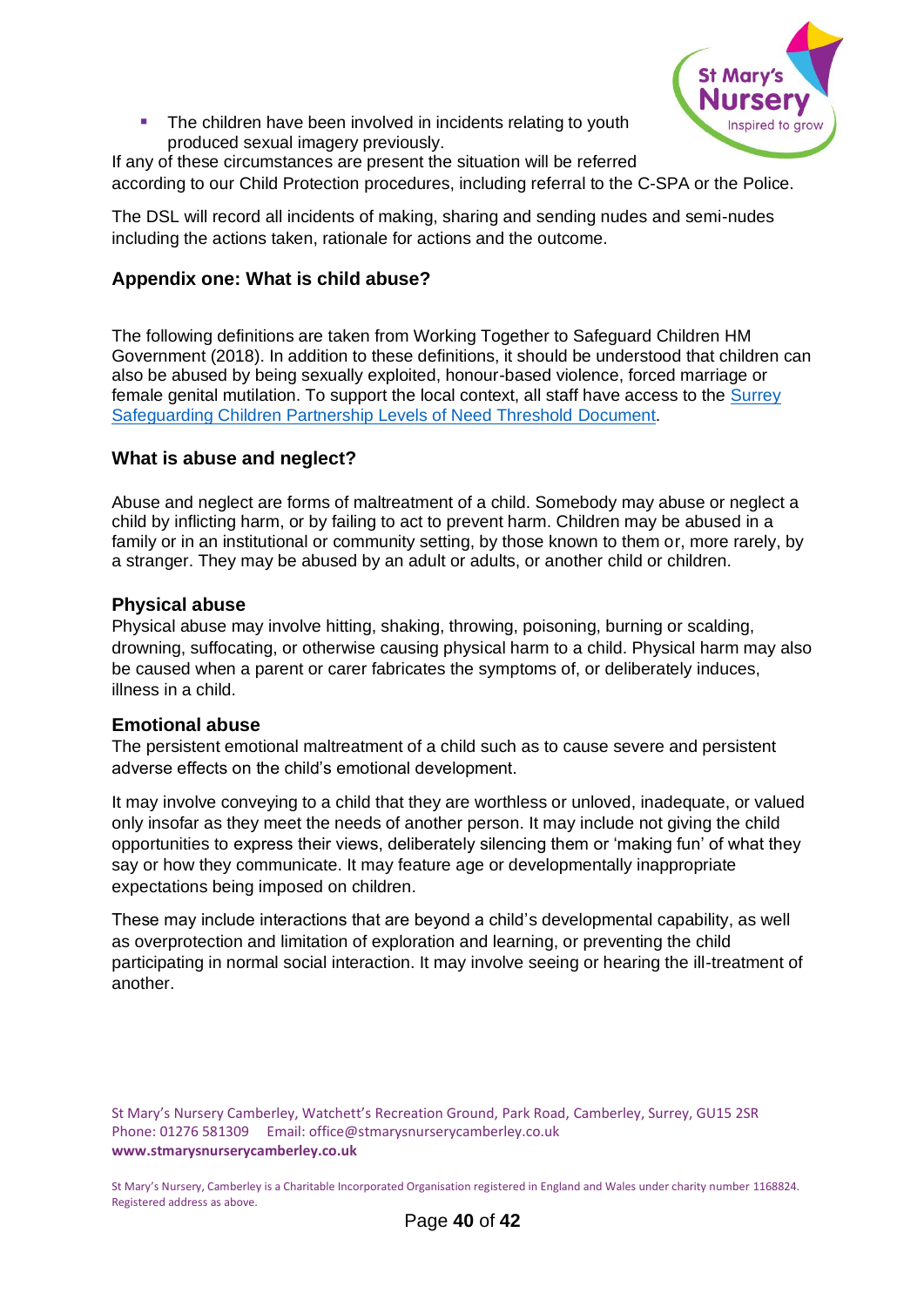

It may involve serious bullying (including cyber bullying), causing children frequently to feel frightened or in danger, or the exploitation or corruption of children. Some level of emotional abuse is involved in all types of maltreatment of a child, although it may occur in isolation.

#### <span id="page-40-0"></span>**Sexual abuse**

Involves forcing or enticing a child or young person to take part in sexual activities, not necessarily involving a high level of violence, whether or not the child is aware of what is happening.

The activities may involve physical contact, including assault by penetration (for example, rape or oral sex) or non-penetrative acts such as masturbation, kissing, rubbing and touching outside of clothing. They may also include non-contact activities, such as involving children in looking at, or in the production of, sexual images, watching sexual activities, encouraging children to behave in sexually inappropriate ways, or grooming a child in preparation for abuse (including online).

Sexual abuse is not solely perpetrated by adult males. Women can also commit acts of sexual abuse, as can other children.

#### <span id="page-40-1"></span>**Neglect**

Neglect is the persistent failure to meet a child's basic physical and/or psychological needs, likely to result in the serious impairment of the child's health or development.

Neglect may occur during pregnancy as a result of maternal substance abuse.

#### <span id="page-40-2"></span>**Appendix Two: Signs and Indicators of abuse and neglect**

[Bullying and cyberbullying](https://www.nspcc.org.uk/what-is-child-abuse/types-of-abuse/bullying-and-cyberbullying/)

[Child sexual exploitation](https://www.nspcc.org.uk/what-is-child-abuse/types-of-abuse/child-sexual-exploitation/) [Child trafficking](https://www.nspcc.org.uk/what-is-child-abuse/types-of-abuse/child-trafficking/)  [Criminal exploitation and gangs](https://www.nspcc.org.uk/what-is-child-abuse/types-of-abuse/gangs-criminal-exploitation/)

[Domestic abuse](https://www.nspcc.org.uk/what-is-child-abuse/types-of-abuse/domestic-abuse/)

[Emotional abuse](https://www.nspcc.org.uk/what-is-child-abuse/types-of-abuse/emotional-abuse/)

**Grooming** 

**[Neglect](https://www.nspcc.org.uk/what-is-child-abuse/types-of-abuse/neglect/)** 

[Non-recent abuse](https://www.nspcc.org.uk/what-is-child-abuse/types-of-abuse/non-recent-abuse/)

[Online abuse](https://www.nspcc.org.uk/what-is-child-abuse/types-of-abuse/online-abuse/)

[Physical abuse](https://www.nspcc.org.uk/what-is-child-abuse/types-of-abuse/physical-abuse/)

[Sexual abuse](https://www.nspcc.org.uk/what-is-child-abuse/types-of-abuse/child-sexual-abuse/) 

St Mary's Nursery Camberley, Watchett's Recreation Ground, Park Road, Camberley, Surrey, GU15 2SR Phone: 01276 581309 Email: office@stmarysnurserycamberley.co.uk **www.stmarysnurserycamberley.co.uk**